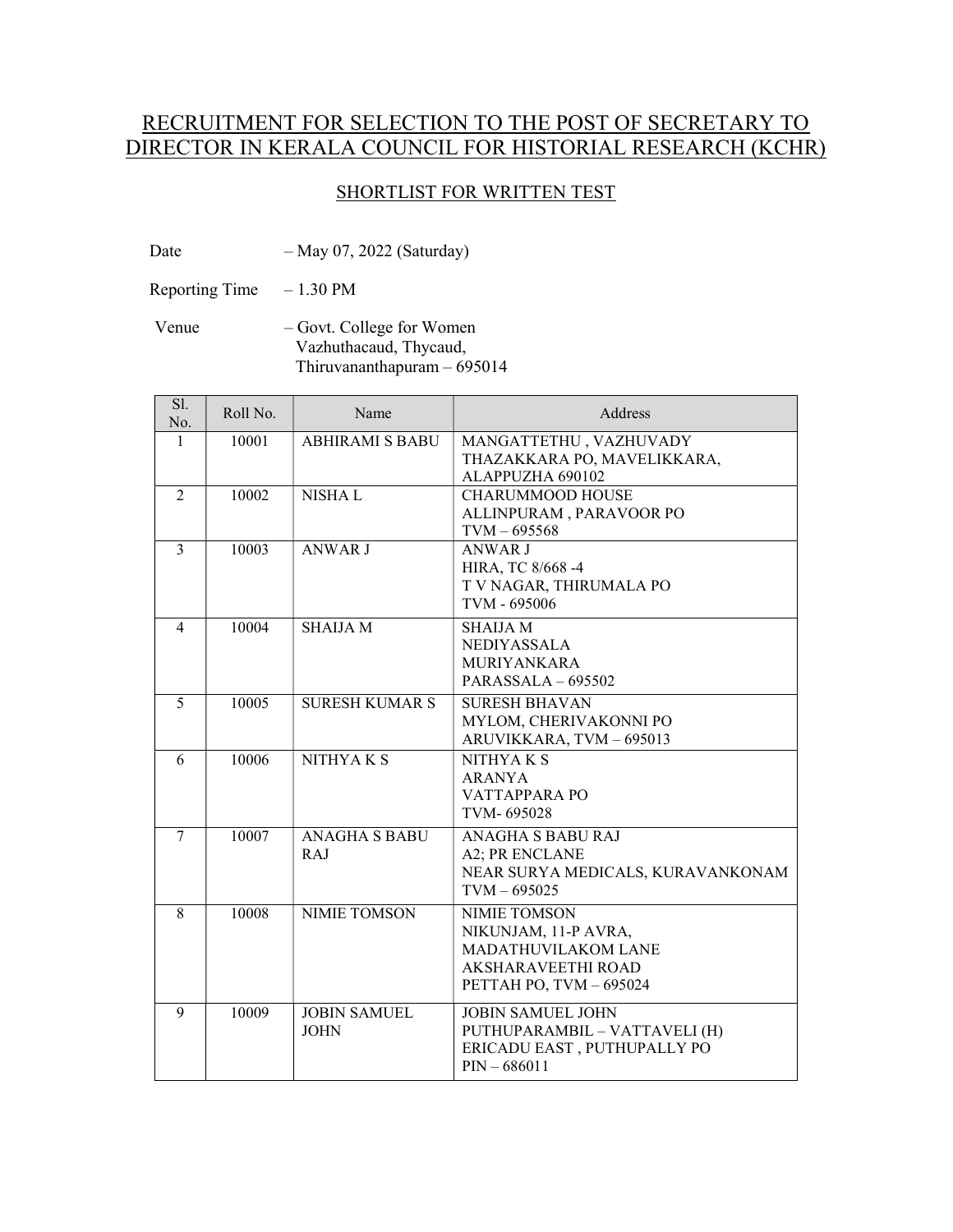| Sl.<br>No. | Roll No. | Name                                 | Address                                                                                                                                           |
|------------|----------|--------------------------------------|---------------------------------------------------------------------------------------------------------------------------------------------------|
| 10         | 10010    | <b>DEEPAK</b><br><b>KRISHNAKUMAR</b> | DEEPAK KRISHNAKUMAR<br><b>NEDIYAVILAKAM</b><br>MOONGODE PO<br><b>VARKALA - 695144</b>                                                             |
| 11         | 10011    | <b>GOPIKA M.A</b>                    | <b>GOPIKA M.A</b><br><b>NANDANAM</b><br>TC 52/3910<br><b>EDAGRAMOM</b><br><b>KARUMOM PO</b><br>$TVM - 695002$                                     |
| 12         | 10012    | <b>SOJARANI L M</b>                  | <b>SOJARANI L M</b><br>TC 28/1029<br><b>SIVAPADAM</b><br>$PRA - 154A$<br>KARUVAPALLY LANE<br>SREEKANTESHWARAM<br><b>FORT PO</b><br>$TVM - 695023$ |
| 13         | 10013    | <b>AJAY M NAIR</b>                   | <b>AJAY M NAIR</b><br><b>SAI MURALI (HO)</b><br>AYYAPANKAVU, KANNADI PO<br>PALAKKAD-678703                                                        |
| 14         | 10014    | <b>SHAHADA MARWA</b><br>R.           | <b>SHAHADA MARWA R. N</b><br>MANAKKAL<br><b>UGRAPURAM (PO)</b><br>AREEKODE, MALAPPURAM - 673639                                                   |
| 15         | 10015    | <b>ANURAJ NU</b>                     | <b>ANURAJ NU</b><br><b>POURNAMI</b><br>MONVILA , KULATHOOR P O<br>$TVM - 695583$                                                                  |
| 16         | 10016    | <b>SAMURAJ R P</b>                   | <b>SAMURAJ R P</b><br><b>SALEM HOUSE</b><br><b>PONGUVILA</b><br><b>SATHYAN ROAD</b><br><b>KANNARAVILA</b><br>NELLIMOODU PO<br>$PIN - 695524$      |
| 17         | 10017    | <b>GAMINI B</b>                      | <b>GAMINI B</b><br>TC 16/1198(6)<br>$ARA-159$<br><b>KADAVILAKAM</b><br>KANNETUMUKKU<br>THYCAUD PO<br>$TVM - 695014$                               |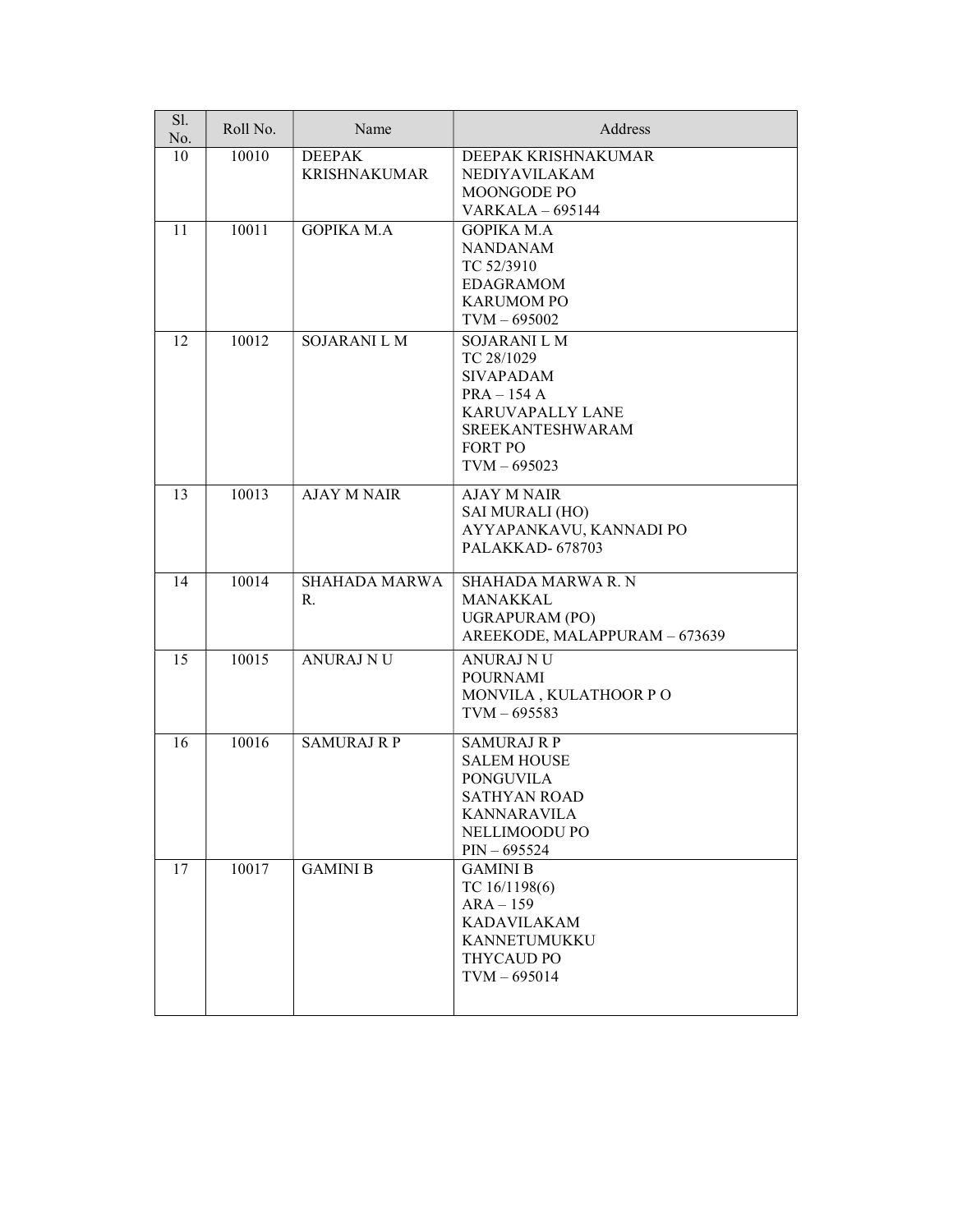| Sl.<br>No. | Roll No. | Name                 | Address                                                                                                                                   |
|------------|----------|----------------------|-------------------------------------------------------------------------------------------------------------------------------------------|
| 18         | 10018    | <b>ANUSHREE C S</b>  | <b>ANUSHREE C S</b><br>KOTTARATHU VILA VEEDU<br><b>KEEZHKOLLA</b><br><b>CHENKAL PO</b><br>NEYYATTINKARA<br>$TVM - 695132$                 |
| 19         | 10019    | RAFI .M              | RAFI .M<br>TC 14/1055, RAJEEV NAGAR<br><b>VAZHUTHACAUD</b><br>THYCAUD PO<br>$TVM - 695014$                                                |
| 20         | 10020    | <b>UMESH MANI M</b>  | <b>UMESH MANI M</b><br><b>MANI BHAVAN</b><br>TC $4/621(I)$ M2(I)<br><b>SREEVILAS LANE</b><br><b>KOWDIAR PO</b><br><b>TVM-03</b>           |
| 21         | 10021    | <b>ANU NAIR K</b>    | <b>ANU NAIR K</b><br>TC 10/670(2), PADINJATIL<br><b>EDAYILAKONAM</b><br><b>MANNANTHALA PO</b><br>$TVM - 695015$                           |
| 22         | 10022    | <b>ANUPAMA J</b>     | <b>ANUPAMA J</b><br>TC 51/2265<br><b>VISHAGHAM</b><br>$IRA -1D$<br>PAPPANAMCODE PO<br>$TVM - 695018$                                      |
| 23         | 10023    | TOM C JAMES          | TOM C JAMES<br>CHITTILAPILLY HOUSE<br><b>PARAPPUR PO</b><br><b>THRISSUR - 680552</b>                                                      |
| 24         | 10024    | <b>SREELAKSHMI V</b> |                                                                                                                                           |
| 25         | 10025    | <b>ASWATHY K G</b>   | <b>ASWATHY K G</b><br>GULMOHAR, ERA-44<br>PRATHIBA NAGAR<br>EDAVACODE, SREEKARIYAM PO<br>$TVM - 695017$                                   |
| 26         | 10026    | <b>SYMLAL P</b>      | <b>SYMLAL P RAVEENDRAN</b><br>PURATHEKKARAYIL (H)<br><b>BALAGRAM PO</b><br>KUMARAKAMETTU - 685552                                         |
| 27         | 10027    | <b>HIMA</b>          | HIMA PRATHAPACHNADRAN<br>TC 28/559, PKRA - 50, MOOLAYIL VEEDU,<br>PUNNAPURAM KRISHNAN KOVIL ROAD,<br>KAITHAMUKKU, PETTAH PO, TVM - 695024 |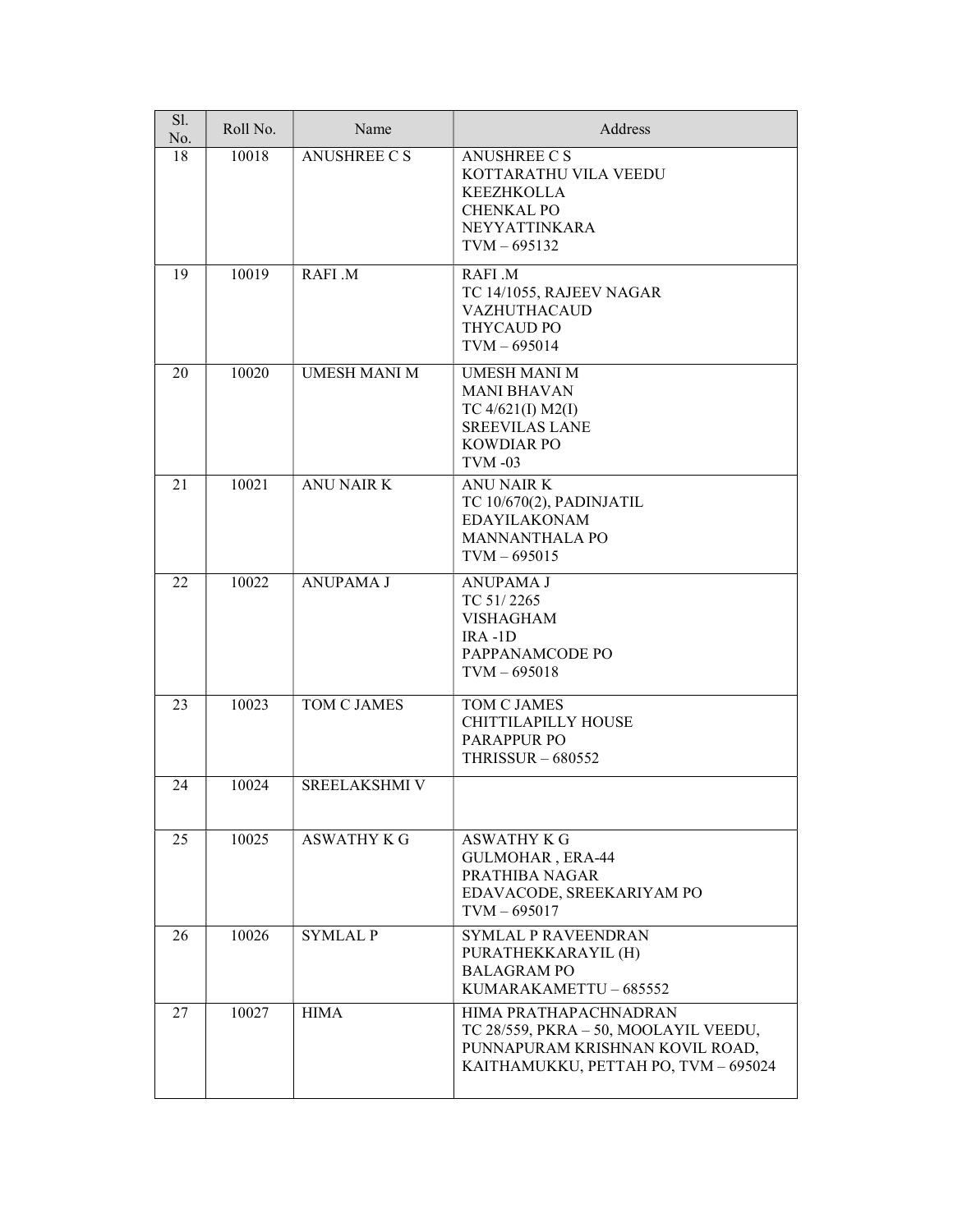| Sl.<br>No. | Roll No. | Name                                 | Address                                                                                                                                                             |
|------------|----------|--------------------------------------|---------------------------------------------------------------------------------------------------------------------------------------------------------------------|
| 28         | 10028    | <b>ATHIRA V S</b>                    | <b>ATHIRA V S</b><br>MANAMUKKUVILAVEEDU, KAKKAMOOLA,<br>KALLIYOOR PO - 695042                                                                                       |
| 29         | 10029    | <b>JENY KRISHNAN R</b><br>A          | <b>JENY KRISHNAN R A</b><br><b>SREE PANCHAMI</b><br>KUDUMBHAGAM, PEYAD PO<br>$TVM - 695573$                                                                         |
| 30         | 10030    | <b>RESHMAU</b>                       | <b>RESHMAU</b><br>THIRUVATHIRA TC 58/3436<br>PACHALLOOR PO<br>$TVM - 695027$                                                                                        |
| 31         | 10031    | LEKSHMI PREM S                       | <b>LEKSHMI PREM S</b><br>ARIPADDASERRI VEEDU<br>TC 49/260. PRA -115<br>KAMALESWARAM, MANACAUD PO,<br><b>TRIVANDRUM</b>                                              |
| 32         | 10032    | <b>AISWARYA</b><br><b>SATHEESH S</b> | <b>AISWARYA SATHEESH S</b><br>SAYOOJIYAM, KARACHIYIL<br>ATTINGAL PO, TVM - 695101                                                                                   |
| 33         | 10033    | <b>AKSHARA</b><br><b>SHOBHAN</b>     | <b>AKSHARA SHOBHAN</b><br>SREEPURAM, MADATHILCHIRA<br>ANAD PO, NEDUMANGAD<br>$TVM - 695541$                                                                         |
| 34         | 10034    | <b>VIPIN V</b>                       | VIPIN V<br>C/O LEKHA SATHEESH<br>AISWARYA SPRA 215 NETTAYAM<br>$TVM - 695013$                                                                                       |
| 35         | 10035    | <b>TINCY ANTONY</b>                  | TINCY ANTONY<br><b>CHULLY HOUSE</b><br><b>KORATTY PO</b><br><b>GOLDEN NAGAR</b><br><b>THRISSUR 680308</b>                                                           |
| 36         | 10036    | <b>SAREESH MADHU</b>                 | <b>SAREESH MADHU</b><br>THACHAYIL, THARAYILKADAVU<br><b>VALIYAZHEEKAL PO</b><br>ALAPPUZHA 690535                                                                    |
| 37         | 10037    | VINAYAN MC                           | VINAYAN M C<br>MANJUMKUZHIYIL HOUSE<br><b>MANEED POST</b><br>PIRAVOM, EKM-686664                                                                                    |
| 38         | 10038    | <b>MANUS</b>                         | <b>MANUS</b><br><b>SURABHI</b><br>TC 52/957[1]<br><b>TNRA 222</b><br>STUDIO ROAD, ESTATE PO<br><b>TAMPURAN NAGAR</b><br><b>STREET NO.6</b><br>VELLAYANI, TVM-695019 |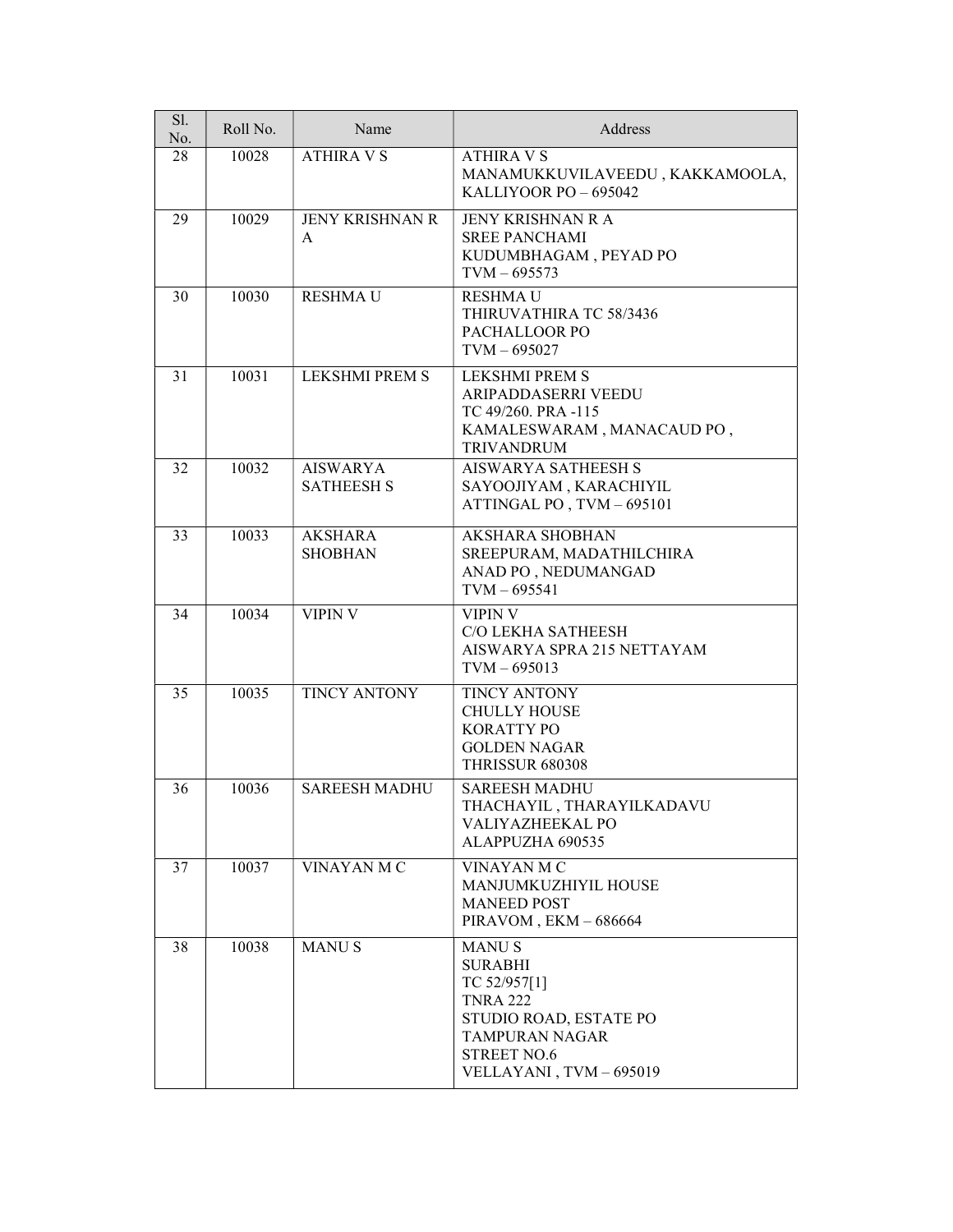| Sl.<br>No. | Roll No. | Name                               | Address                                                                                                                         |
|------------|----------|------------------------------------|---------------------------------------------------------------------------------------------------------------------------------|
| 39         | 10039    | <b>SAYOOJ TK</b>                   | <b>SAYOOJ T K</b><br>PALYATHURUTHU, VADAKKEKARA PO<br><b>NORTH PARAVUR</b><br>EKM-683522                                        |
| 40         | 10040    | <b>AMITHAPS</b>                    | <b>AMITHAPS</b><br>PEEDIYEKKAL PARAMBIL<br>EDACOCHIN, EKM - 682006                                                              |
| 41         | 10041    | <b>RENJITH RAMESH</b><br>C         | RENJITH RAMESH C<br>12/1398<br><b>CHANGANEZHATH HOUSE</b><br>V A KUMARAN ROAD<br>PANAYAPILLY, COCHIN-682002                     |
| 42         | 10042    | <b>SONIA VICTOR</b>                | <b>SONIA VICTOR</b><br><b>CHEENIVILA VEEDU</b><br><b>KRWAD-9</b><br>TC-19/1567, THAMALAM, POOJAPPURA PO<br>TVM-695012           |
| 43         | 10043    | <b>REMYA MOHAN</b>                 | <b>REMYA MOHAN</b><br><b>MR BHAVAN</b><br>NANNATTUKAVU, POTHENCODE PO<br>$TVM - 695584$                                         |
| 44         | 10044    | <b>SANGEETHAK</b><br><b>NAIR</b>   | <b>SANGEETHA K NAIR</b><br><b>D/O P KRISHNANKUTTY</b><br>PAREKKATTE HOUSE<br><b>MANAKODY PO</b><br><b>THRISSUR - 680012</b>     |
| 45         | 10045    | <b>DIVYA SR</b>                    | <b>DIVYA SR</b><br><b>SWARGATH MADOM (H)</b><br><b>SRINGAPURAM PO</b><br>KODUNGALLOR<br><b>THRISSUR - 680664</b>                |
| 46         | 10046    | <b>CHIPPY S R</b>                  | <b>CHIPPY S R</b><br><b>SWARAGATH MADOM</b><br><b>SRINGAPURAM</b><br>KODUNGALLOOR PO<br><b>THRISSUR - 680664</b>                |
| 47         | 10047    | <b>DESNIA ANNS</b><br><b>ROSE</b>  | <b>DESNIA ANNS ROSE</b><br>PYNADATH (H)<br>PINANGODE PO<br><b>KALPETTA</b><br>$WAYANAD - 673122$                                |
| 48         | 10048    | <b>ABHILASH P</b><br><b>THOMAS</b> | <b>ABHILASH P THOMAS</b><br>POOTHARA HOUSE<br>BEHIND SWARGA RANI CONVENT<br>PUTHUKKALAVATTOM<br>ELAMAKKARA PO<br>$EKM - 682026$ |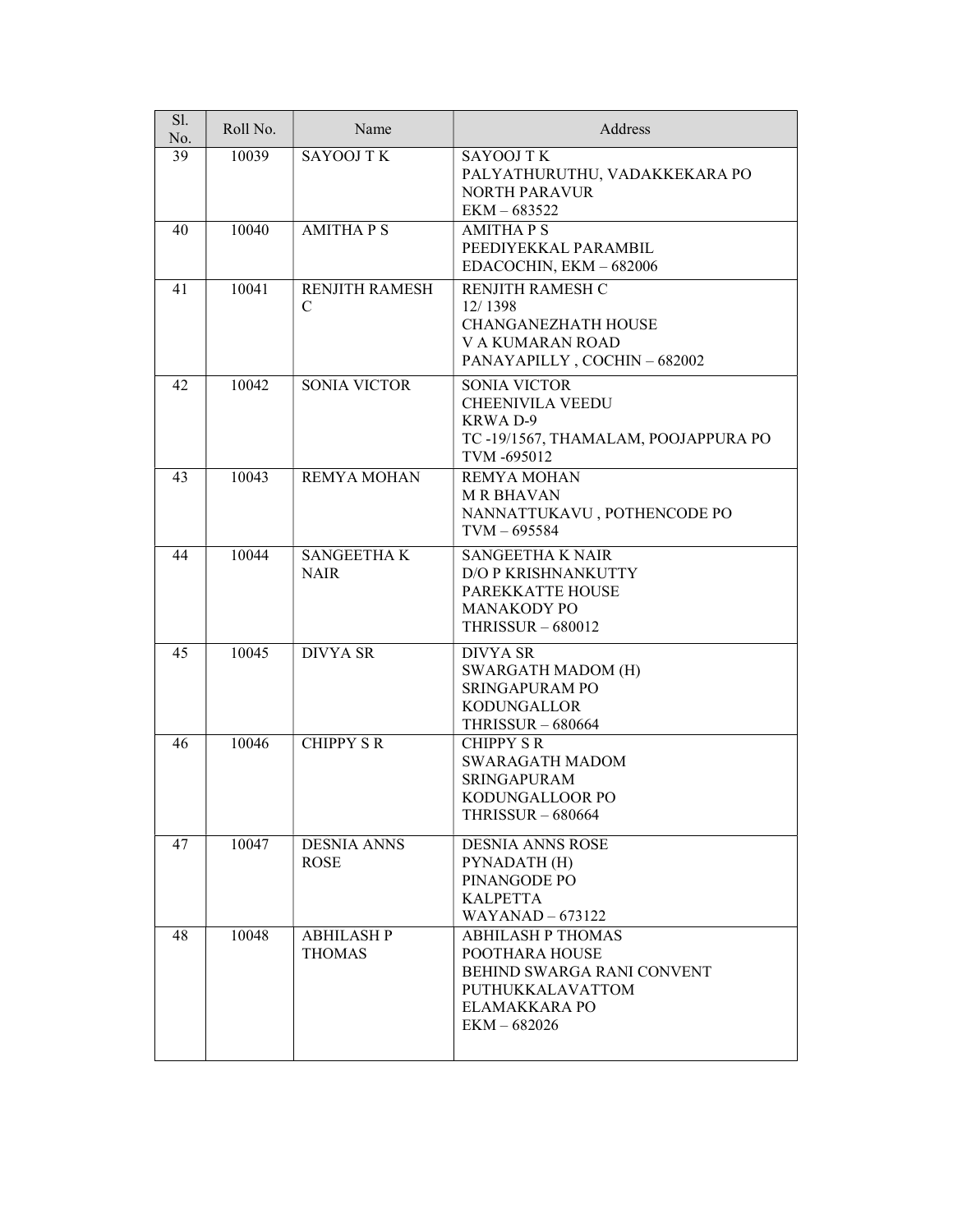| Sl.<br>No. | Roll No. | Name                               | Address                                                                                                                                                 |
|------------|----------|------------------------------------|---------------------------------------------------------------------------------------------------------------------------------------------------------|
| 49         | 10049    | <b>ABEY THOMAS</b>                 | <b>ABEY THOMAS</b><br>ANGADIYATH (H)<br>PULPALLY (PO)<br><b>WAYANAD - 673579</b>                                                                        |
| 50         | 10050    | NANDAKUMAR V                       | NANDAKUMAR V<br>MOOCHIKKAL (H)<br>VADAKKEPADAM<br><b>CHITTOOR PO</b><br>PALAKKAD - 678101                                                               |
| 51         | 10051    | <b>CATHARIN MARY</b>               | <b>CATHARIN MARY SORIN</b><br>THAICKAL (H)<br>YOODHAPURAM<br><b>KIDANGOOR PO</b><br><b>ANGAMALY</b><br>EKM-683572                                       |
| 52         | 10052    | <b>AVINASH S</b><br><b>PRADEEP</b> | <b>AVINASH S PRADEEP</b><br><b>SABARMATHI</b><br>VADAKKUMTHALA PO<br>KARUNAGAPALLY, KOLLAM 690536                                                       |
| 53         | 10053    | $JIO$ $\overline{KG}$              | <b>JIJO K G</b><br>KUZHIVILA JIJO VILLA<br><b>IVERKALA WEST NORT</b><br>PUTHANAMPALAM PO<br>$KOLLAM - 691553$                                           |
| 54         | 10054    | <b>ARUNK</b>                       | ARUN K PEETHAMBHARAN<br>KULANADA PO, PATHANAMTHITTA - 689503                                                                                            |
| 55         | 10055    | <b>NEENAS</b>                      | <b>NEENA S RAJ</b><br>NANDHU BHAVAN<br><b>KALAGRAM G1</b><br>ALUMKUZHIVILA VEEDU<br>KODUNGALOOR PO<br><b>KULASHEKHARAM</b><br>VATTIYOORKAVU, TVM-695013 |
| 56         | 10056    | <b>SHEBA ANNA</b><br><b>MATHEW</b> | <b>SHEBA ANNA MATHEW</b><br>TC 11/1599, THYPPARAMBIL,<br><b>PARATTUKONAM</b><br><b>NALANCHIRA PO</b><br>$TVM - 695015$                                  |
| 57         | 10057    | <b>MAYOORI M</b><br><b>RETHI</b>   | <b>MAYOORI M</b><br><b>RETHI SADANAM</b><br>ELIYAN VILAKOM<br><b>CHERUNNIYOOR PO</b><br>VARKALA, TVM-695142                                             |
| 58         | 10058    | <b>VYSAGH KR</b>                   | <b>VYSAGH K R</b><br>KURUPPAMPARAMBIL (H)<br><b>MALAPALLIPURAM PO</b><br>$MALA - 680732$                                                                |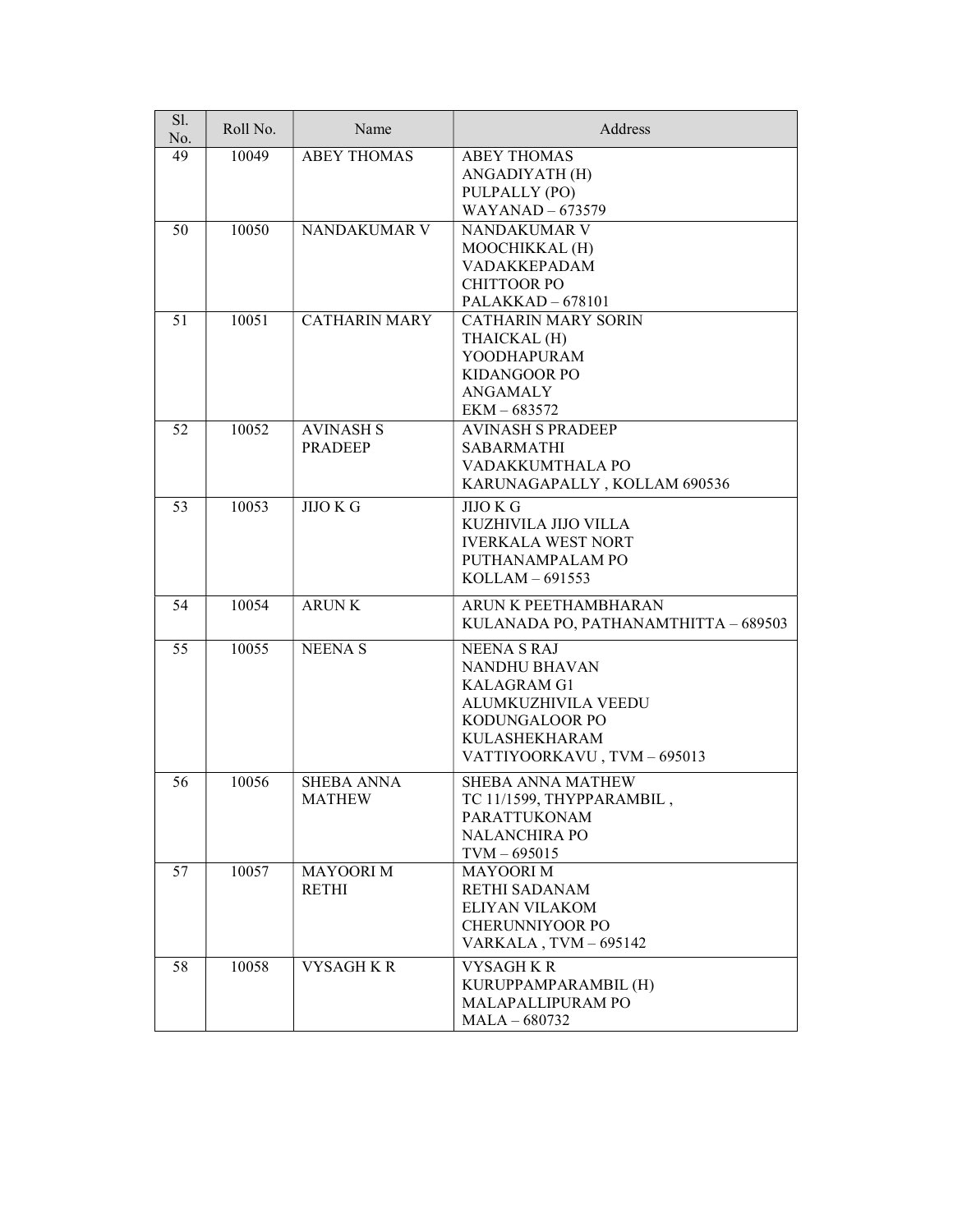| Sl.<br>No. | Roll No. | Name                              | Address                                                                                                                                 |
|------------|----------|-----------------------------------|-----------------------------------------------------------------------------------------------------------------------------------------|
| 59         | 10059    | <b>SUKANYA S</b>                  | <b>SUKANYA S</b><br>KOITOOR (H),<br>PANAMATTOM PO<br><b>PANAMATTOM</b><br>$KOTTAYAM - 686522$                                           |
| 60         | 10060    | <b>SHAMMAS</b><br><b>BASHEER</b>  | <b>SHAMMAS BASHEER</b><br><b>EANTHUNKAL HOUSE</b><br><b>EDAVETTY PO</b><br>$MARTHOMA - 685588$                                          |
| 61         | 10061    | VIDYA MOHAN M<br>A                | VIDYA MOHAN M A<br>MULLASSERY HOUSE<br>TC $24/1453(3)$<br>THYCAUD, CHALAI PO<br>TVM - - 695036                                          |
| 62         | 10062    | <b>ANNIE C V</b>                  | <b>ANNIE C V</b><br><b>CHARUVILAKATHU VEEDU</b><br>TC $30/1333(2)$<br>KANJIRAMPARA PO<br>$PIN - 695030$                                 |
| 63         | 10063    | <b>AKHIL K</b>                    | <b>AKHIL K</b><br><b>ANUGHRAHAM HOUSE</b><br><b>CHEGOTTURE PO</b><br>KOTTAKAL VIA, MALAPPURAM - 676503                                  |
| 64         | 10064    | <b>KEZIA SUSAN</b><br><b>JOHN</b> | <b>KEZIA SUSAN JOHN</b><br>THAIPARAMBIL HOUSE<br>VADAKKEKARA KIZHAKKU<br>PALLIPAD <sub>PO</sub><br><b>HARIPAD</b><br>ALAPPUZHQA -690512 |
| 65         | 10065    | <b>SHIJU M BABU</b>               | <b>SHIJU M BABU</b><br><b>SAYOOJYA</b><br><b>PALACHIRA</b><br>VARKALA, TVM - 695143                                                     |
| 66         | 10066    | TRESSA RAJU                       | TRESSA RAJU<br>KADALAMKATTU (H)<br><b>KONDADU</b><br>RAMAPURAM BAZAR PO<br>$KOTTAYAM - 686576$                                          |
| 67         | 10067    | <b>BINUKK</b>                     | <b>BINUKK</b><br>S/O KRISHNAN KUTTY<br><b>KRISHNAVILASOM</b><br><b>VENGA PO</b><br>SASTHAM COTTA, KOLLAM, KERALA                        |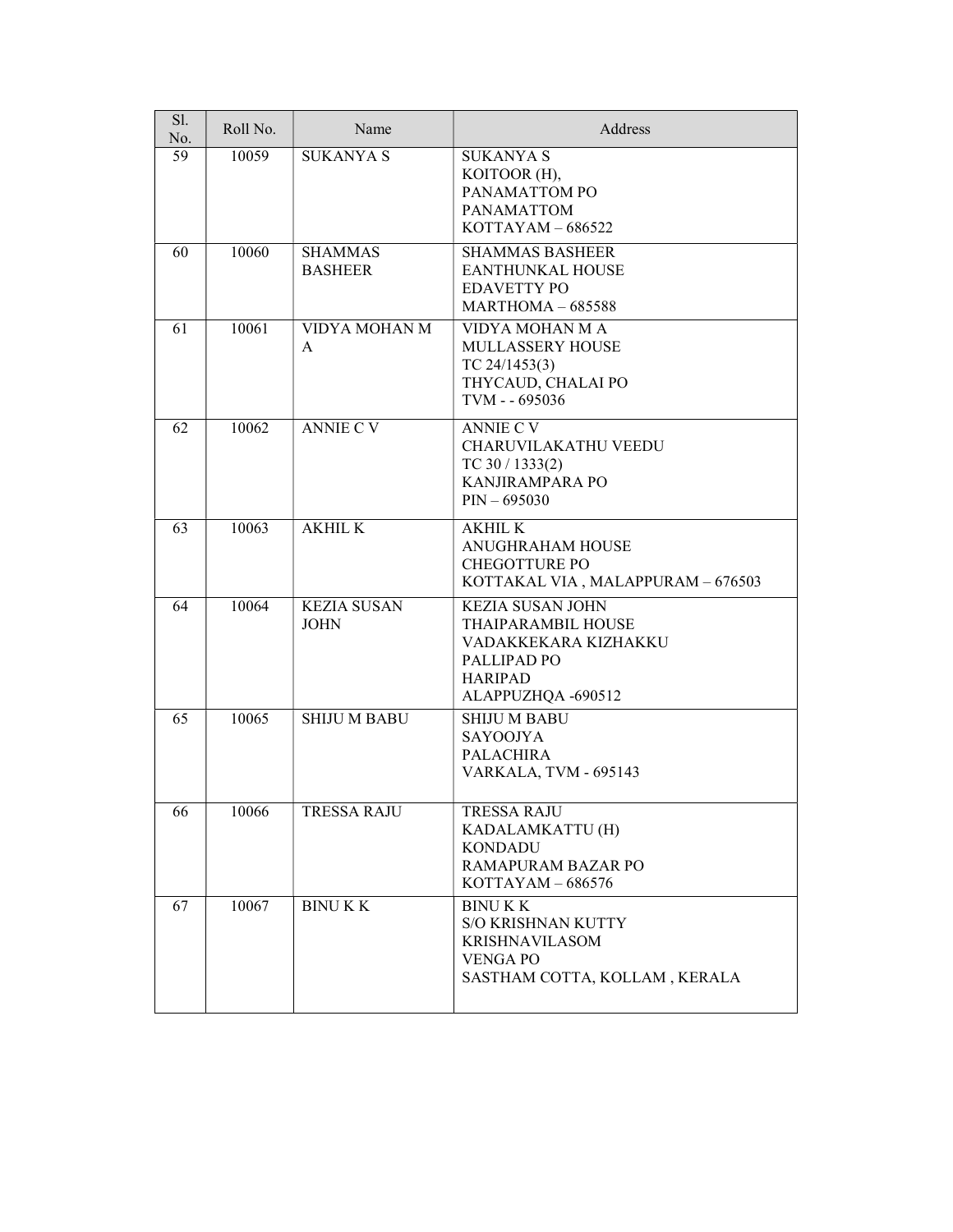| Sl.<br>No. | Roll No. | Name                      | Address                                                                                                                                |
|------------|----------|---------------------------|----------------------------------------------------------------------------------------------------------------------------------------|
| 68         | 10068    | VIJITH V T                | VIJITH V T<br><b>PRANAVAM</b><br><b>ELAVOORKONAM</b><br>NEAR KUNDAMOOZHI TEMPLE<br><b>VILAPPILSALA PO</b><br>TVM - 695573              |
| 69         | 10069    | <b>SREEJINADH G.S</b>     | <b>SREEJINADH G.S</b><br>PRIYA MANDIRAM<br>POLICODU, VAYAKAL PO<br>KOLLAM - 691532                                                     |
| 70         | 10070    | <b>KALYAN SANKAR</b><br>S | <b>KALYAN SANKAR S</b><br>TC 38/353<br><b>KALYAN</b><br><b>VYASA - 198</b><br>VALIYA CHALAI STREET<br><b>CHALAI PO</b><br>TVM - 695036 |
| 71         | 10071    | <b>AMMALUCV</b>           | <b>AMMALUCV</b><br>PUTHENVILA VEEDU<br><b>NJARACKAL</b><br>ELUMALA, PERINAD PO, KOLLAM - 691601                                        |
| 72         | 10072    | <b>ANOOP VARGHESE</b>     | <b>ANOOP VARGHESE</b><br>AZHIYAKATH, TC 15/1345<br><b>MRA LANE - 4</b><br>VANCHIYOOR PO<br>TVM - 695035                                |
| 73         | 10073    | <b>AUREEN ANDREW</b>      | <b>AUREEN ANDREW</b><br><b>AZHIYAKATH</b><br>TC 15/1345, MRA LANE -4<br>VANCHIYOOR PO<br>TVM - 695035                                  |
| 74         | 10074    | <b>DEEPA RAJ</b>          | DEEPARAJ<br>MAMPACHYIL VEEDU<br>PANAVELY PO<br>KOTTARAKKARA PO<br>KOLLAM - 691532                                                      |
| 75         | 10075    | <b>AJIN A R</b>           | AJIN A R<br>CHANDRALAYAM<br>PIDAVOOR PO<br>PAZHAVANGADE,<br>PATHANAPURAM - 689695                                                      |
| 76         | 10076    | <b>APARNA DEVI G</b>      | APARNA DEVI G<br><b>NADUVILEMURIYIL</b><br><b>KARTHAVYAM</b><br>PUNNAKKAD PO<br>PATHANAMTHITTA - 689652                                |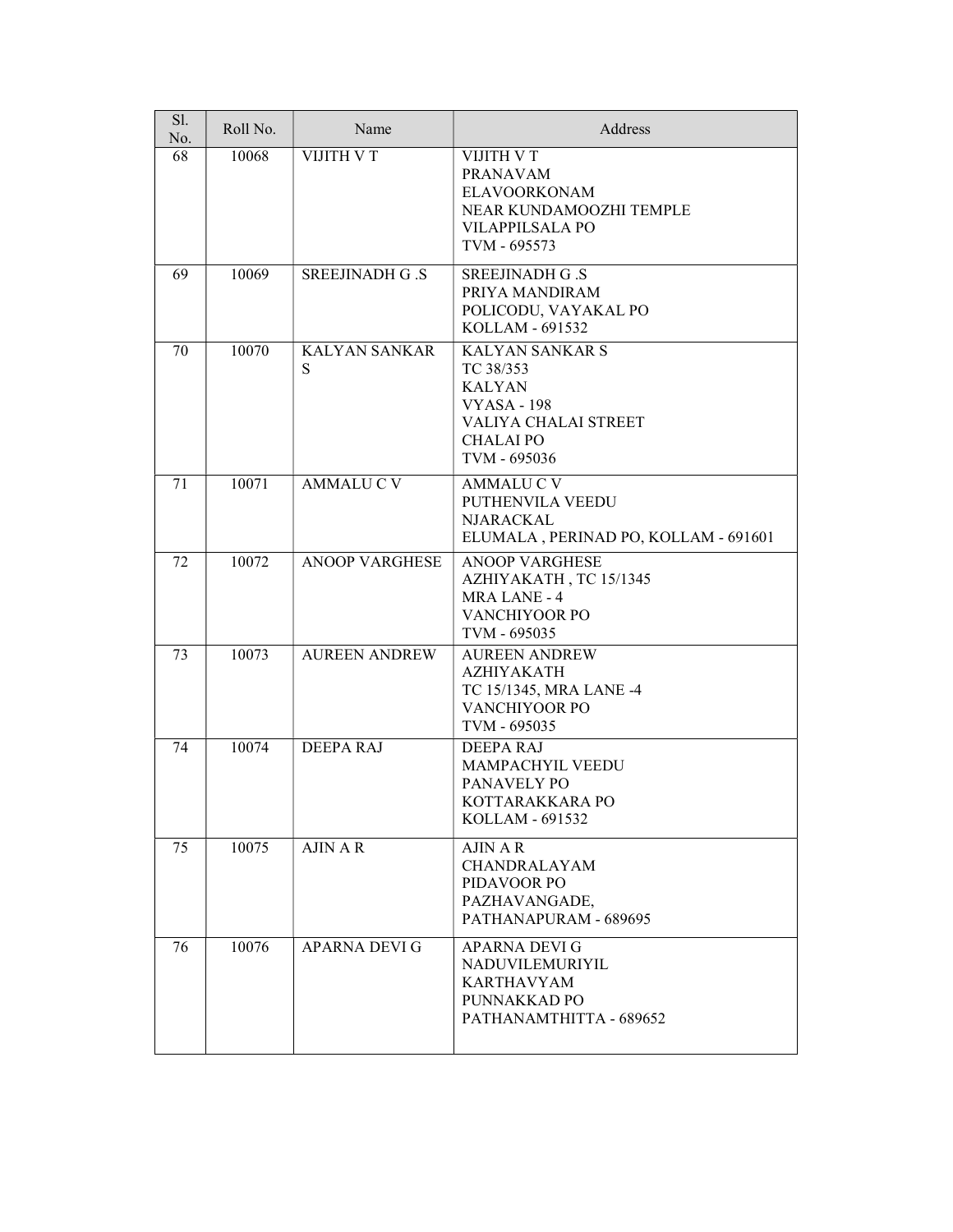| Sl.<br>No. | Roll No. | Name                                  | Address                                                                                                                                              |
|------------|----------|---------------------------------------|------------------------------------------------------------------------------------------------------------------------------------------------------|
| 77         | 10077    | <b>STENCY JOHN</b><br><b>VERGHESE</b> | STENCY JOHN VERGHESE<br>KULATHUMKAL H<br><b>VELLAVOOR PO</b><br><b>POTTUKULAM</b><br>KANGZHA, KOTTAYAM - 686541                                      |
| 78         | 10078    | <b>JASNA JALAL</b>                    | <b>JASNA JALAL</b><br>THADATHILAZHIKATH THARAYIL<br>PALLISSERICKAL<br>SASTHAMCOTA PO<br>KOLLAM - 690521                                              |
| 79         | 10079    | <b>SHIJOHN A S</b>                    | <b>SHIJOHN A S</b><br>A S VILASAM<br><b>EDATHARAVILA</b><br><b>ARAYOOR PO - 695122</b>                                                               |
| 80         | 10080    | <b>CHINJU KRISHNA</b><br>M            | CHINJU KRISHNA M<br>MANAKKUNNEL HO<br>THODANAL PO<br>KOTTAYAM - 686573                                                                               |
| 81         | 10081    | <b>BHAVANA M NAIR</b>                 | <b>BHAVANA M NAIR</b><br><b>VRINDHAVAN HOUSE</b><br><b>VAIPUR PO</b><br><b>VAIPUR PO</b><br>PATHANAMTHITTA - 689588                                  |
| 82         | 10082    | <b>ARYA P KUMAR</b>                   | <b>ARYA P KUMAR</b><br>PADINJATTIL VEEDU<br>AN $16-(A)$<br><b>MARUTHOOR</b><br>VATTAPPARA PO<br>TVM - 695028                                         |
| 83         | 10083    | RAHUL KRISHNA H                       | RAHUL KRISHNA H<br>SEETHAL, NETTA, NEDUMANGAD PO<br>PIN - 695541                                                                                     |
| 84         | 10084    | <b>SAJANI V S</b>                     | <b>SAJANI V S</b><br>VANIYAPURACKAL<br>OLASSA PO<br>KOTTAYAM - 686014                                                                                |
| 85         | 10085    | VISHNU VIJAYAN<br>M A                 | VISHNU VIJAYAN M A<br>MUKKADAYIL HOUSE<br><b>BLOCK NO.18</b><br><b>MANATHANAM PO</b><br><b>KUNNANTHAVAM</b><br>MALLAPALLY<br>PATHANAMTHITTA - 689581 |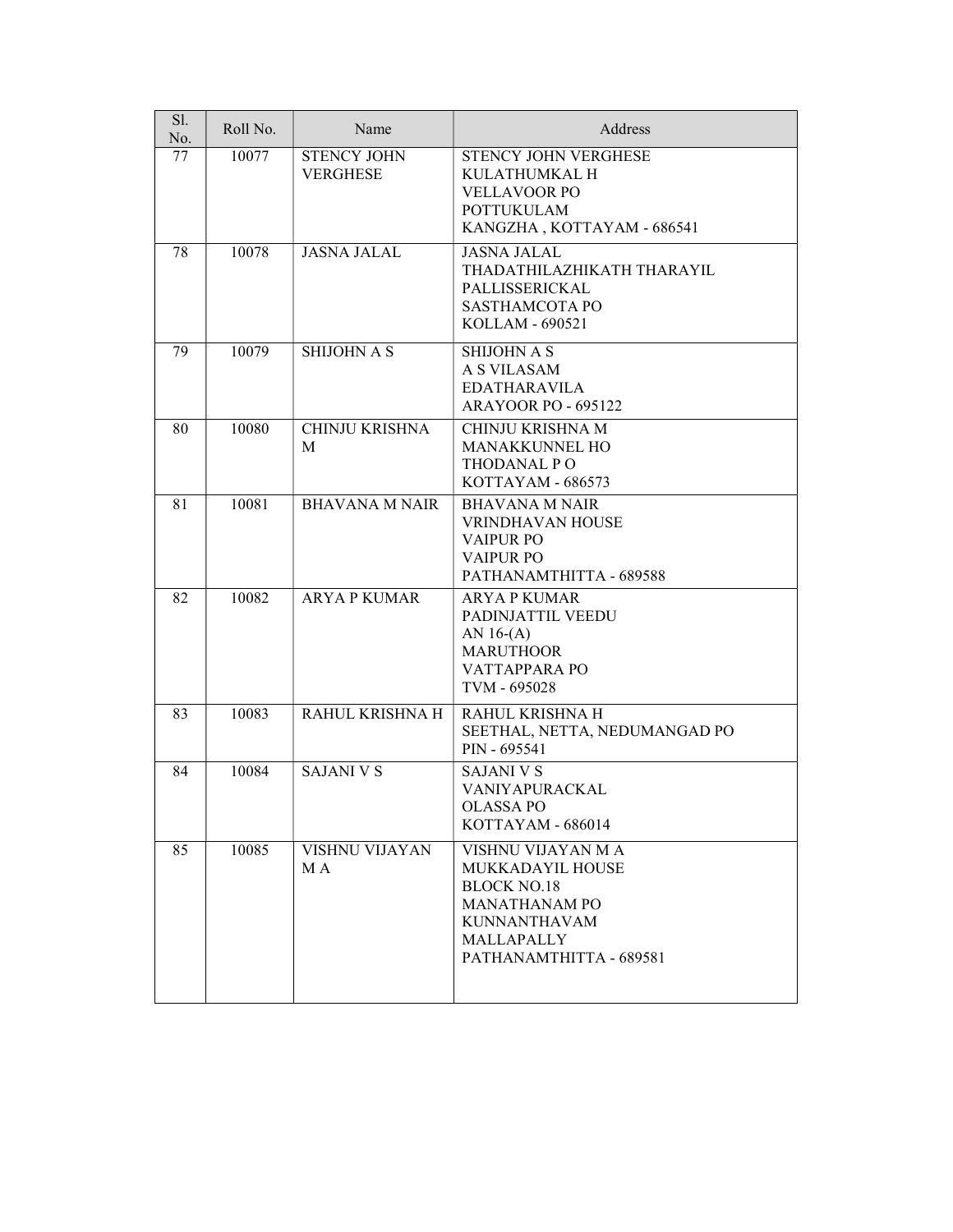| Sl.<br>No. | Roll No. | Name                               | Address                                                                                                             |
|------------|----------|------------------------------------|---------------------------------------------------------------------------------------------------------------------|
| 86         | 10086    | LIJI J                             | LIJI J<br><b>JOY BHAVAN</b><br><b>PLANKALA</b><br><b>ARUMANOOR</b><br><b>POOVAR PO</b><br>TVM - 695525              |
| 87         | 10087    | <b>AJAS KHAN F</b>                 | <b>AJAS KHAN F</b><br><b>KALLUVILA VEEDU</b><br><b>KALLAMBALAM PO</b><br>KALLAMBALAM, TVM - 695605                  |
| 88         | 10088    | <b>AMAL AR</b>                     | <b>AMAL AR</b><br>CHANDRALAYAM<br>PAZHANJIKADAVU<br>PIDAVOOR PO<br>PATHANAPURAM - 689695                            |
| 89         | 10089    | <b>SYAMS</b>                       | <b>SYAMS</b><br><b>KESAVA VILASAM</b><br>TC 24/1496<br><b>THYCAUD PO</b><br>TVM - 695014                            |
| 90         | 10090    | <b>MAHESH</b><br><b>KRISHNAN R</b> | MAHESH KRISHNAN R<br>TC 21/1196,<br>THEKKE ARAPPURA VEEDU<br>ANATHANAM, NEDUMCAUD,<br>KARAMANA PO, PIN 695002       |
| 91         | 10091    | <b>SOUPARNIKA K R</b>              | <b>SOUPARNIKA K R</b><br><b>RADHA NIVAS</b><br><b>KATTILPURA HOUSE</b><br>KODUNTHIRAPULLY POST<br>PALAKKAD - 687004 |
| 92         | 10092    | <b>HEPPA RAJEEV</b>                | <b>HEPPA RAJEEV</b><br><b>RAJEEVAM</b><br><b>SV PURAM PO</b><br>VETTAPLAMOODU, VARKALA<br>TVM - 695145              |
| 93         | 10093    | АВНІЛТНАК                          | <b>ABHIJITH A K</b><br>AYODHYA (OTTATHENGIL)<br>KAITHA SOUTH, CHETTIKULANGARA PO<br>MAVELIKKARA, ALAPPUZHA 690106   |
| 94         | 10094    | <b>GREENU U</b>                    | <b>GREENU U</b><br><b>GREESHAMAM HOUSE</b><br>CHALLAKAL<br>PALLASANA POST<br><b>PALAKKAD - 678505</b>               |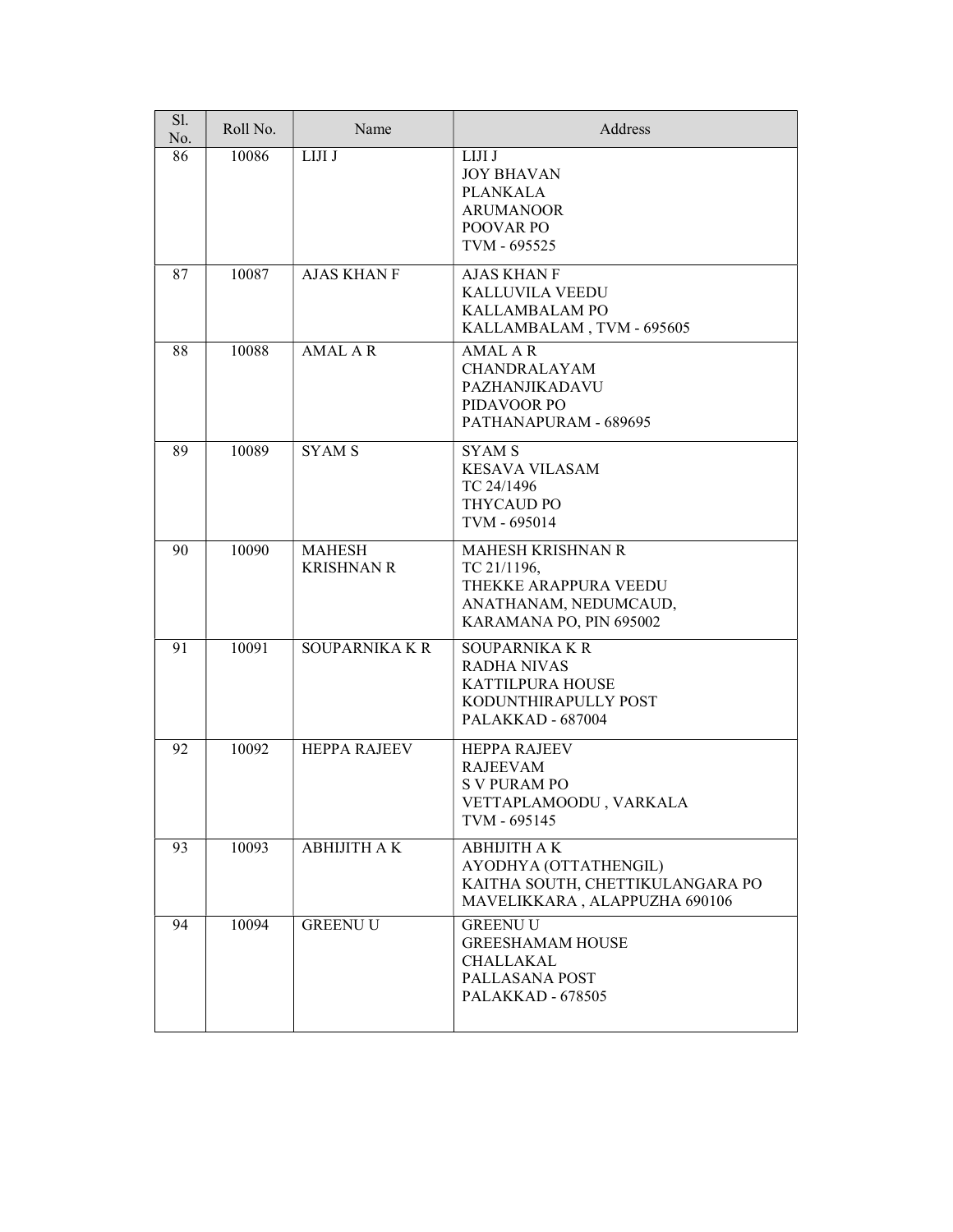| Sl.<br>No. | Roll No. | Name                 | Address                                                                                                           |
|------------|----------|----------------------|-------------------------------------------------------------------------------------------------------------------|
| 95         | 10095    | <b>SAJANK.S</b>      | <b>SAJANK.S</b><br>TC 76/2237<br>VADAKKE MULLAAR KUNJU VEEDU<br>ANAYARA PO<br>TVM - 695029                        |
| 96         | 10096    | <b>SANKAR C</b>      | <b>SANKAR C</b><br><b>SARANYA SREE</b><br>VENKULAM EDAVA PO<br>VARKALA, TVM - 695311                              |
| 97         | 10097    | <b>NAYANAL</b>       | <b>NAYANAL</b><br>CHIRATHALAKAL VEEDU<br>NEELESWARAM PO<br><b>KOTTARAKKARA</b><br>KOLLAM 691505                   |
| 98         | 10098    | <b>AMAL DEV G R</b>  | <b>AMAL DEV G R</b><br>LEKSHMI BHAVAN<br>PRATHEEKSHA NAGAR 205<br>KILIKOLLOOR PO<br>KOLLAM - 691004               |
| 99         | 10099    | <b>MEENUSS</b>       | <b>MEENUSS</b><br><b>SS BHAVAN</b><br><b>NADUVILA</b><br>KALPADA KALLAYAM PO<br>TVM - 695043                      |
| 100        | 10100    | <b>SOORAJ SP</b>     | <b>SOORAJ SP</b><br>KGRAE 16<br><b>CHEMPUVILA VEEDU</b><br>KODUNGANOOR PO<br><b>VATTIYOORKAVU</b><br>TVM - 695013 |
| 101        | 10101    | <b>JITHIN MATHEW</b> | <b>JITHIN MATHEW</b><br>KALAVARAKKALAYIL (H)<br>PATTITHANAM PO<br>KOTTAYAM - 686631                               |
| 102        | 10102    | <b>ANJITHA S M</b>   | ANJITHA S M<br>MUNDUVILAVEEDU<br>NEDIYAKALA<br>PULLUVILA PO<br>PIN - 695526                                       |
| 103        | 10103    | <b>MUJEEB M</b>      | <b>MUJEEB M</b><br>M .M MANZIL<br><b>MANNADY PO</b><br>PATHANAMTHITTA - 691530                                    |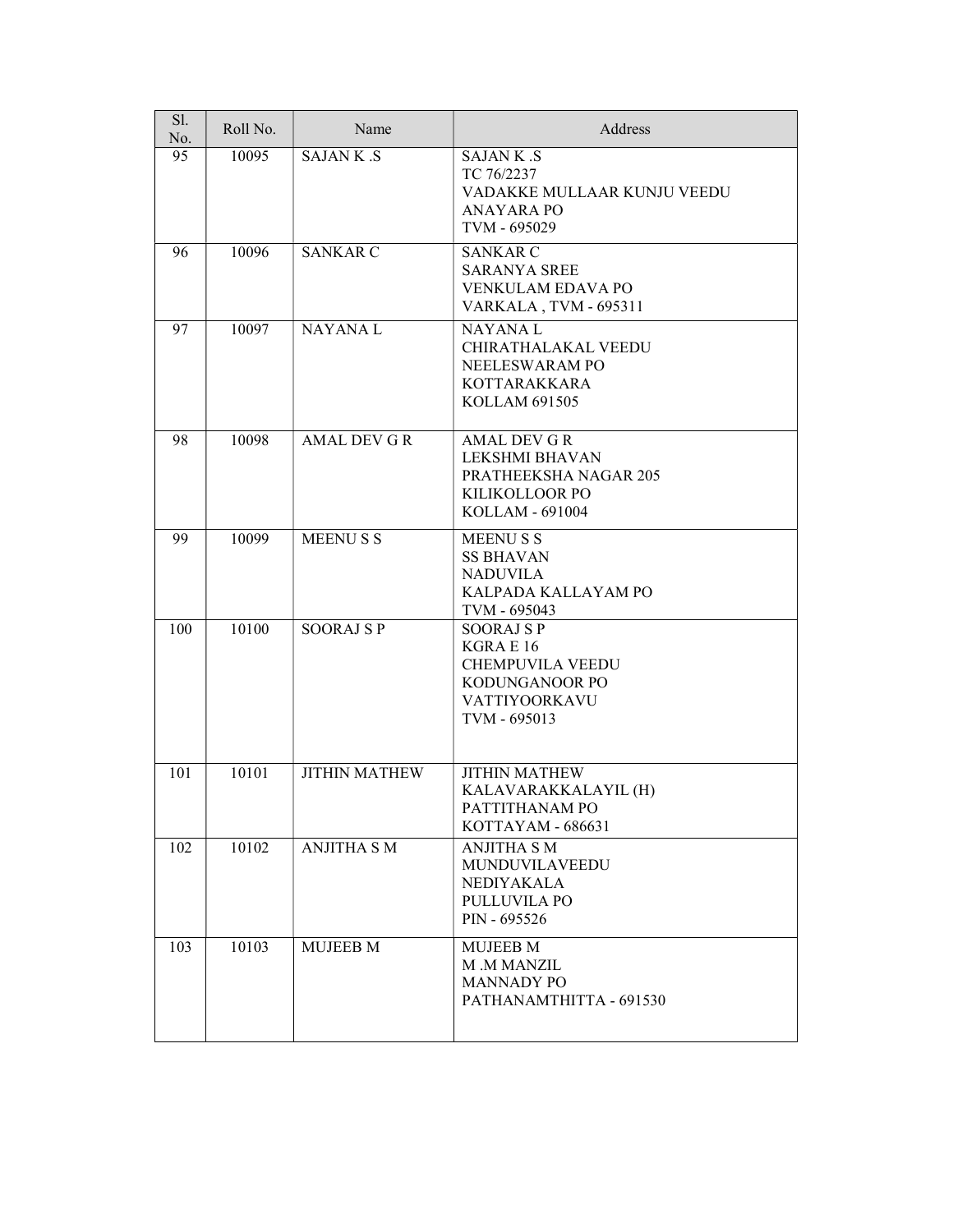| Sl.<br>No. | Roll No. | Name                             | Address                                                                                                                                 |
|------------|----------|----------------------------------|-----------------------------------------------------------------------------------------------------------------------------------------|
| 104        | 10104    | <b>VIDHYA RAJAN</b>              | <b>VIDHYA RAJAN</b><br>3B, SUNGRACE APARTMENTS<br>KARAKKAT ROAD,<br>NEAR SRV SCHOOL<br>ERNAKULAM SOUTH<br>682016                        |
| 105        | 10105    | VIJIN K V                        | VIJIN K V<br><b>KELOTH HOUSE</b><br>PONNURUNNI NURSEY SCHOOL ROAD<br><b>VYTILLA PO</b><br>KOCHI ERNAKULAM<br>PIN - 682019               |
| 106        | 10106    | <b>ARYA V GOPAL</b>              | ARYA V GOPAL<br><b>BLOCK NO.181</b><br><b>EX - SERVICE MEN'S COLONY</b><br>MUNNADISALA PO<br><b>VECHOCHIRA</b><br>PATHANAMTHITTA-686511 |
| 107        | 10107    | VINU S S                         | <b>VINUSS</b><br><b>DARSANA</b><br><b>KOTTAKAKAM</b><br>PARASUVAIKKAL PO<br><b>NEYYATTINNKARA</b><br>TVM - 695508                       |
| 108        | 10108    | PREETHA VP                       | PREETHA V P<br>TC/21/1859/25<br><b>KGRA - 85</b><br><b>KEEZHARANNOOR</b><br><b>VPILLU</b><br><b>KARAMANAN PO</b><br>TVM - 695002        |
| 109        | 10109    | <b>SHAMEER S</b>                 | <b>SHAMEER S</b><br><b>SHAMEER MANZIL</b><br>10TH STONE<br><b>MANCHA PO</b><br>NEDUMANGAD<br>TRIVANDRUM - 695541                        |
| 110        | 10110    | SHRIKANTH L<br><b>SHANMUGHAN</b> | SHRIKANTH L SHANMUGHAN<br>TC 16/1215<br>JAGATHY, THYCAUD PO<br>TVM - 695014                                                             |
| 111        | 10111    | <b>UP GOVIND</b>                 | <b>UP GOVIND</b><br><b>ANJANAM</b><br>TC10/879(1)<br><b>EDAKKULAM</b><br><b>VRA-143</b><br>MANNAMOOLA<br>PEROORKADA PO<br>TVM - 695005  |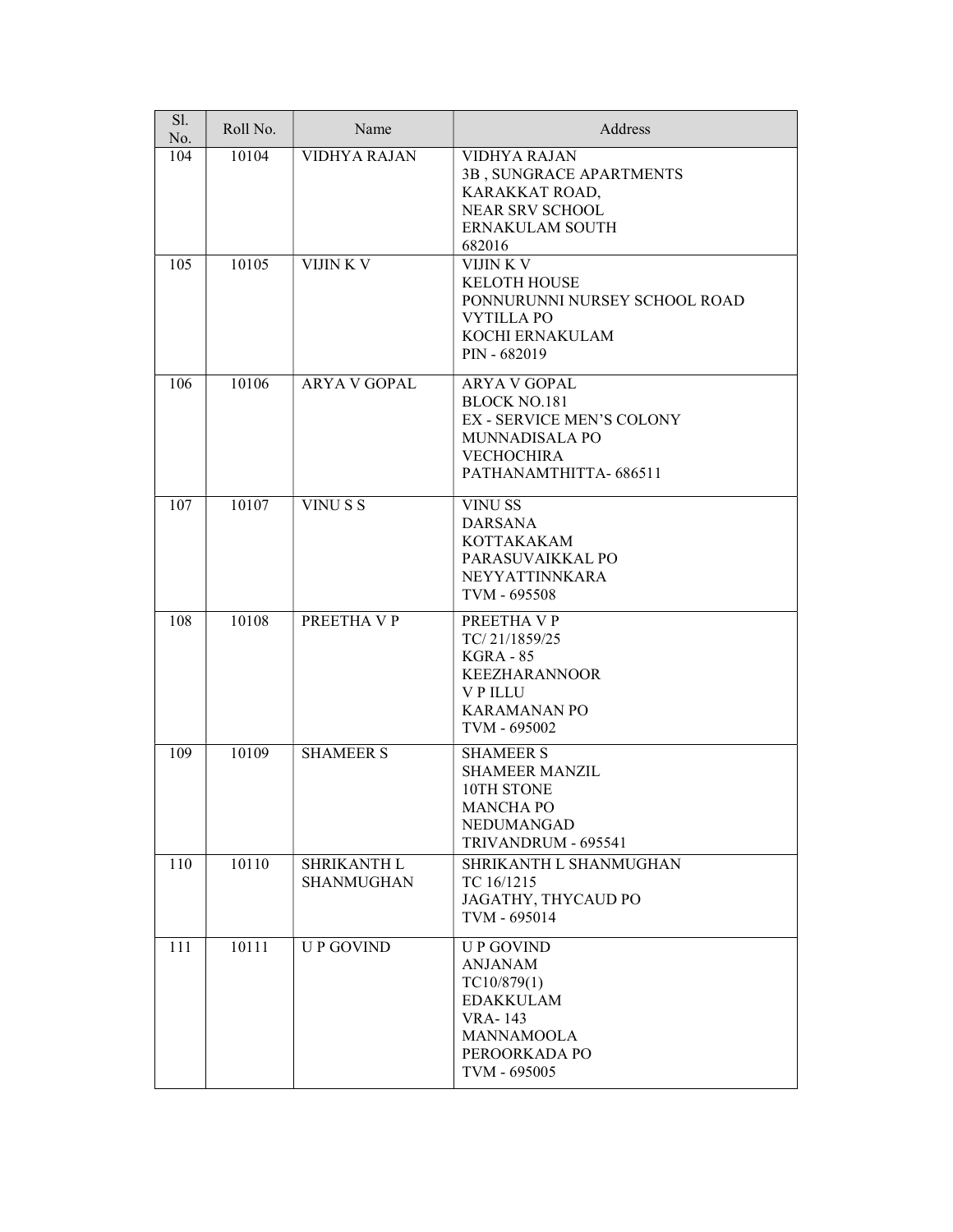| Sl.<br>No. | Roll No. | Name                 | Address                                                                                                                   |
|------------|----------|----------------------|---------------------------------------------------------------------------------------------------------------------------|
| 112        | 10112    | <b>CHANDU S NAIR</b> | <b>CHANDU S NAIR</b><br>NANADANAM MNRA B42<br><b>KUDAPPANAKUNNU</b><br>TVM - 695043                                       |
| 113        | 10113    | NIDHIN DAS S         | <b>NIDHIN DAS S</b><br>VELIMPARAMPUVALUTHUNDIL<br>THAZHAM, KARIMPINPUZHA PO<br>PANGOD, KOLLAM- 691507                     |
| 114        | 10114    | <b>AYSWARYA U V</b>  | <b>AYSWARYA U V</b><br>P-68 TC-22/2224<br>PULLAIKONATHU<br><b>KEEZHATHIL VEEDU</b><br><b>SASTHAMANGALAM</b><br>TVM-695010 |
| 115        | 10115    | <b>ARUN J S</b>      | <b>ARUN J S</b><br><b>USRA 64</b><br>UDHARASHIOROMANI ROAD<br>VAZHUTHACAUD, SASTHAMANGALAM PO<br>TVM-695010               |
| 116        | 10116    | <b>AROMAL S J</b>    | <b>AROMAL S J</b><br>ADIITHYA MANGALAM<br>KAIRALI GARDENS, KGRA A67<br>KODUNGANOOR PO<br>VATTIYOORKAVU<br>TVM-013         |
| 117        | 10117    | <b>SREEJITH S</b>    | <b>SREEJITH S</b><br>SMRITHI TC 21/719<br>NEDUMCAUD, KARAMANA<br><b>TVM-002</b>                                           |
| 118        | 10118    | <b>REVATHY L</b>     | <b>REVATHY L</b><br><b>VYSAKH</b><br>KAROTTUKONAM, MANAPPURAM ROAD<br>MALAYANKEEZHU<br><b>TVM-571</b>                     |
| 119        | 10119    | <b>GAYATHRISS</b>    | <b>GAYATHRISS</b><br><b>CHITHIRA</b><br>ANDUMAVARATHALAKKL<br>EDACODE, NEMOM PO<br><b>TVM-020</b>                         |
| 120        | 10120    | <b>SAJITH SS</b>     | <b>SAJITH SS</b><br><b>SS SADANAM</b><br><b>DHANUVACHAPURAM</b><br>NEYYATINKARA PO<br>TVM-503                             |
| 121        | 10121    | VIDYA U V            | VIDYA U V<br><b>VIDYA NIVAS</b><br>AYANIKKAD NIRAPPIL<br><b>KARAKULAM</b><br>TVM -564                                     |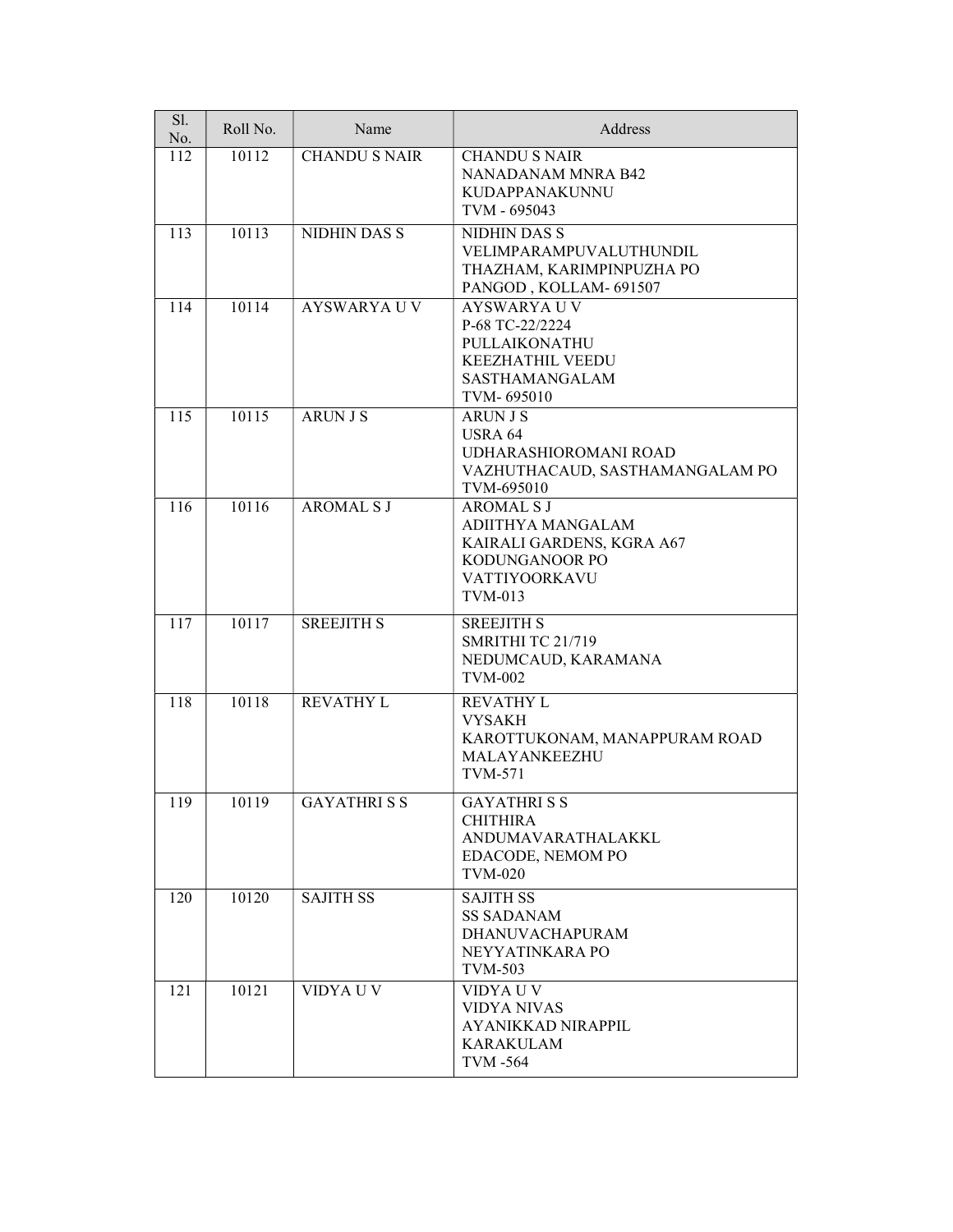| Sl.<br>No. | Roll No. | Name                                 | Address                                                                                                                |
|------------|----------|--------------------------------------|------------------------------------------------------------------------------------------------------------------------|
| 122        | 10122    | <b>ANOOP V</b>                       | <b>ANOOP V</b><br><b>VEETTEKARANKAVIL HOUSE</b><br>VALAMVILIMANGALAM PO<br>SREE KRISHNAPURAM VIA<br>PALAKKAD-679513    |
| 123        | 10123    | <b>SABARI GIRISH T</b>               | <b>SABARI GIRISH T</b><br><b>SABARI NIVAS</b><br><b>KARUKODI</b><br>VADAKKAMTHARA PO<br>$PALAKKAD - 678012$            |
| 124        | 10124    | <b>MIDHUN</b><br><b>BALAKRISHNAN</b> | <b>MIDHUN BALAKRISHNAN</b><br><b>GAYATHRI HOUSE</b><br><b>CHELARI</b><br>CHERAKODE, VELIMUKKU PO<br>MALAPPURAM -676317 |
| 125        | 10125    | <b>ANTO VINU</b><br><b>YESUDASAN</b> | <b>ANTO VINU YESUDASAN</b><br><b>VIKAS BHAVAN</b><br>COCHIN UNIVERSITY PO<br>COCHIN-22                                 |
| 126        | 10126    | <b>SAMEEHA S</b>                     | <b>SAMEEHA S</b><br><b>ABSHA MANSIL</b><br><b>KANAL WARD</b><br><b>SAVAKOTTAPALAM</b><br>ALAPPUZHA - 688007            |
| 127        | 10127    | VEENA KRISHNAN                       | <b>VEENA KRISHNAN</b><br>2C ASHATAMI APARTMENTS<br><b>ALAPPAT ROAD</b><br><b>RAVIPURAM</b><br>$COCHIN - 682016$        |
| 128        | 10128    | <b>GREESHMA G</b>                    | <b>GREESHMA G</b><br>ANRA D-11<br><b>PALATHARA</b><br><b>POWDIKONAM</b><br>$TVM - 587$                                 |
| 129        | 10129    | <b>SREERAJ S R</b>                   | <b>SREERAJ S R</b><br><b>KAMALASREE</b><br>CHERUSHERIBHAGAM<br>SHANGARAMANGALAM<br>CHAVARA, KOLLAM - 691583            |
| 130        | 10130    | <b>MINISHAP</b>                      | <b>MINISHAP</b><br><b>KARINKATH HOUSE</b><br>DHARMADAM PO<br>KENDRIYA VIDYALAYA<br>THALASSERY<br>KANNUR $-670106$      |
| 131        | 10131    | <b>SUMINA L.S</b>                    | <b>SUMINA L.S</b><br>SHA-S-DEN, TC 43/103-4,<br>ANNIKKAVILAKAM,<br>THOTTAM, MUTTATHARA, MANACADU,<br><b>TVM 009</b>    |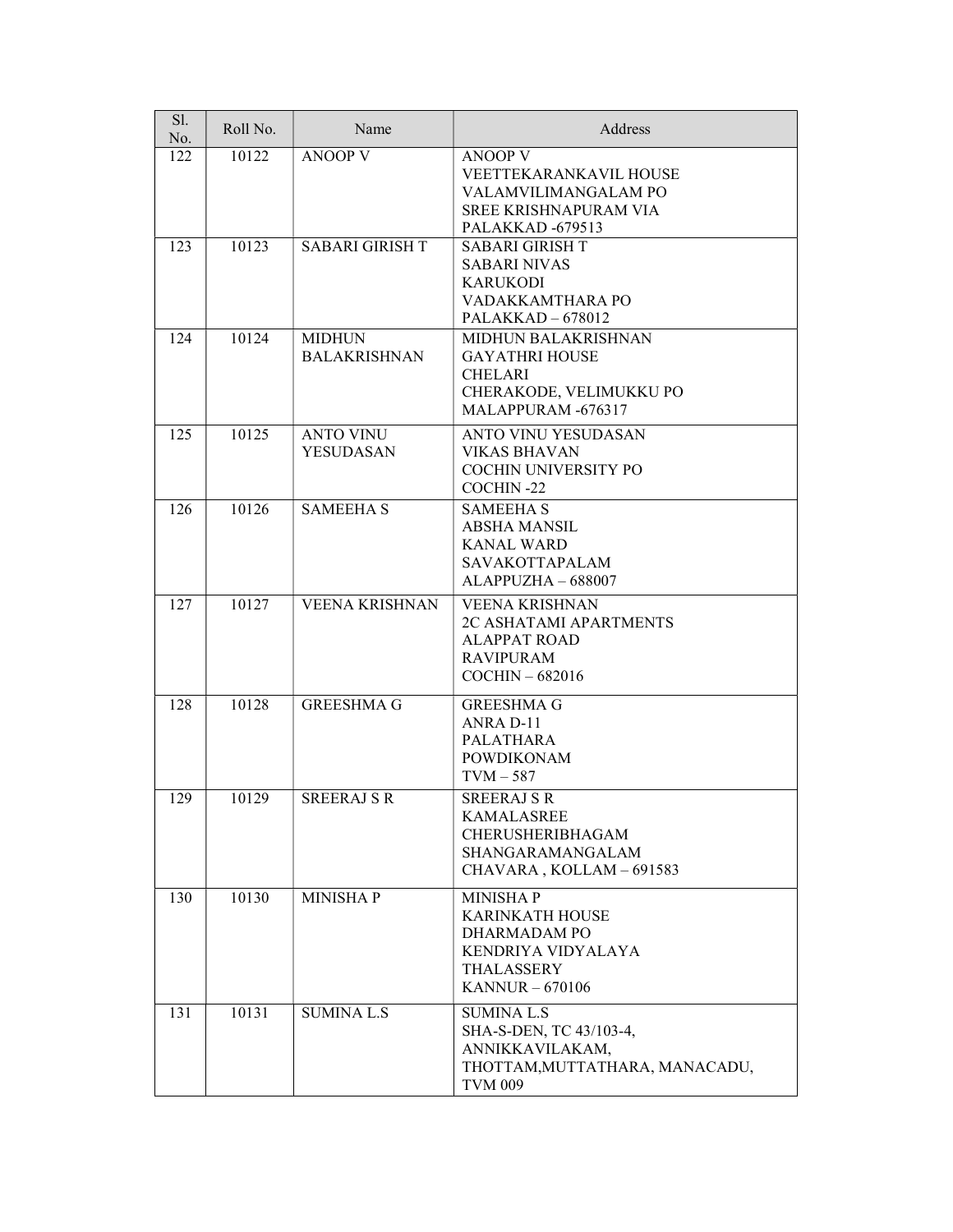| $\overline{SI}$ .<br>No. | Roll No. | Name                               | Address                                                                                           |
|--------------------------|----------|------------------------------------|---------------------------------------------------------------------------------------------------|
| 132                      | 10132    | <b>VINAYAK N</b>                   | <b>VINAYAK N</b><br>SARADA BHAVAN, PRAYAR SOUTH,<br>ALUMPEEDIKA P.O, CLAPPANA, KOLLAM-<br>690547  |
| 133                      | 10133    | <b>BIJOKG</b>                      | <b>BIJO K G</b><br>KANNATTU HOUSE, N.R CITY P.O,<br>N.R CITY, IDUKKI-685566                       |
| 134                      | 10134    | <b>DEEPA BR</b>                    | <b>DEEPA BR</b><br>THEKKEPLAVILA VEEDU, MULLOOR,<br>MULLUR P.O, VIZHINJAM, TVM-695521             |
| 135                      | 10135    | <b>AMRUTHA</b><br><b>KRISHNA</b>   | AMRUTHA KRISHNA<br>SAGAR APARTMENTS, NV ROAD, KAKKODI<br>P.O, CALICUT, 673611                     |
| 136                      | 10136    | <b>ATHIRA BABU</b>                 | <b>ATHIRA BABU</b><br>MANNOOPARAMBIL, NORTH ARYAD P.O.<br>ALAPPUZHA, 688538                       |
| 137                      | 10137    | <b>SARATH</b><br><b>CHANDRAN R</b> | <b>SARATH CHANDRAN R</b><br>PULUKUZHY HOUSE, CHERUMOODU,<br>VELLIMON P.O, KUNDARA, KOLLAM, 691511 |
| 138                      | 10138    | NIDHIN GOPAN                       | NIDHIN GOPAN<br>PADIPPURACKAL HOUSE, MANNATHOOR<br>P.O, MANNATHOOR, ERNAKULAM, 686667             |
| 139                      | 10139    | <b>NAVYAS</b>                      | <b>NAVYAS</b><br>RESMI, ACRA-D-16, USHAS NAGAR,<br>PANGAPPARA P.O. TVM-695581,                    |
| 140                      | 10140    | <b>JINCY P</b>                     | <b>JINCY P</b><br>REVATHY, KALAMACHAL P.O,<br>VAMANAPURAM, 695606                                 |
| 141                      | 10141    | <b>ABHISHEK SUNIL S</b>            | <b>ABHISHEK SUNIL S</b><br>SOUPARNIKA TC 24/674(14),<br>METTUKADA, THYCADU P.O, TVM-695014        |
| 142                      | 10142    | <b>RADHIKA VJ</b>                  | <b>RADHIKA VJ</b><br>MURALEERAVAM, KOLIYOOR, MUTTACAUD<br>P.O, VENGANOOR, TVM 695523              |
| 143                      | 10143    | <b>AMRITHA S V</b>                 | <b>AMRITHA S V</b><br>KUNNIL VEEDU, MUTTIYAD<br>LANE, CHEMBAZHANTHY P.O., TVM 695587              |
| 144                      | 10144    | <b>RAKHINK</b>                     | <b>RAKHINK</b><br>KESAVAM, CHOMERI GARDEN,<br>KODATHIPADI, MANNARKKADP.O,<br>PALAKKAD, 678582     |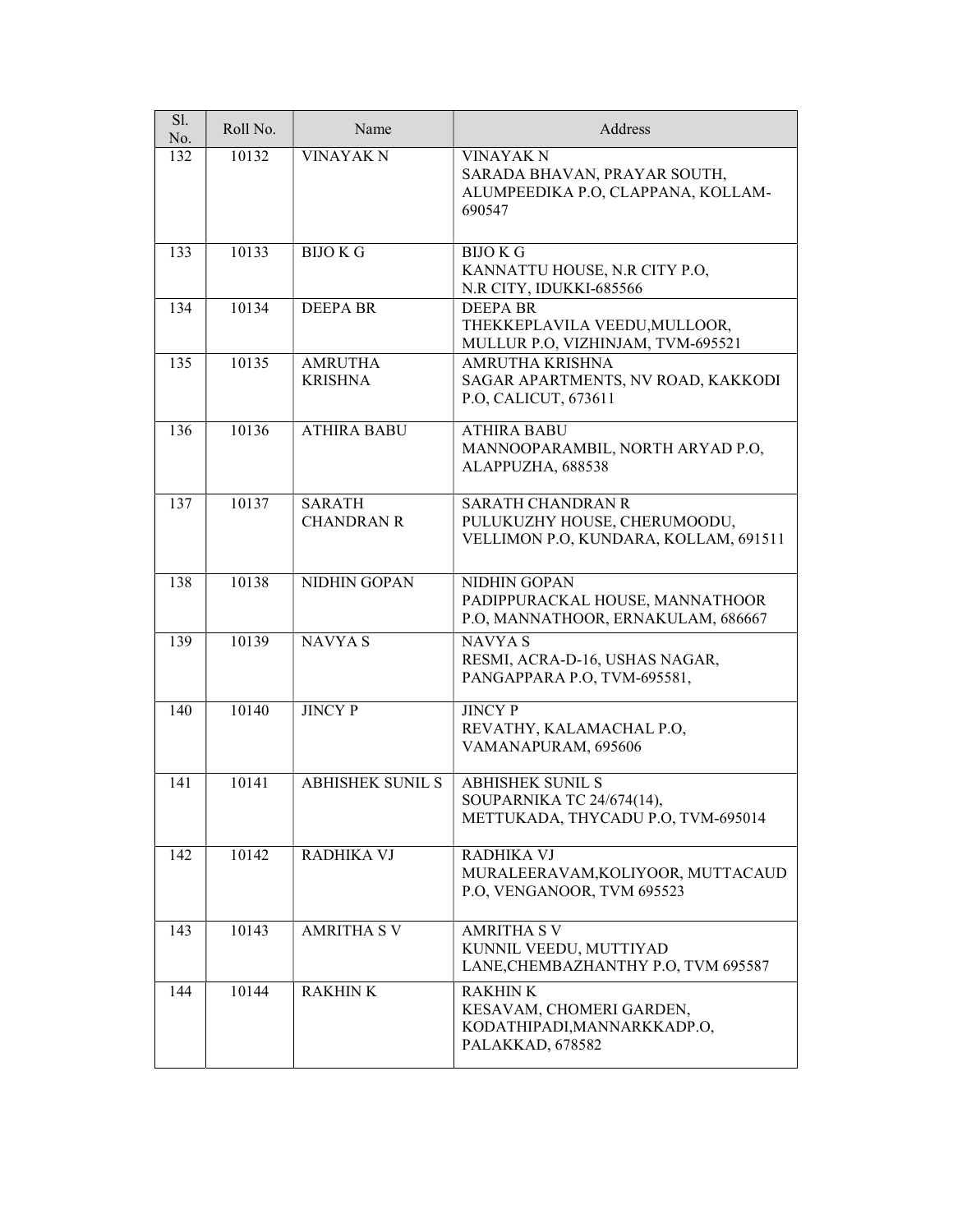| Sl.<br>No. | Roll No. | Name                              | Address                                                                                         |
|------------|----------|-----------------------------------|-------------------------------------------------------------------------------------------------|
| 145        | 10145    | PRAJEESH E P                      | <b>PRAJEESHEP</b><br>ERAT HOUSE, THALUR, KUDALLUR P.O.<br>PALLAVUR, PALAKKAD<br>678688          |
| 146        | 10146    | <b>NIMANS</b>                     | <b>NIMANS</b><br>NIRANJANAM, PARUTHIPPULLY,<br>PALAKKAD-678573                                  |
| 147        | 10147    | <b>SREEDEV D</b>                  | <b>SREEDEV D</b><br>SWATHY, VP 14/658, BP NAGAR-436,<br>PEYAD P.O, TVM 695573                   |
| 148        | 10148    | <b>AMRITHA ML</b>                 | <b>AMRITHA ML</b><br>SARAS, PANGODE, VENGANOOR P.O,<br>TVM 695523                               |
| 149        | 10149    | <b>AAROMAL VS</b>                 | <b>AAROMAL VS</b><br>SYAMALAYAM, EDANJUMMOOLA,<br>PERUMGUZHI, SASTHAVATTOM P.O., TVM<br>695305  |
| 150        | 10150    | <b>ARYA JOSEPH</b>                | <b>ARYA JOSEPH</b><br>CHIRAMAL HOUSE, KIZHAKKEPURAM,<br>ARANATTUKARA P.O, TRISSUR 680618        |
| 151        | 10151    | <b>ANAND</b><br><b>PRATHAPAN</b>  | <b>ANAND PRATHAPAN</b><br>KALARICKAL (H), CHEMBU P.O, VAIKOM,<br>KOTTAYAM 686608                |
| 152        | 10152    | <b>REMYAJ</b>                     | <b>REMYAJ</b><br>BRAHMASREE, VENGANOOR STREET,<br>PALLICHAL P.O, TVM 695020                     |
| 153        | 10153    | <b>JAISAN M</b><br><b>CHERIAN</b> | <b>JAISAN M CHERIAN</b><br>MARAKKARUPARAMBIL (H),<br>THAZATHANGADY P.O, KOTTAYAM<br>686005      |
| 154        | 10154    | <b>GAYATHRIS</b>                  | <b>GAYATHRIS</b><br>GAYATHRI BHAVAN, CHIRAKKADAVU<br>EAST P.O, PONKUNNAM, KOTTAYAM 686520       |
| 155        | 10155    | <b>NIBAS PP</b>                   | <b>NIBAS PP</b><br>PULIKKALAKATH (H), KODAPPALI,<br>CHETTIPPADI, P.O. MALAPPURAM 676319         |
| 156        | 10156    | <b>ATHIRA S S</b>                 | <b>ATHIRA S S</b><br>AVITTOM,<br>TC 51/382, VATTAVILA, POOJAPPURA,<br>THIRUMALA P.O, TVM 695006 |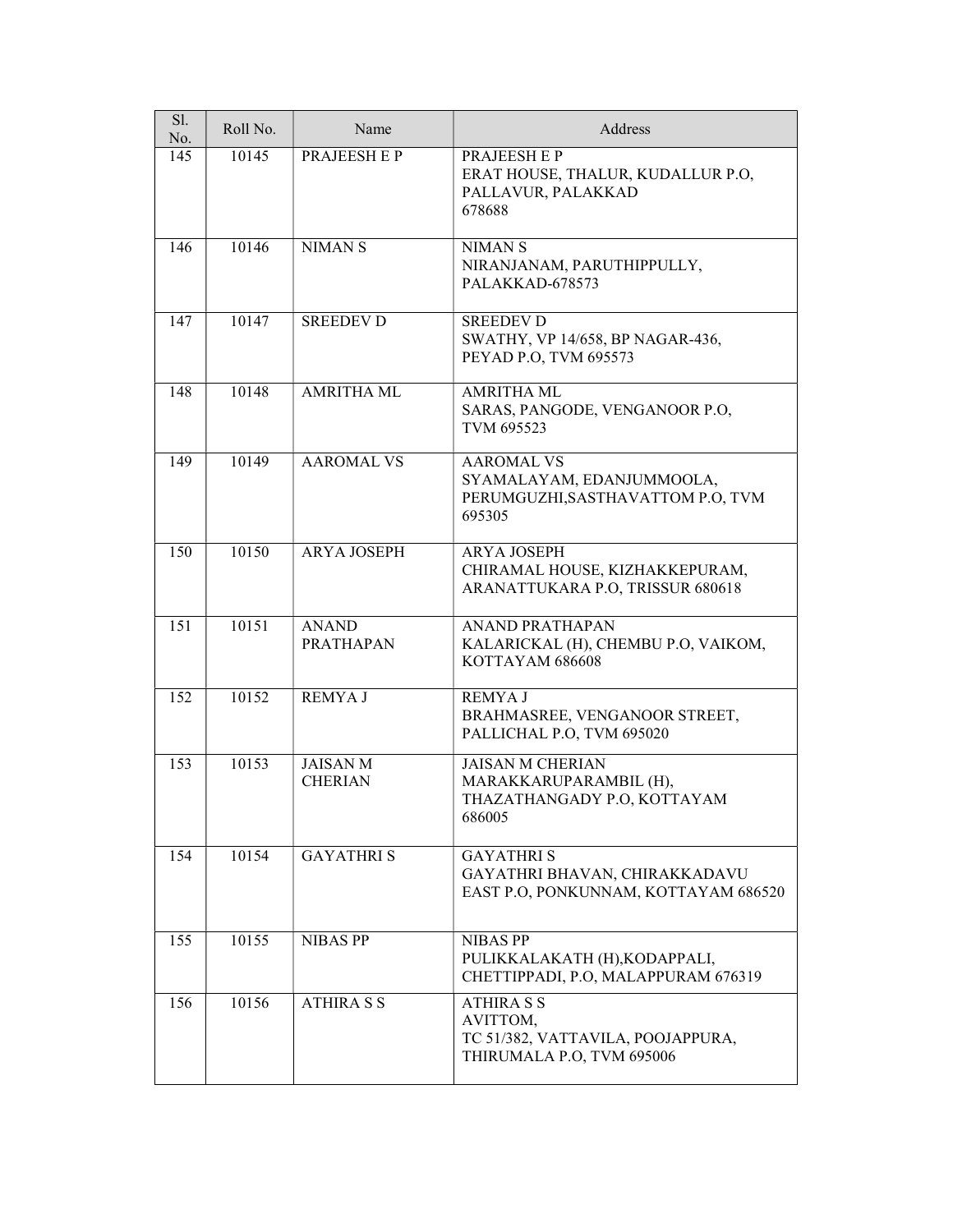| Sl.<br>No. | Roll No. | Name                               | Address                                                                                                                              |
|------------|----------|------------------------------------|--------------------------------------------------------------------------------------------------------------------------------------|
| 157        | 10157    | <b>FATHIMA S</b>                   | <b>FATHIMA S</b><br>FABIA, PK NAGAR 123, VADAKKEVILA P.O,<br>KOLLAM 691010                                                           |
| 158        | 10158    | <b>SHIJO PHILIP</b>                | <b>SHIJO PHILIP</b><br>TC $14/1575(3)$<br>VAZHUTHACAUD, THYAUD PO<br>TVM-695014                                                      |
| 159        | 10159    | <b>SARANYA B</b>                   | <b>SARANYA B</b><br>TC 64/421, SRWA -5<br><b>SNEHAPURI LANE</b><br><b>KARUMOM PO</b><br>TRIVANDRUM 695002                            |
| 160        | 10160    | <b>SNEHAB</b>                      | SNEHA B, TC 64/421, SRWA -5<br><b>SNEHAPURI LANE</b><br><b>KARUMOM PO</b><br>TRIVANDRUM 695002                                       |
| 161        | 10161    | <b>AJITHA MOHAN</b>                | <b>AJITHA MOHAN</b><br>MULLATHADATHIL (H)<br>WEST CHALAKKUDY<br><b>CHALAKUDI PO</b><br><b>THRISSUR - 680307</b>                      |
| 162        | 10162    | <b>JOHN MT</b>                     | <b>JOHN MT</b><br>MOONJAPPILLY HOUSE<br>AT.ALBERTS HIGH SCHOOL LANE<br>ERNAKULAM 682027                                              |
| 163        | 10163    | <b>SHAHANA SN</b>                  | <b>SHAHANA S N</b><br>BENGLAVIL GARDENS<br>TC16/135(1)<br>NEW TC 44/387) EVRA-415,                                                   |
| 164        | 10164    | <b>AMAL RAJ</b><br><b>NAMBIAR</b>  | <b>AMAL RAJ NAMBIAR</b><br><b>SANKARAMANGALATHU</b><br>INCHAKAD, MYLOM PO<br>KOTTARAKKARA, KOLLAM                                    |
| 165        | 10165    | PRIJITH T J                        | PRIJITH T J<br><b>RAJANILAYAM</b><br><b>KADAMPANAD</b><br><b>SOUTH PO</b><br><b>ADOOR</b><br><b>PATHANAMTHITTA</b><br>$PIN - 691553$ |
| 166        | 10166    | <b>JEJIL S</b><br><b>PONNEZHAN</b> | <b>JEJIL S PONNEZHAN</b><br>PONNEZHATH JAJ BHAVAN<br><b>ERAMALLOOR PO</b><br><b>'CHERTHALA</b>                                       |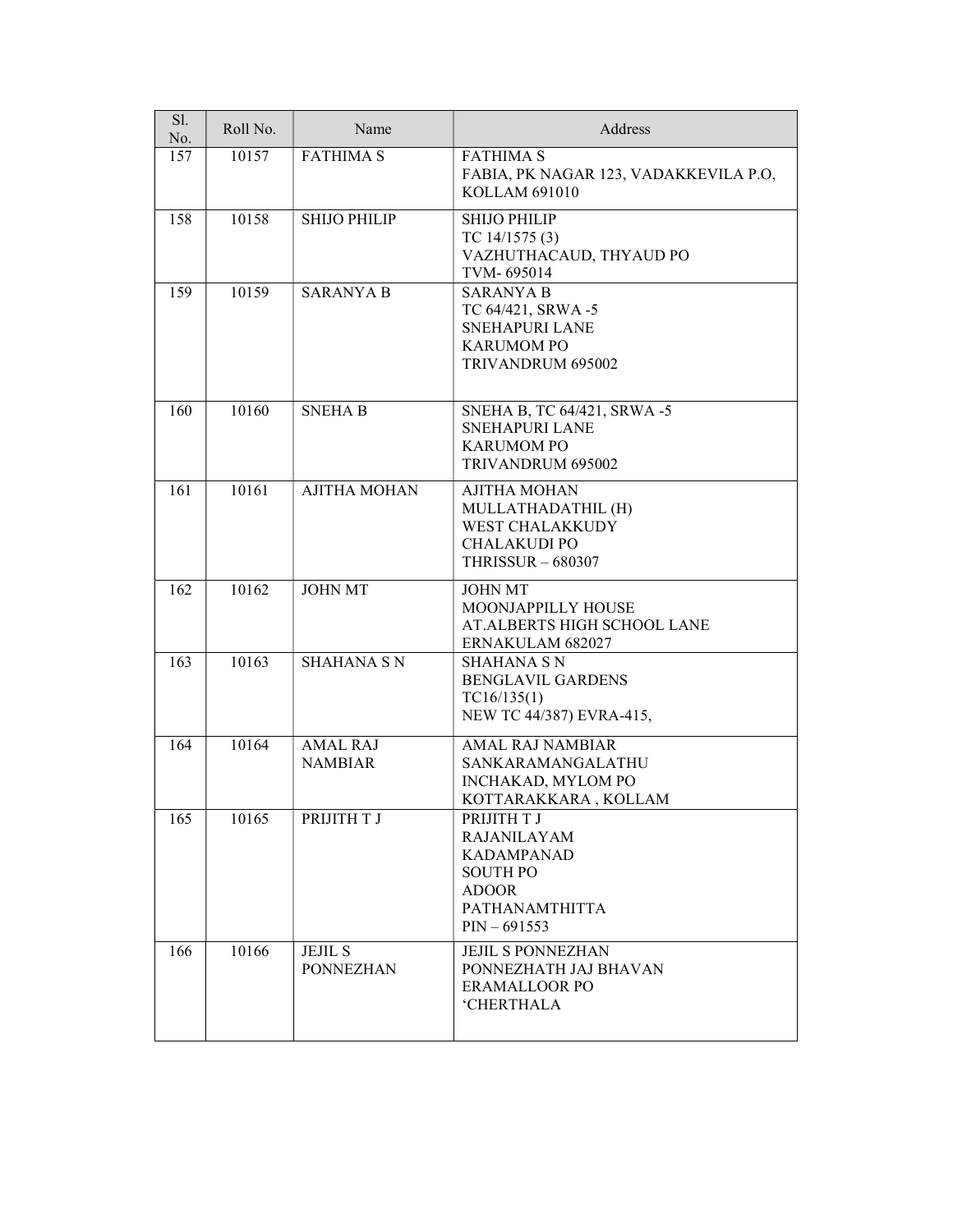| Sl.<br>No. | Roll No. | Name                               | Address                                                                                                         |
|------------|----------|------------------------------------|-----------------------------------------------------------------------------------------------------------------|
| 167        | 10167    | <b>ASWATHY K BABU</b>              | <b>ASWATHY K BABU</b><br>KARICKATTU (H)<br><b>TEEKOY PO</b><br><b>ERATTUPETTA</b><br>$KOTTAYAM - 686580$        |
| 168        | 10168    | <b>ATHULYA</b><br><b>JAYARAJAN</b> | ATHULYA JAYARAJAN<br>KANKOTTU HOUSE<br><b>PALACE NAGAR - 26</b><br>THEVALLY PO<br>KOLLAM 691009                 |
| 169        | 10169    | <b>SREEDHANYA SU</b>               | <b>SREEDHANYA SU</b><br>TC VP 3/235/1/, PAVITHRAM<br><b>NETTAYAM</b><br>MANKANTESWARAM PO<br>695013             |
| 170        | 10170    | <b>AASHALATHA P A</b>              | <b>AASHALATHA P A</b><br><b>WHITE HOUSE</b><br><b>OTTAKALINGU</b><br><b>CHIRAYINKEEZHU PO</b><br>$TVM - 695304$ |
| 171        | 10171    | <b>VIJIN VS</b>                    | <b>VIJIN VS</b><br>PLAVILA PUTHEN VEEDU<br>$ELLUVILA - 695504$                                                  |
| 172        | 10172    | <b>BISMI BASHEER</b>               | <b>BISMI BASHEER</b><br>VYLOPPILLY SAMSKRITHI BHAVAN<br><b>PB NO.839</b><br>NALANDA, TVM - 695003               |
| 173        | 10173    | <b>MONTE PIUS</b>                  | <b>MONTE PIUS</b><br>ANCHUTHAICKAL (H)<br>MARUTHORVATTOM PO<br><b>CHERTHALA</b><br>ALAPPUZHA - 688539           |
| 174        | 10174    | <b>RAISA E SALIM</b>               | <b>RAISA E SALIM</b><br><b>KOODATHIL</b><br>PALACHIRA PO<br><b>VARKALA 695143</b>                               |
| 175        | 10175    | <b>ANITHAPR</b>                    | <b>ANITHAPR</b><br>PUTHHETTUKUNNEL H<br>KURAVILANGAD PO<br>PAKALOMATTAM<br>KOTTAYAM 686633                      |
| 176        | 10176    | <b>RAGHU</b><br><b>ZACHARIAS</b>   | <b>RAGHU ZACHARIAS</b><br><b>THANNICKAL</b><br>KANAKKARY PO<br>$KOTTAYAM - 686632$                              |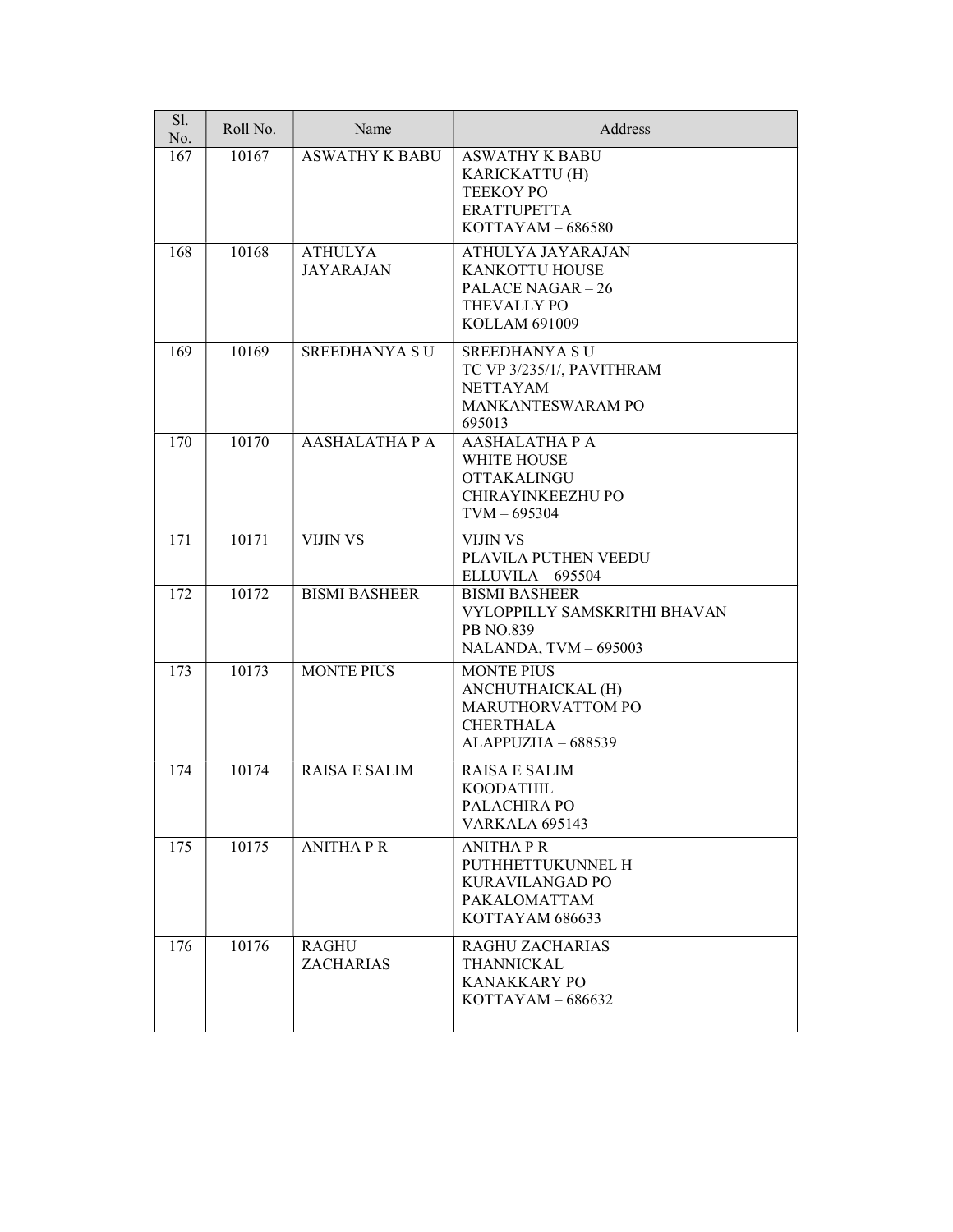| Sl.<br>No. | Roll No. | Name                       | Address                                                                                                               |
|------------|----------|----------------------------|-----------------------------------------------------------------------------------------------------------------------|
| 177        | 10177    | <b>ANOOP RAJAN</b>         | <b>ANOOP RAJAN</b><br>TC 4/1407<br>VALLA VILA VEEDU<br><b>KURAVANKONAM</b><br><b>KOWDIAR PO</b><br>TVM -695003        |
| 178        | 10178    | <b>SREEREMYABR</b>         | <b>SREEREMYABR</b><br>THONNACHUVILAKATHU VEEDU<br>TC 55/1402, KALADY<br><b>KARAMANA PO</b><br>$TVM - 695002$          |
| 179        | 10179    | <b>HITHA V</b>             | <b>HITHA V</b><br>PRANAVAM D-19<br><b>ARCHANA NAGAR</b><br>PONGUMMOODU<br>MEDICAL COLLEGE PO<br>TVM-695011            |
| 180        | 10180    | RESHMA JOSEPH              | <b>RESHMA JOSEPH</b><br>CHIRACKAPARAMBIL HOUSE<br><b>UENPALA PO</b><br><b>THIRUVALLA</b><br>PATHANAMTHITTA - 689102   |
| 181        | 10181    | <b>JEESHMA V.K</b>         | JEESHMA V.K<br>VILAKATHRAM KANDY (H)<br><b>VNGERI PO</b><br><b>CALICUT -673010</b>                                    |
| 182        | 10182    | <b>JINTO JOSE</b>          | <b>JINTO JOSE</b><br><b>CHUCKANIYIL HOUSE</b><br>THULAPPALLY PO<br>THULAPALLY -686510                                 |
| 183        | 10183    | NITHYA G<br><b>VIJAYAN</b> | NITHYA G VIJAYAN<br>GRAMAPRASADAM (ANNIPPALLIL)<br><b>AITHOTTUVA</b><br><b>WEST KALLADA PO</b><br>KOLLAM, KERALA      |
| 184        | 10184    | <b>ARUNS</b>               | <b>ARUNS</b><br><b>ARUN NIVAS</b><br><b>CHUNDAYAPPETTU</b><br>KANJIRAMKULAM<br>KANJIRAMKULAM PO                       |
| 185        | 10185    | <b>VISHNU M NAIR</b>       | <b>VISHNU M NAIR</b><br><b>MAMBILLY HOUSE</b><br><b>NADMUKAL</b><br><b>EDATHALA NORTH PO</b><br><b>ALUVA - 683561</b> |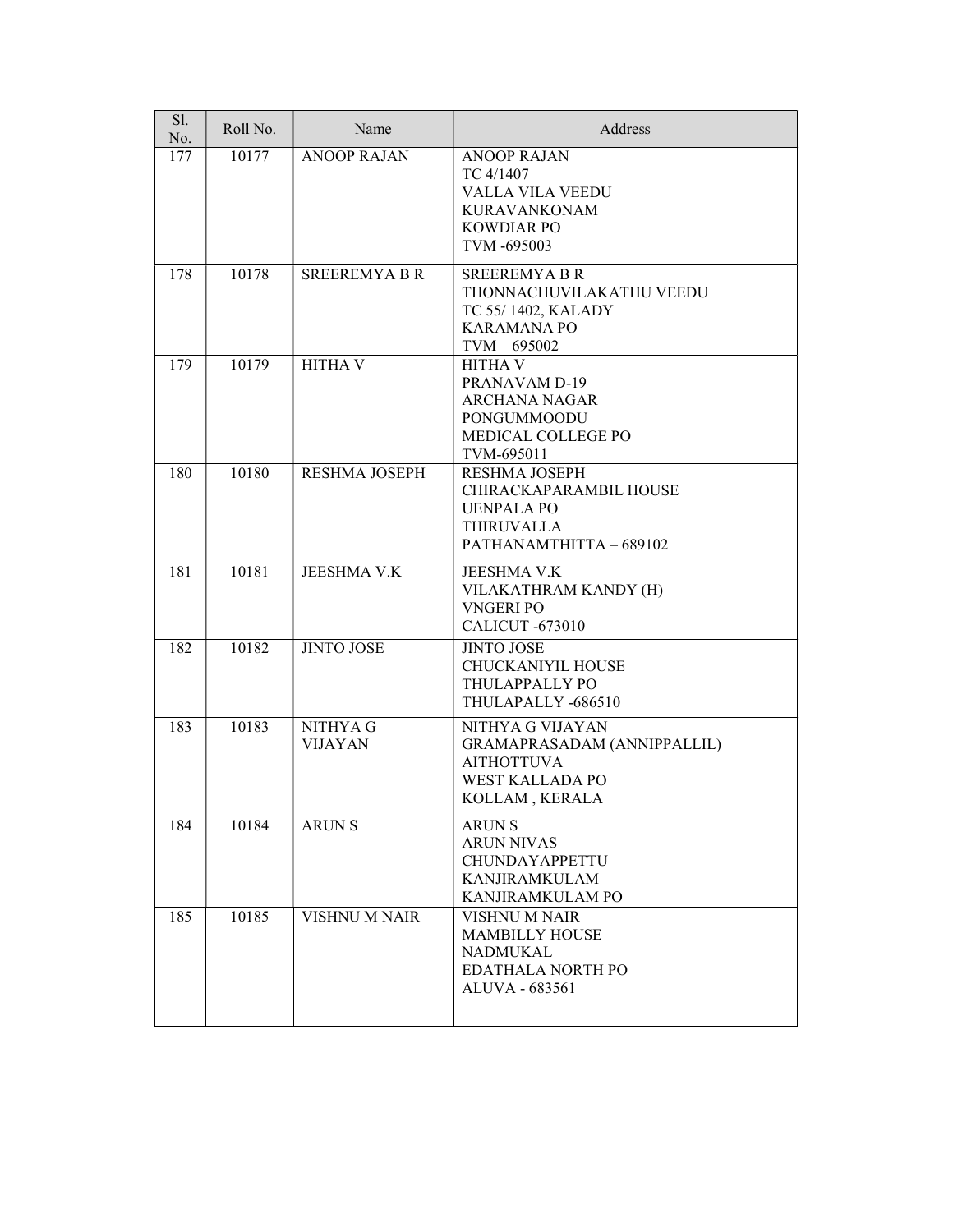| Sl.<br>No. | Roll No. | Name                               | Address                                                                                                                            |
|------------|----------|------------------------------------|------------------------------------------------------------------------------------------------------------------------------------|
| 186        | 10186    | <b>RAKHIRK</b>                     | <b>RAKHI R K</b><br><b>ASWATHY NILAYAM</b><br><b>PAROTTUKONAM</b><br><b>NALANCHIRA PO</b><br>$TVM - 695015$                        |
| 187        | 10187    | <b>GEETHU</b><br><b>CHANDRAN V</b> | <b>GEETHU CHANDRAN V</b><br>TC 12/675, LVMRA-124<br><b>SATHRAM HOUSE</b><br><b>VARAMBASSERY</b><br>KUNNUKUZHY<br>VANCHIYOOR-695037 |
| 188        | 10188    | <b>RAHUL RAMAN</b>                 | RAHUL RAMAN<br>KUTTATH (H)<br><b>EROOR PO</b><br><b>THRIPUNITHURA</b><br>$EKM - 682306$                                            |
| 189        | 10189    | <b>SREELEKSHMIKS</b>               | SREELEKSHMI K S<br>KIZHAKKINKARA VEEDU<br><b>POONCODU</b><br><b>BAGAVATHYNADA PO</b><br><b>BALARAMAPURAM VIA</b><br>$TVM - 695501$ |
| 190        | 10190    | <b>ANJANA MP</b>                   | ANJANA MP<br><b>MOHANAM</b><br><b>MANTHARA</b><br>EDAVA PO, TVM - 695311                                                           |
| 191        | 10191    | <b>AKHILA AS</b>                   | <b>AKHILA AS</b><br><b>SREEMANGALAM</b><br>PITHARAVATTOM<br>THUNDATHIL PO<br><b>KARIAVATTOM</b><br>TVM -695581                     |
| 192        | 10192    | <b>LAYA SHIBU</b>                  | <b>LAYA SHIBU</b><br>MUTHIPEEDIKA HOUSE<br><b>OLLUR PO</b><br>THRISSUR $-680306$                                                   |
| 193        | 10193    | HARI KRISHNAN K<br>A               | HARI KRISHNAN K A<br>KARIKKATTIL ILLAM,<br>MUTTATHIPARAMBU PO<br>CHERTHALA, ALAPPUZHA                                              |
| 194        | 10194    | <b>ANTO J S</b>                    | <b>ANTO JS</b><br><b>ANTO NIVAS</b><br>NANNAMKUZHI<br>KATTACHALKUZHI PO                                                            |
| 195        | 10195    | <b>ANANYADAS M H</b>               | <b>ANANYADAS M H</b><br><b>SAIRAM</b><br>BEHIND CARMEL SCHOOL<br><b>KULAPPULLY</b><br><b>SHORNUR</b><br>PALAKKAD-679122            |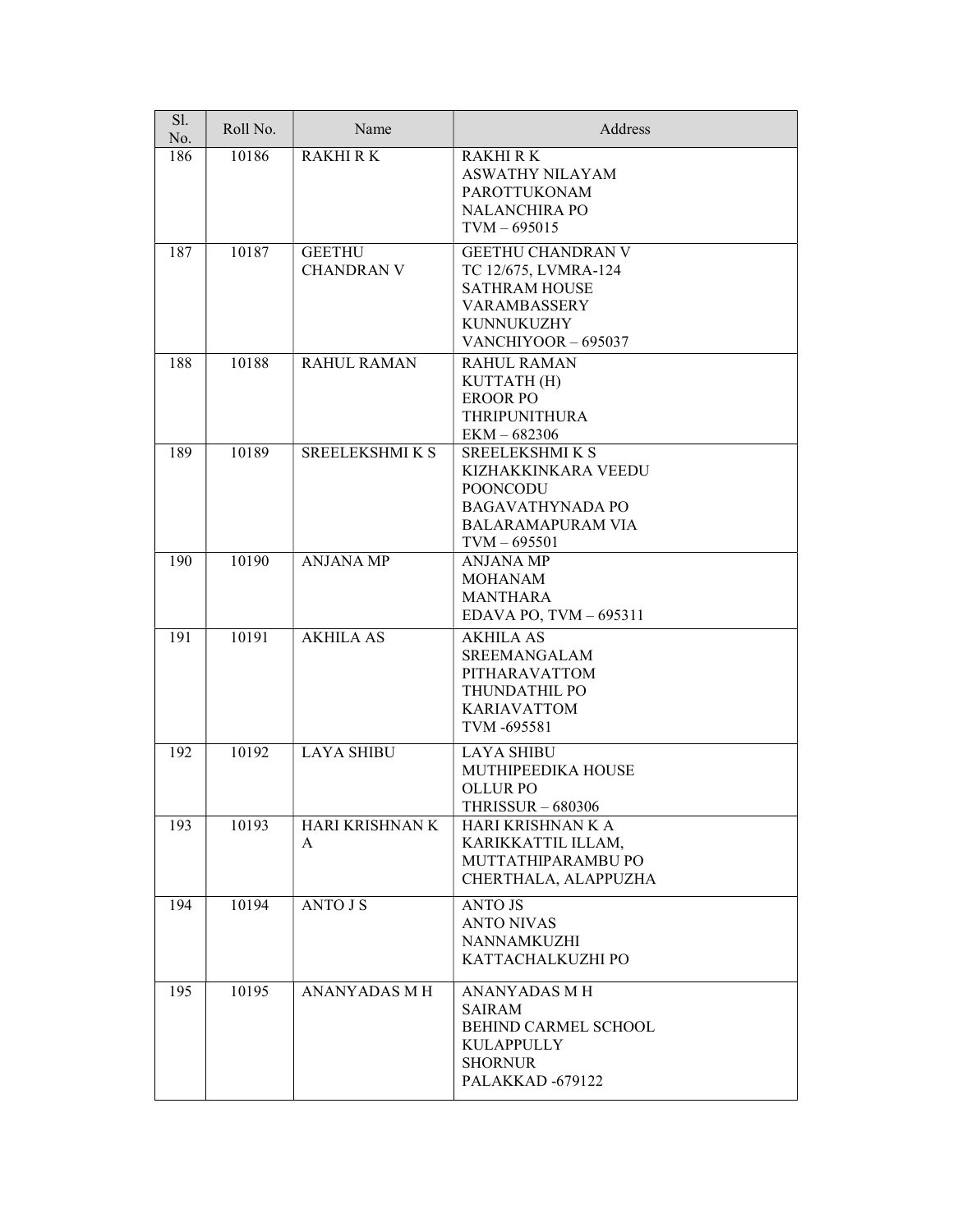| Sl.<br>No. | Roll No. | Name                              | Address                                                                                                               |
|------------|----------|-----------------------------------|-----------------------------------------------------------------------------------------------------------------------|
| 196        | 10196    | <b>ANN MARY</b><br><b>WILLIAM</b> | ANN MARY WILLIAM<br>KANJIRAKKATTU BETHEL<br>ELANJIMEL.(PO).<br>CHENGANOOR. 689511                                     |
| 197        | 10197    | <b>RISHANA A</b>                  | RISHANA A<br><b>ATHAPURAYIL HOUSE</b><br><b>KUTTANCHERY</b><br><b>MORAZHA PO</b><br><b>KANNUR -670331</b>             |
| 198        | 10198    | <b>MARY LIDHIYA</b>               | <b>MARY LIDHIYA</b><br>KUZHIPARAMBIL HOUSE. KOONAMMAVU<br>P.O. KOCHAL, EMAKULAM<br><b>PIN CODE - 683518</b>           |
| 199        | 10199    | <b>PRAMOD S</b>                   | <b>PRAMODS</b><br>KAITHAKKUZHIYIL H<br>KAITHAKKUDI PO<br>KOTTATHOOR, AYROOR<br>PATHANAMTHITTA<br>PIN-689614           |
| 200        | 10200    | VIPIN, V.P                        | VIPIN. V.P<br>PPI/793<br><b>SIVASHAKTHI</b><br>CHATTUMUKKU, IDAVANTHODE,<br>EDACODE, NEMOM.P.O.<br>THIRUVANANTHAPURAM |
| 201        | 10201    | VARUNDAS.M                        | VARUNDAS.M<br>MANNARAKKAL (ID)<br>CHOOLUR (PO)<br>NIT (VIA), CALICUL-673 601                                          |
| 202        | 10202    | REMYA KRISHNAN<br>RK              | REMYA KRISHNAN RK<br>AREMYA NIVAS RAMANKLLANGAR<br>KAVANADU PO KOLLAN<br><b>KERALA</b><br>PIN 691003                  |
| 203        | 10203    | <b>ARYA KRISHNAN</b><br>RK        | ARYA KRISHNAN RK<br>AREMYA NIVAS RAMANKLLANGAR<br>KAVANADU PO KOLLAN<br>KERALA<br>PIN 691003                          |
| 204        | 10204    | <b>ASWATHY</b><br>VISHNU,         | ASWATHY VISHNU,<br>AMBI NIVAS,<br>MULLOOR NIRAPPU.<br>MOB NO: 9946091994<br>MANCODE P.O.<br>PATHANAPURAM              |
| 205        | 10205    | <b>KARTHIKA S</b>                 | <b>KARTHIKA S</b><br><b>KOUSTHUBHAM</b><br>PERUNNA PO<br>CHANGANACHERRY, KERALA                                       |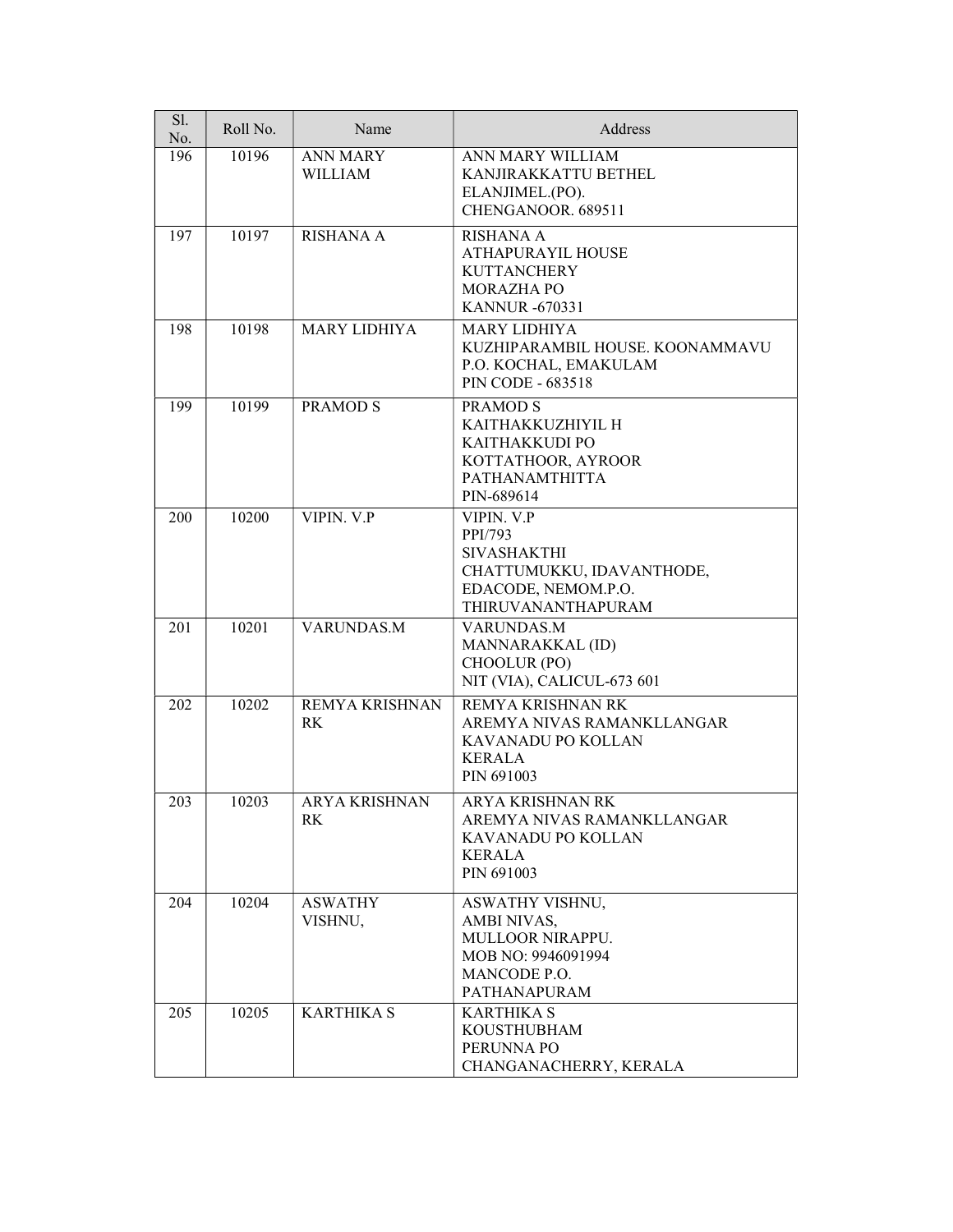| Sl.<br>No. | Roll No. | Name                             | Address                                                                                                                                |
|------------|----------|----------------------------------|----------------------------------------------------------------------------------------------------------------------------------------|
| 206        | 10206    | HARIKRISHNAN R                   | HARIKRISHNAN R<br>MANNAMTHUTTATHIL HOUSE<br>KUMBAZHA PO<br>PATHANAMTHITTA<br>PIN-689653                                                |
| 207        | 10207    | <b>ARYAR</b><br><b>CHANDRAN</b>  | <b>ARYA R CHANDRAN</b><br>D/O K RAMACHANDRAN NAIR<br>ARYA BHAVAN, KOOTTAYANIMOODU,<br>VELLANAD PO,<br>THIRUVANANTHAPURAM, KERALA       |
| 208        | 10208    | <b>BOBBY L</b>                   | <b>BOBBYL</b><br>BOBBY VILLA, NELLININNA CHANI,<br>KANJIRAMKULAM P.O 695524                                                            |
| 209        | 10209    | <b>JINSHI MP</b>                 | <b>JINSHI MP</b><br>MELE PURAKKALHOUSE<br>PARIYAPURAM (PO)<br><b>TANUR</b><br>MALAPPURAM (DIST)<br><b>KERALA (STATE)</b><br>PIN-676302 |
| 210        | 10210    | <b>APARNA V P</b>                | <b>APARNA V P</b><br>VADHYAN MANA, MARAKKARA,<br>KADAMPUZHA,<br><b>KERALA-676553</b>                                                   |
| 211        | 10211    | <b>ADITHYARS</b>                 | <b>ADITHYARS</b><br><b>ADITHYA BHAVAN</b><br><b>PALLICHAL</b><br>NEMOM, TVM - 695020                                                   |
| 212        | 10212    | <b>RAHUL PR</b>                  | <b>RAHUL PR</b><br>KANIYAMVILAKAM HOUSE<br><b>KUDAVOOR PO</b><br>TVM - 695313                                                          |
| 213        | 10213    | <b>BIJIL M THOMAS</b>            | <b>BIJIL M THOMAS</b><br>PULINTHITTA HOUSE<br>ELAVUMTHITTA PO<br><b>PATHANAMTHITTA</b>                                                 |
| 214        | 10214    | ANJU KRISHNAN                    | <b>ANJU KRISHNAN</b><br><b>INDIRA SADANAM</b><br><b>UMMANNOOR PO</b><br>PARAMCODU, AYUR<br>KOLLAM - 691520                             |
| 215        | 10215    | <b>ANANDU</b><br><b>KRISHNAN</b> | <b>ANANDU KRISHNAN</b><br>SARASWATHY MANDIRAM VRA-7<br>PERIYAMCODE MANNANTHALA PO<br>TRIVANDRUM-695015                                 |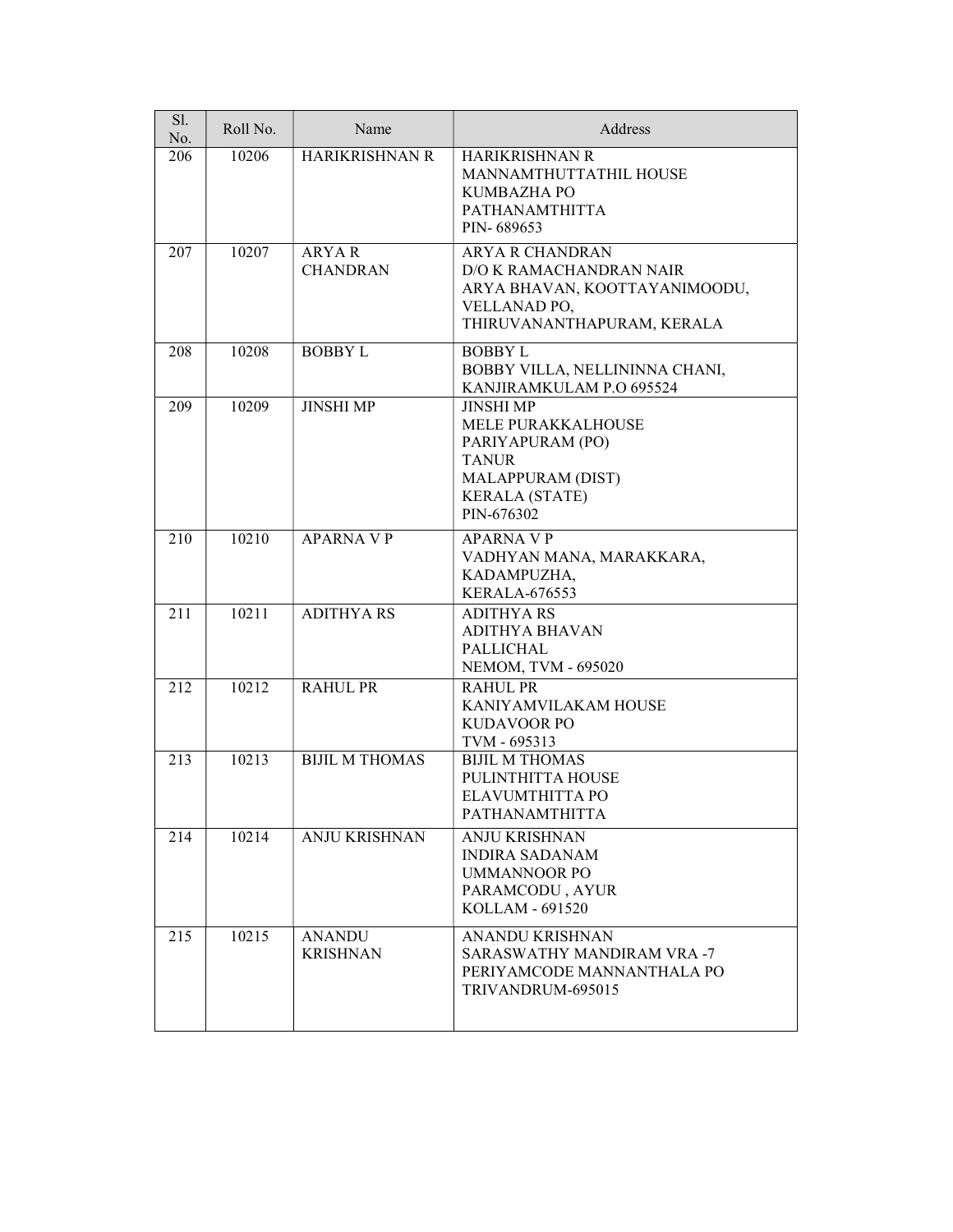| Sl.<br>No. | Roll No. | Name                   | Address                                                                                                                                                     |
|------------|----------|------------------------|-------------------------------------------------------------------------------------------------------------------------------------------------------------|
| 216        | 10216    | <b>ANJANAMOL P.</b>    | ANJANAMOL P.<br>VIGHNESWARA, TC 2/1055(4)<br>KOONAMKULAM LANE<br><b>KPRA 56(4)</b><br>MEDICAL COLLEGE (PO)<br>THIRUVANANTHAPURAM<br><b>KERALAM - 695011</b> |
| 217        | 10217    | <b>FARZANA BEEVI R</b> | <b>FARZANA BEEVIR</b><br>PANAYIL VEEDU THUMPAMANTHODI<br><b>MADATHARA (PO0)</b><br>KOLLAM KERALA INDIA -691541                                              |
| 218        | 10218    | <b>DEVIKA UJ</b>       | <b>DEVIKA UJ</b><br>JAYADEVI SADHANAM TC 41/1202<br>KURUVIKKAD, VATTIYOORKAVU PO<br>THIRUVANANTHAPURAM 695013                                               |
| 219        | 10219    | <b>ATHIRA. P</b>       | <b>ATHIRA. P</b><br><b>W/O SAJEEVKUMAR</b><br>CHITTOOR EDAPPURA<br>KAMPALADY,<br>PORUVAZHY.P.O<br>KOLLAM (DIST)<br><b>KERALA, INDIA</b><br>PIN: 690520      |
| 220        | 10220    | <b>REVATHY R</b>       | <b>REVATHY R</b><br>NADUVILE VEETIL PUTHEN VEEDU<br><b>KADIKA</b><br>KAITHAPARAMBU PO<br><b>ENATHU</b><br>PATHANAMTHITTA - 691526                           |
| 221        | 10221    | VISHNU V               | VISHNU V<br><b>VRINDAVAN</b><br><b>KAREEPRA</b><br>KUZHIMATHICADU PO<br>KOLLAM 691509<br>7356304363                                                         |
| 222        | 10222    | <b>ROSHINI RS</b>      | <b>ROSHINI RS</b><br>KEEZHETHEMBRA VEEDU<br><b>UGRANKUNNU</b><br>OYOOR PO<br>KOLLAM DISTRICT<br>KERALA STATE, INDIA<br>PIN: 691510                          |
| 223        | 10223    | VISHNUPRIYA K.L        | VISHNUPRIYA K.L<br>KIDANGATH HOUSE<br><b>CHERAIPO</b><br><b>ERNAKULAM DT</b><br>PIN 683514                                                                  |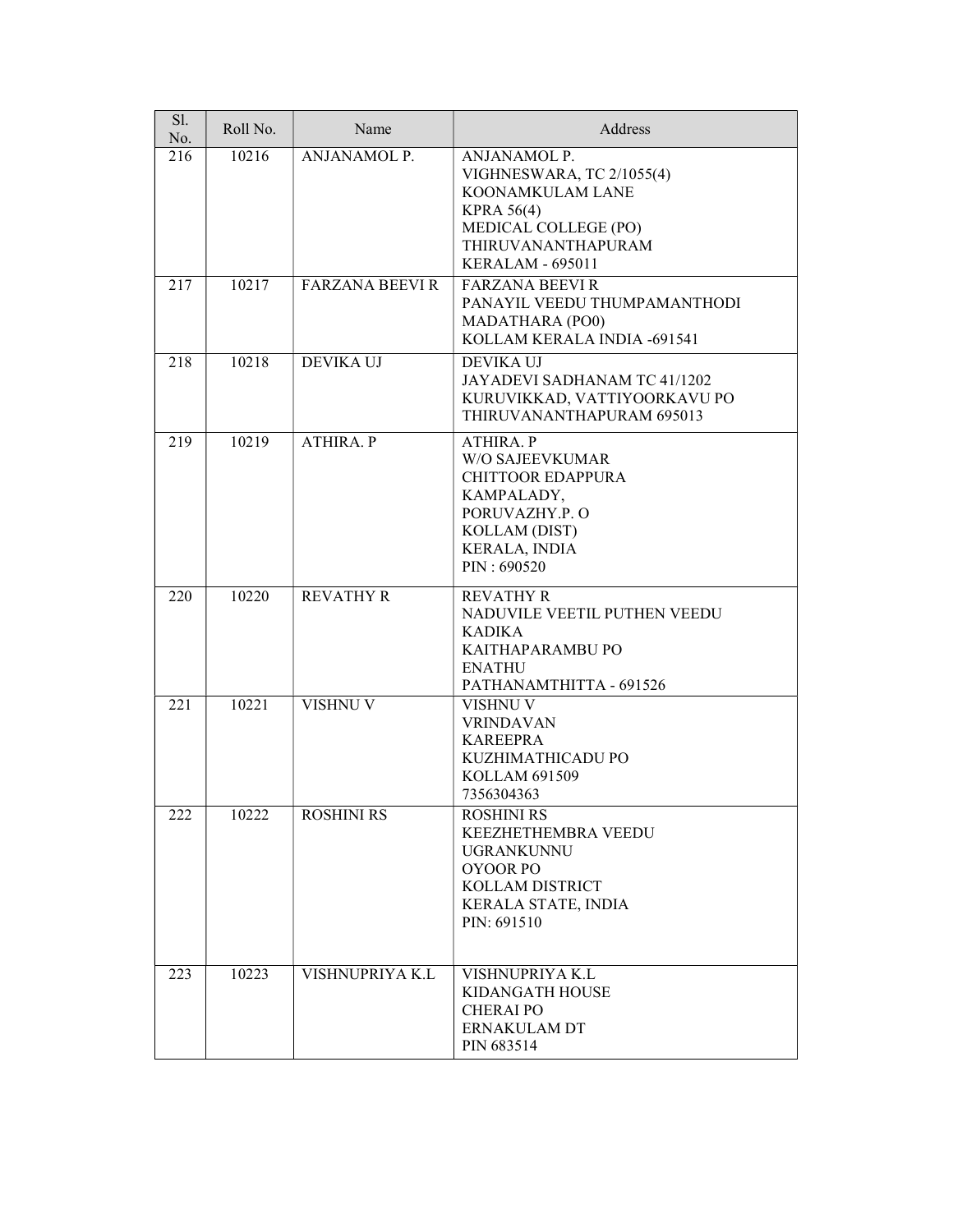| Sl.<br>No. | Roll No. | Name                                | Address                                                                                                                                       |
|------------|----------|-------------------------------------|-----------------------------------------------------------------------------------------------------------------------------------------------|
| 224        | 10224    | <b>SILPAAS</b>                      | <b>SILPA AS</b><br><b>KARTHIKA</b><br>KOOLIYATT HOUSE<br>POCHERPU WEST<br>680561                                                              |
| 225        | 10225    | DEVIKA K M                          | DEVIKA K M<br><b>KOICKAL</b><br>THENGAMAM PO<br>PATHANAMTHITTA - 690522                                                                       |
| 226        | 10226    | <b>SANJEEV S RAJ</b>                | <b>SANJEEV S RAJ</b><br><b>KARTHIKA</b><br>TC 15/763, PRA 130,<br>PALOTTUKONAM ROAD<br><b>VAZHUTHACAUD</b><br>SASTHAMANGALAM PO<br>TVM-695010 |
| 227        | 10227    | <b>ANJITHA M S</b>                  | <b>ANJITHA MS</b><br><b>MURALIKA</b><br>CHEPRA P 0, KOLLAM<br><b>KERALA-691520</b>                                                            |
| 228        | 10228    | <b>ASMINA A</b>                     | <b>ASMINA A</b><br><b>KANJIRAKKATTU</b><br><b>PADINJATTATHIL</b><br>KARICODE TKMC PO<br>KOTTAMKARA, KOLLAM - 691005                           |
| 229        | 10229    | <b>VIVEK C.P</b>                    | <b>VIVEK C.P</b><br>PISHARAM, NHANGATTIRI<br>PALAKKAD, 679303                                                                                 |
| 230        | 10230    | <b>ADARSH GOPAN G</b>               | <b>ADARSH GOPAN G</b><br><b>AMRITHA NIVAS</b><br><b>MEENAVODE</b><br><b>KUTTIYANICADU</b><br><b>ANAVOOR PO</b><br>TVM-695124                  |
| 231        | 10231    | <b>ANANTHU</b><br><b>CHANDRAN P</b> | ANANTHU CHANDRAN P<br>KIZHAKKEKARA VEEDU<br>GNRA-22<br>KODUNGANOOR P.O<br>VATTIY0ORKAVU                                                       |
| 232        | 10232    | <b>KRISHNA KUMAR</b><br>RL          | KRISHNA KUMAR RL<br>DEVI NIVAS TC 36/548<br>PEARUNTHANNI, VALLAKADAVU PO<br>TVM - 695008                                                      |
| 233        | 10233    | DIVYA V. G.                         | DIVYA V. G.<br>PUTHUVAL PUTHEN VEEDU,<br>KAVALAKULAM, NEYYATTINKARA,<br>THIRUVANANTHAPURAM - 695121.                                          |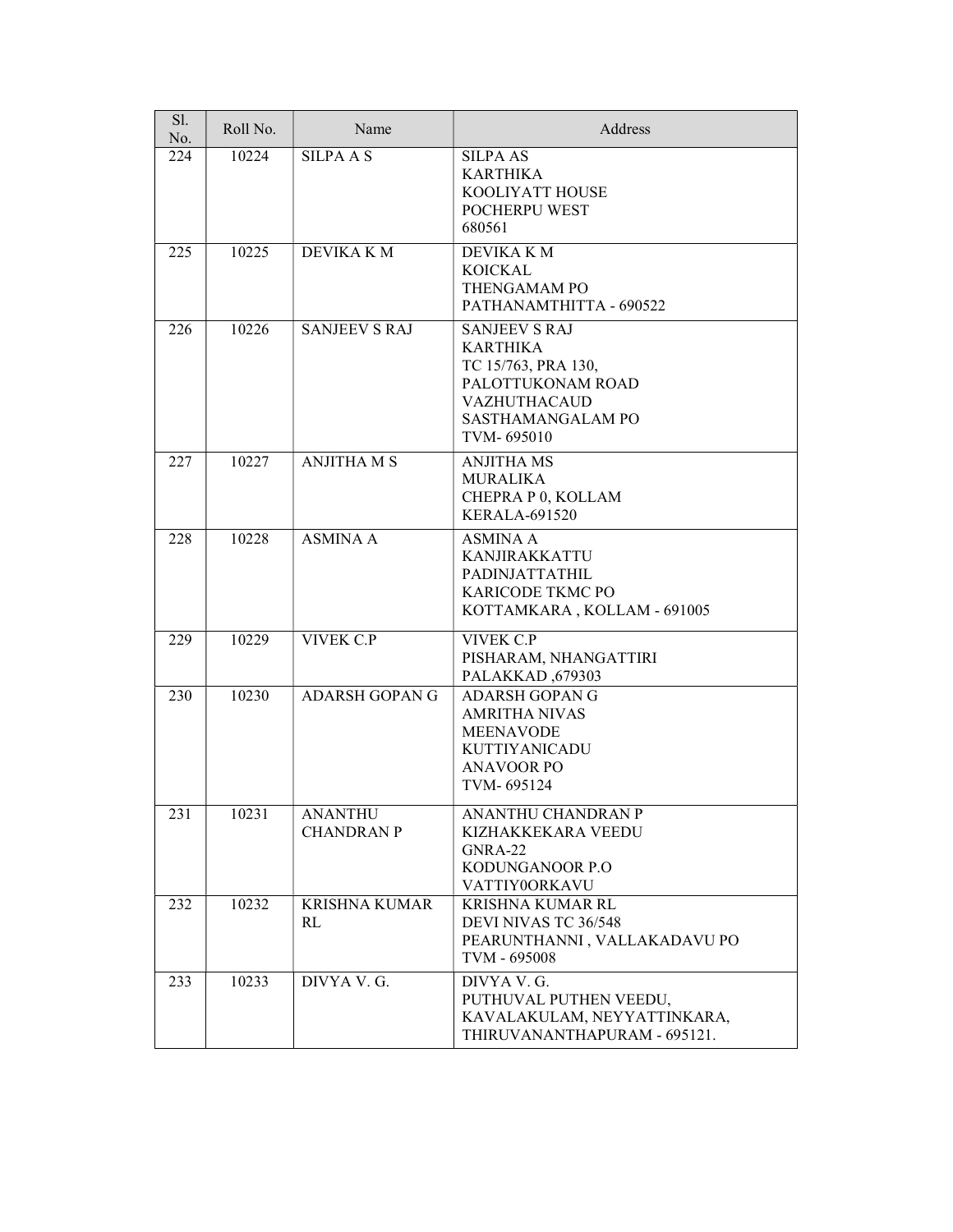| Sl.<br>No. | Roll No. | Name                                  | Address                                                                                                                                      |
|------------|----------|---------------------------------------|----------------------------------------------------------------------------------------------------------------------------------------------|
| 234        | 10234    | <b>ASWATHY U</b>                      | <b>ASWATHY U</b><br>THETTIKUZHIVEEDU CHANNANKARA P.O<br>KANIYAPURAM THIRUVANANTHAPURAM<br>695301                                             |
| 235        | 10235    | VINDHUJAMOL P T                       | VINDHUJAMOL P T<br><b>PATHUSSERY</b><br><b>KARAPUZHA PO</b><br><b>KOTTAYAM</b><br>PIN 686003                                                 |
| 236        | 10236    | KRISHNA PRIYA. T.<br>S.               | <b>KRISHNA PRIYA.T. S</b><br><b>GOKULAM</b><br><b>MURUNTHAL</b><br>PERINAD.P.O<br><b>KOLLAM</b><br><b>KERALA-691601</b>                      |
| 237        | 10237    | <b>SUJILA SS</b>                      | <b>SUJILA SS</b><br>THEJAS, NETTA ROAD,<br>PAZHAKUTTY P.O., NEDUMANGAD,<br>THIRUVANANTHAPURAM                                                |
| 238        | 10238    | REDHUK.S                              | <b>REDHUK.S</b><br><b>KARACHUTHARAHOUSE</b><br>ELAMKUNNAPUZHA P.O<br>PIN 682503                                                              |
| 239        | 10239    | <b>SHIYA C VIJAYAN</b>                | <b>SHIYA C VIJAYAN</b><br><b>CHAKKAMURY HOUSE</b><br><b>AYYAMPILLY PO</b><br>EKM-682501                                                      |
| 240        | 10240    | <b>ABHIRAMI M</b><br><b>VISWANATH</b> | ABHIRAMI M VISWANATH<br>MALLISSERIL PARAMBIL (H)<br><b>KAYANTIKARA</b><br>MUPPATHADOM PO<br>ALUVA-10                                         |
| 241        | 10241    | <b>MAHESH KB</b>                      | <b>MAHESH KB</b><br>KOICKAL TC 31/437<br>NSS KARAYOGAM ROAD,<br><b>ANAYARA PO</b><br>TVM - 695029                                            |
| 242        | 10242    | <b>SALEENA S</b>                      | <b>SALEENA S</b><br>D/O SALIM M<br>THATTUMVATHUKKAL<br>EDAKKULANGARA PO<br>KARUNAGAPPALLY<br>KOLLAM DISTRICT<br><b>KERALA</b><br>PIN: 690523 |
| 243        | 10243    | NASEEM. A                             | NASEEM. A<br>KOKKADU (PO)<br><b>KOTTARAKARA</b><br>KOLLAM-691538                                                                             |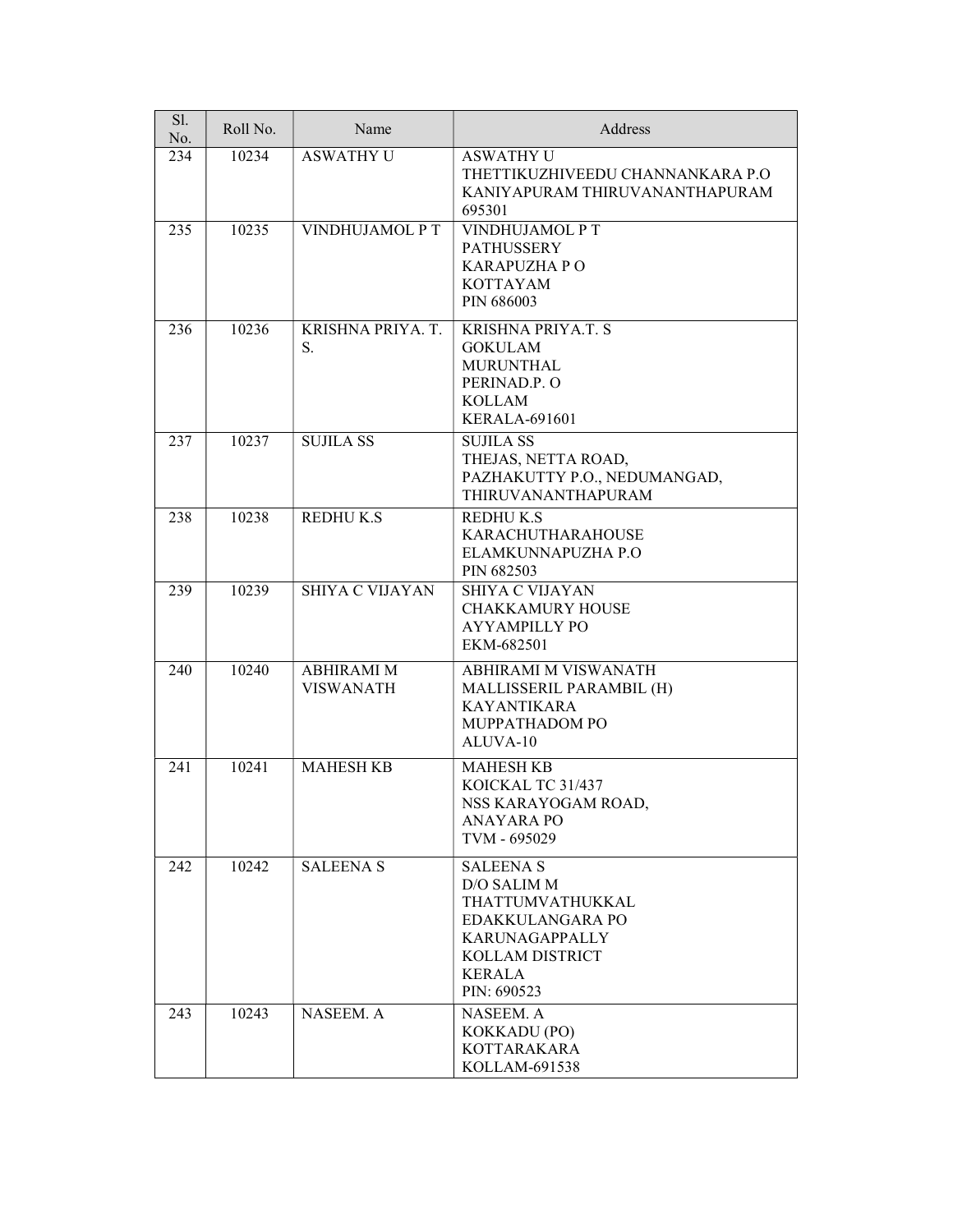| Sl.<br>No. | Roll No. | Name                                  | Address                                                                                                                    |
|------------|----------|---------------------------------------|----------------------------------------------------------------------------------------------------------------------------|
| 244        | 10244    | AMALA.A.K                             | AMALA.A.K<br>KAKKATTIL HOUSE, KUTTIPPURAM PO,<br>MALAPPURAM, KERALA, INDIA                                                 |
| 245        | 10245    | <b>SUBIN GEORGE</b>                   | <b>SUBIN GEORGE</b><br>THELLIKUNNEL (H)<br>KANJIRATHANAM (P.0)<br>KOTTAYAM (D), KERALA<br>PIN: 686603                      |
| 246        | 10246    | <b>SANDHRA A S</b>                    | <b>SANDHRA A S</b><br>SHREYAS, NALLIKUZHI<br>PANACHAMMODODU PO<br><b>VELLARADA</b><br>TVM - 695505                         |
| 247        | 10247    | REJLA KRISHNAN<br>JR                  | REJLA KRISHNAN JR<br>R K NIVAS ALUMMOODU LANE<br>IRUMBA ARUVIKKARAPO<br>TRIVANDRUM 695564                                  |
| 248        | 10248    | <b>KRISHNA KUMAR</b><br>B             | <b>KRISHNA KUMAR B</b><br>KRISHNA BHAVAN, TC 76/341<br>VADAVOOR LANE,<br>ANAYARA P.O,<br>TVPM-695029                       |
| 249        | 10249    | <b>GOKUL J L</b>                      | <b>GOKUL J L</b><br>SREEMANGALAM, NEERAMANKUZHI,<br>OORUTTAMBALAM PO                                                       |
| 250        | 10250    | <b>VEENA V NAIR</b>                   | <b>VEENA V NAIR</b><br>VEENA BHAVAN PANGAPPARA PO<br><b>KARIYAVATTOM</b><br>THIRUVANANTHAPURAM 695581                      |
| 251        | 10251    | <b>ANJU JOHN</b>                      | <b>ANJU JOHN</b><br>SREYAS, NELLIMOODU PO,<br>THIRUVANANTHAPURAM, 695524                                                   |
| 252        | 10252    | VARSHA C                              | VARSHA C<br>CHILLAKKATTEL (HO)<br>PAZHANJI(PO)<br>VELIANCODE(VIA)<br><b>MALAPPURAM</b>                                     |
| 253        | 10253    | <b>MS HARITHA K</b>                   | MS HARITHA K<br>VYASA NO 171, TC 23/787,<br>VALIYASALA STREET CHALAI P.O.<br>THIRUVANANTHAPURAM<br><b>PIN CODE 695 036</b> |
| 254        | 10254    | <b>AKHILA</b><br><b>CHANDRAN.B. A</b> | AKHILA CHANDRAN.B. A<br>KEEZHEVILA VEEDU, AMBALAMMUKKU,<br>KUMMIL, KERALA - 691536                                         |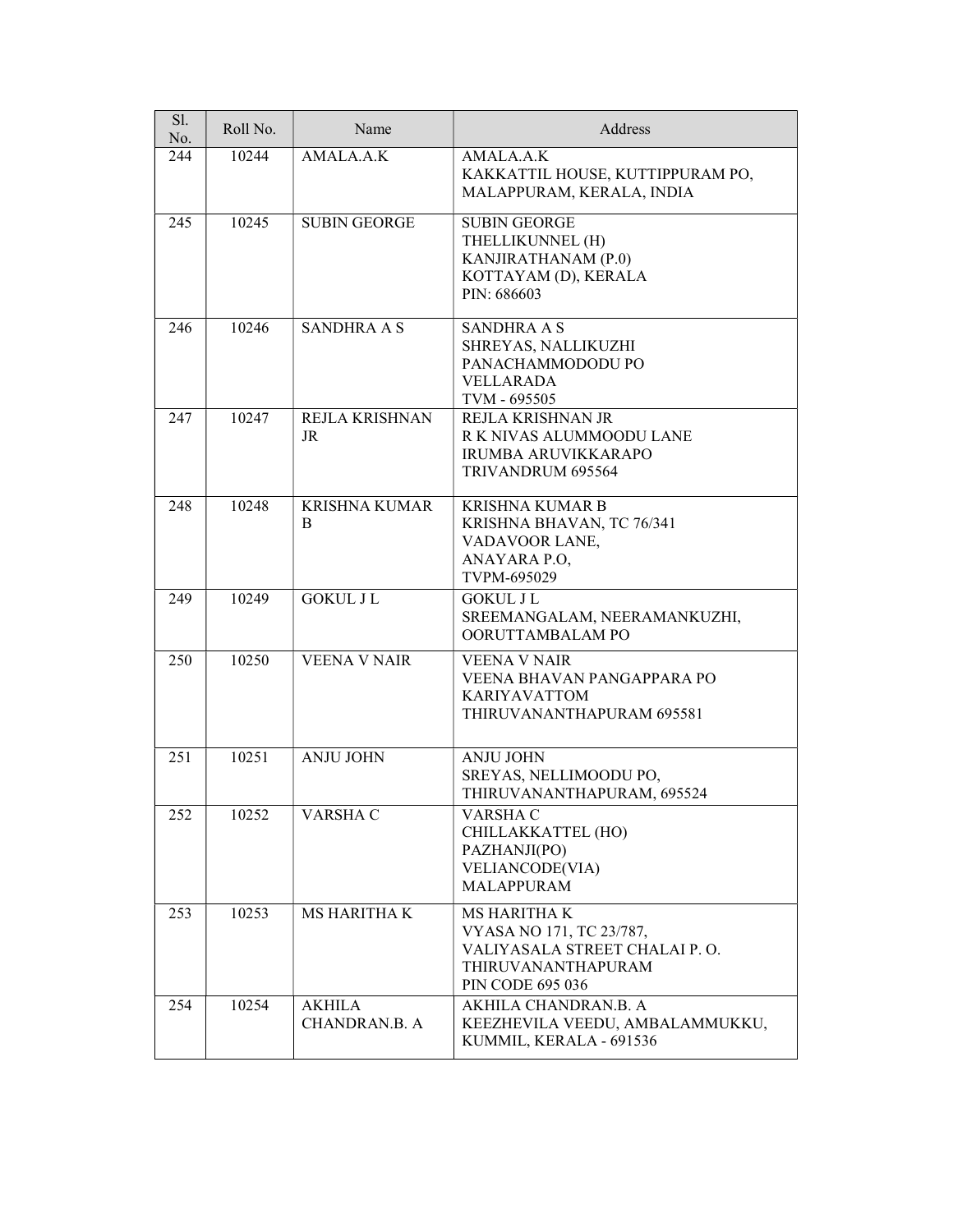| Sl.<br>No. | Roll No. | Name                                 | Address                                                                                                                     |
|------------|----------|--------------------------------------|-----------------------------------------------------------------------------------------------------------------------------|
| 255        | 10255    | <b>DEEPTHIKT</b>                     | DEEPTHI KT<br>KANJIRAKUNNIL (HO)<br>MANALITHARA (PO)<br><b>MALAKKA</b><br>THRISSUR,<br>PIN-680589                           |
| 256        | 10256    | <b>HARIPRASAD T.R</b>                | <b>HARIPRASAD T.R</b><br>THOYAKKAVIL HOUSE<br>THOYAKKAVU P/0<br>THRISSUR, KERALA, INDIA<br>PIN 680513                       |
| 257        | 10257    | <b>ADV. JINUMON P</b><br><b>BABU</b> | <b>ADV. JINUMON P BABU</b><br>KANNETIL, MMRA 89A<br>MUNDAIKKONAM,<br><b>MUTTADA PO</b><br>THIRUVANATHAPURAM - 695025        |
| 258        | 10258    | <b>ASHMI MS</b>                      | <b>ASHMI MS</b><br>POOKKARU VILAKAM VEEDU<br>SREENAGAR 58, KAZHAKKOTTAM TVM PO,<br>695582                                   |
| 259        | 10259    | DALEEL ON                            | DALEEL ON<br>ILA,<br>KARAMVILA, NEYYATTINKARA.P, O<br>TRIVANDRUM, 695121                                                    |
| 260        | 10260    | <b>BINEESH C B</b>                   | <b>BINEESH C B</b><br>CHALIL(H), ANTHINADU P.O; ANTHINADU,<br>KOTTAYAM-686 651                                              |
| 261        | 10261    | RAHUL. J                             | RAHUL. J<br>MALAYIL VARUTHATTU PUTHEN VEEDU<br>PERUMPAZHUTHOOR. NEYYATTINKARA                                               |
| 262        | 10262    | <b>JAYAKRISHNAN R</b>                | <b>JAYAKRISHNAN R</b><br>AMBADI, THAZHUTHALA<br>KOTTIYAM PO 697571                                                          |
| 263        | 10263    | <b>JIZA P SHAJI</b>                  | <b>JIZA P SHAJI</b><br>THINGALKARIKKO PO<br><b>KULATHUPUZHA</b><br>KOLLAM DIST. 691 310                                     |
| 264        | 10264    | <b>VARUNS</b>                        | <b>VARUNS</b><br>MATTATHIL KAROTTU ETTUMANOOR PO<br>CHERUVANDOOR KOTTYAM 686631                                             |
| 265        | 10265    | <b>MUHAMMED</b><br><b>SUHAIL S</b>   | <b>MUHAMMED SUHAIL S</b><br>DHARUSSALAM HOUSE NO 2080<br><b>KRA</b> - 81<br>MUNDALAMMOODU, THIRUMULLAVARAM<br>KOLLAM 691012 |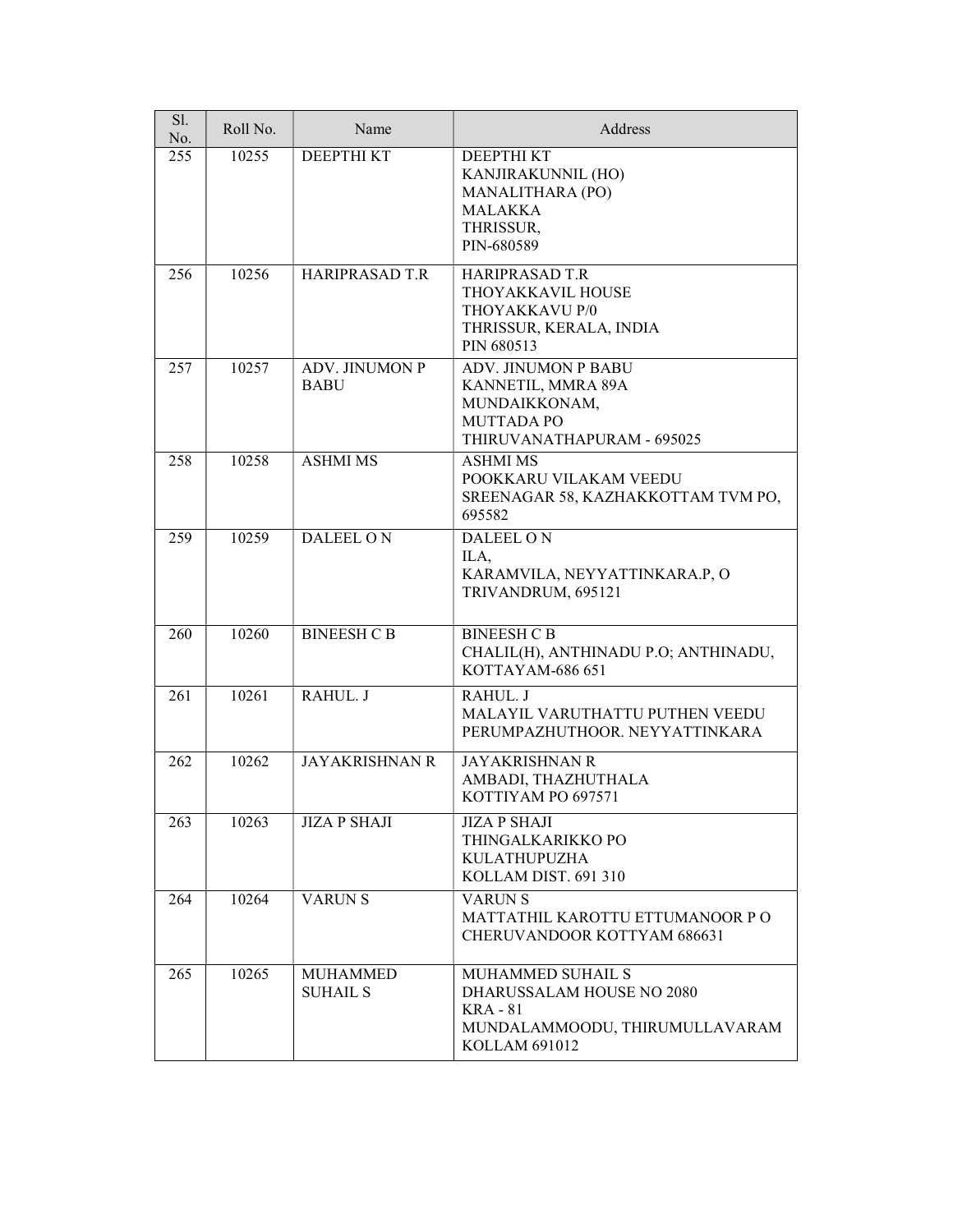| Sl.<br>No. | Roll No. | Name                  | Address                                                                                                                       |
|------------|----------|-----------------------|-------------------------------------------------------------------------------------------------------------------------------|
| 266        | 10266    | <b>JISHA JOHN</b>     | <b>JISHA JOHN</b><br><b>JLJO VILLA</b><br><b>MATTOM SOUTH</b><br>THATTARAMBALAM P.O<br>MAVELIKARA, KERALA<br>PIN CODE: 690103 |
| 267        | 10267    | <b>ASHNA PANICKER</b> | <b>ASHNA PANICKER</b><br>DEVIKA (H)<br>CHUNDAMUKAL, AYOOR, KOLLAM                                                             |
| 268        | 10268    | <b>SRUTHI V S</b>     | <b>SRUTHI V S</b><br><b>OORUKKONAM</b><br>KALLUVILAKATHU VEEDU<br><b>KARIPPOOR PO</b><br>NEDUMANGAD<br>TRIVANDRUM - 695 541   |
| 269        | 10269    | <b>KIRAN VS</b>       | <b>KIRAN VS</b><br>RETNA VILASAM,<br>ARALUMMOODU PO<br><b>TRIVANDRUM</b>                                                      |
| 270        | 10270    | <b>SANDHYA SOMAN</b>  | SANDHYA SOMAN<br><b>USHAS</b><br>KANNAMANGALAM NORTH<br>CHETTIKULANGARA PO<br>MAVELIKKARA, ALAPPUZHA 690106                   |
| 271        | 10271    | <b>DEEPUS</b>         | <b>DEEPUS</b><br><b>SARASWATHI BHAVAN</b><br><b>CHIRAKKONAM</b><br>KUTTICHAL PO<br>TVM - 695574                               |
| 272        | 10272    | <b>DIVYA R NAIR</b>   | <b>DIVYA R NAIR</b><br><b>KS NIVASS</b><br>OOKKODU PO, THIRUVANANTHAPURAM -<br>695020                                         |
| 273        | 10273    | <b>SABIN SAJEEV</b>   | <b>SABIN SAJEEV</b><br><b>SAJEEV MANDIRAMN</b><br><b>KETTIDOM JUNCTION</b><br>KIZHAKKANELA PO                                 |
| 274        | 10274    | <b>ARCHANA V R</b>    | <b>ARCHANA V R</b><br><b>DEVI NIVAS</b><br>TC 5/868, DPN-100<br>PEROORKKADA PO<br><b>TVM</b>                                  |
| 275        | 10275    | <b>ANAND S</b>        | <b>ANAND S</b><br><b>EDAVALATHIL VEEDU</b><br>KATTAPPARAMBU, VANCHIYOOR PO<br>ALAMCODE, 695102                                |
| 276        | 10276    | <b>JIBIN JOSE</b>     | <b>JIBIN JOSE</b><br>MAMMARAPALLIL VEEDU, YEROOR P.0.<br>PANAYAM,<br>KOLLAM - 691312                                          |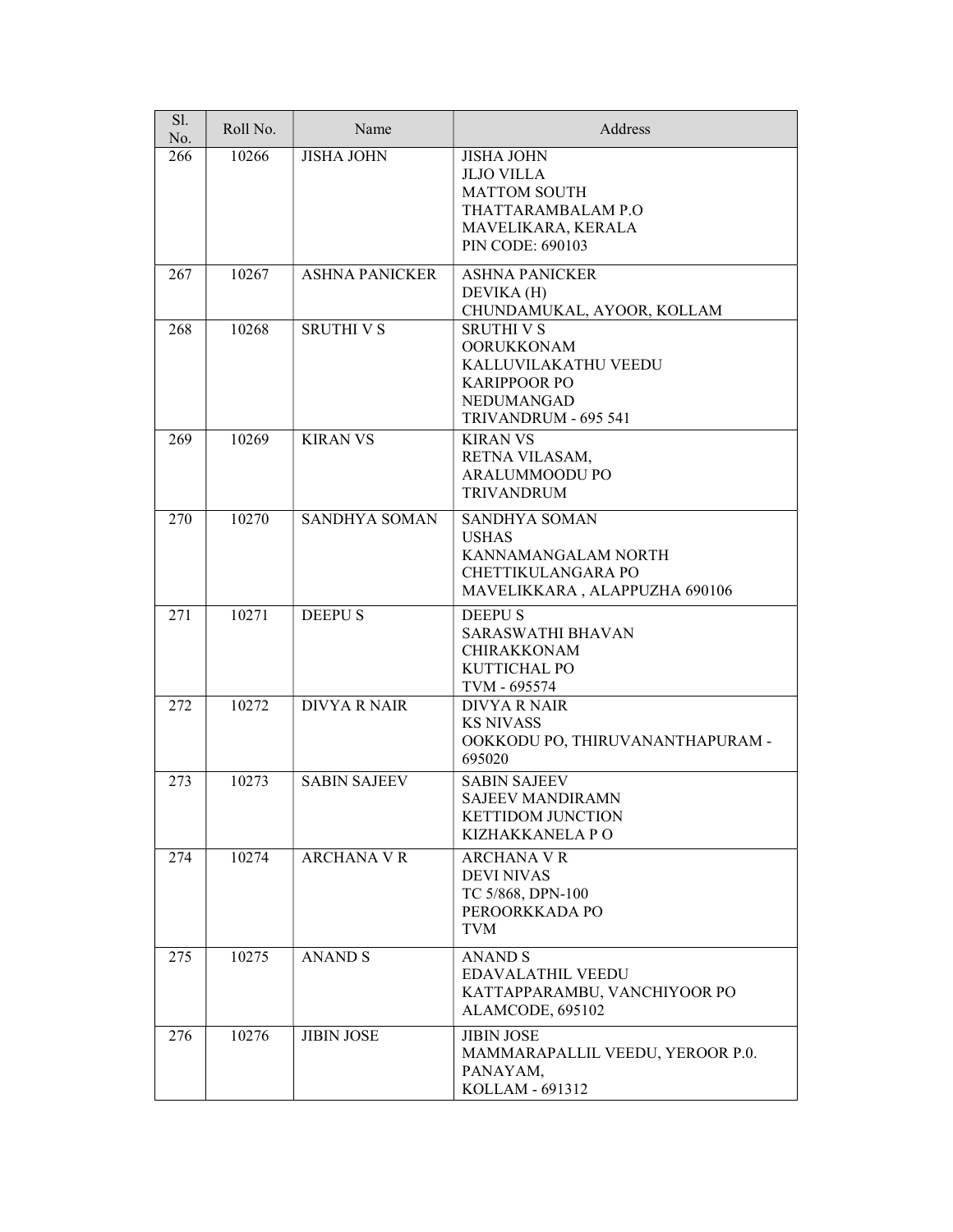| Sl.<br>No. | Roll No. | Name                                    | Address                                                                                                                                               |
|------------|----------|-----------------------------------------|-------------------------------------------------------------------------------------------------------------------------------------------------------|
| 277        | 10277    | <b>ARYAR.S</b>                          | ARYA R.S<br><b>UTHRAM</b><br>VAMANAPURAM PO<br>THIRUVANANTHAPURAMN<br><b>KERALA-695606</b>                                                            |
| 278        | 10278    | RAJ MOHAMMED                            | RAJ MOHAMMED,<br>KARTHIKA, HOUSE NO:108,<br>MOSQUE LANE, KESAVADASAPURAM,<br>TRIVANDRUM,-695004                                                       |
| 279        | 10279    | <b>ATHIRA PS</b>                        | <b>ATHIRA PS</b><br>CHEMMANNUVILA PUTHEN VEEDU<br>ATHIYANNOOR, ARANGAMUKAL<br>ARALUMMOODU P.O.<br>THIRUVANANTHAPURAM DIST.<br><b>KERALA - 695 123</b> |
| 280        | 10280    | <b>NEBIN P THOMAS</b>                   | <b>NEBIN P THOMAS</b><br>PLAMPARAMPIL THOPPIL<br><b>CHANNANIKADUPO</b><br>KOTTAYAM, KERALA<br>PIN-686533                                              |
| 281        | 10281    | <b>ARJUNK</b>                           | <b>ARJUNK</b><br><b>ANAND NIVAS</b><br>NEAR STEBL COMPLEX<br>(P. O) ARAKKINAR<br><b>KOZHIKODE</b>                                                     |
| 282        | 10282    | <b>SUBINKV</b>                          | <b>SUBINKV</b><br>ASWATHI, KEEZHATHOOR<br>PATHIRIYAD PO,<br>THALASSERRY - 670741                                                                      |
| 283        | 10283    | <b>DHANYAP</b>                          | <b>DHANYAP</b><br>PRADEEP BHAAN<br>KOTTATHALA PO<br><b>KOTTARAKARA</b><br><b>KOLLAM</b><br><b>KERALA</b><br>691506                                    |
| 284        | 10284    | <b>ANJU MATHEW</b>                      | <b>ANJU MATHEW</b><br>MESSIAH SADAN,<br>NETTIRACHIRA,<br>NEDUMANGADU (P. O),<br>THIRUVANANTHAPURAM                                                    |
| 285        | 10285    | <b>THEJUS VARGHESE</b><br><b>THOMAS</b> | THEJUS VARGHESE THOMAS<br>G-4, HILL PALACE APARTMENTS, PHASE-1,<br>THIRUVANKULAM PO, KOCHI 682305                                                     |
| 286        | 10286    | <b>BALUKRISHNA.D</b>                    | <b>BALUKRISHNA.D</b><br>MARUTHUVELIL,<br>MADAPPALLY,<br>MUKUNDAPURAM P.O,<br>CHAVARA, KOLLAM, PIN: 691585                                             |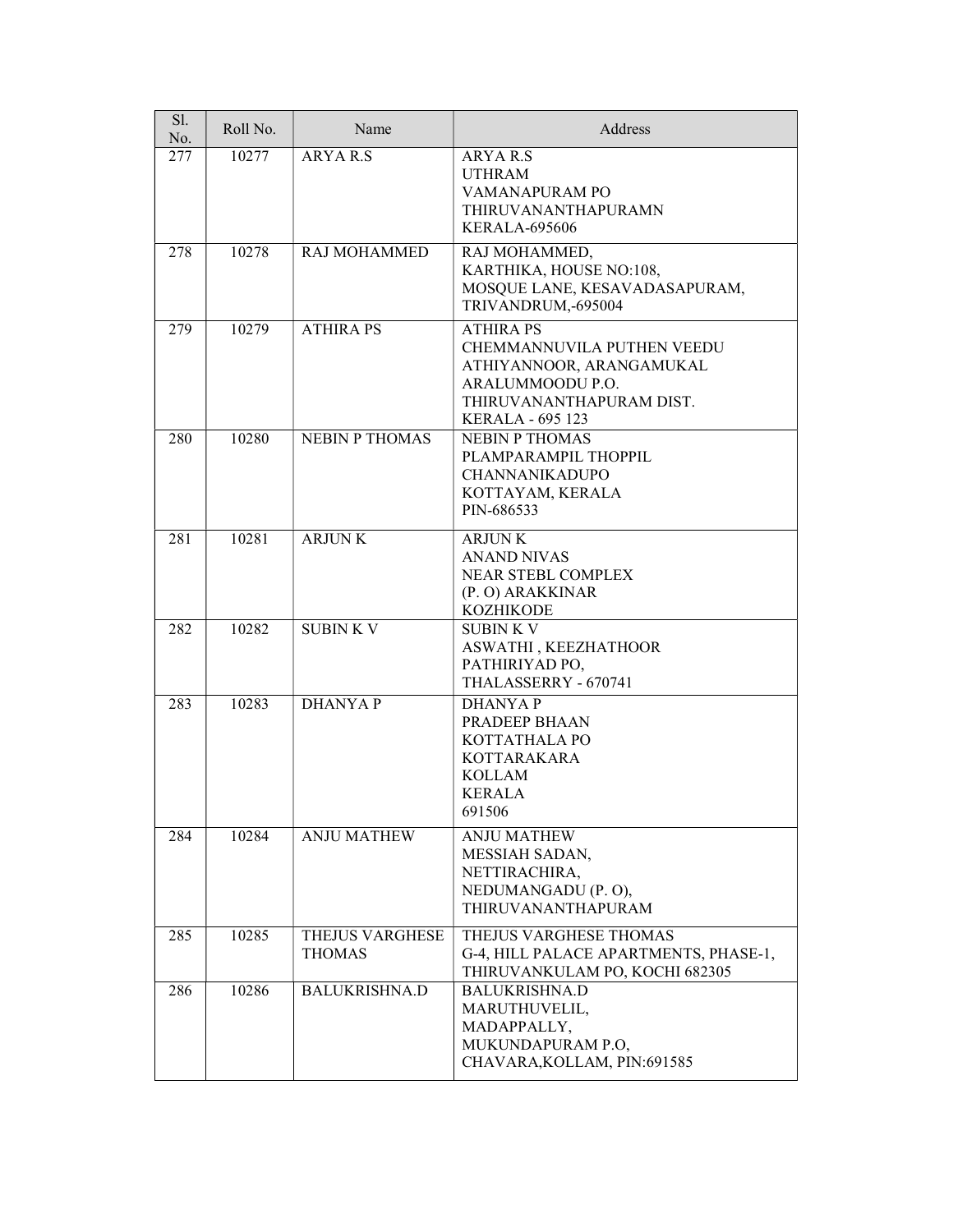| Sl.<br>No. | Roll No. | Name                           | Address                                                                                                      |
|------------|----------|--------------------------------|--------------------------------------------------------------------------------------------------------------|
| 287        | 10287    | <b>ANUSREE M R</b>             | <b>ANUSREE M R</b><br>SREENILAYAM, MAVARKAL<br><b>ALAMCODE PO</b>                                            |
| 288        | 10288    | <b>CHIKKUS</b>                 | <b>CHIKKUS</b><br><b>REVATHY HOUSE</b><br><b>AYMANAM PO</b><br>KOTTAYAM,<br>PIN: 686015                      |
| 289        | 10289    | ARUN JOY PULLAN                | <b>ARUN JOY PULLAN</b><br>PULLLAN HOUSE P.O ALOOR<br>THRISUR, KERALA<br>680683                               |
| 290        | 10290    | <b>FEBIN RAJU</b>              | <b>FEBIN RAJU</b><br><b>CHAKOLA HOUSE</b><br><b>JAWAHAR ROAD</b><br>KURIACHIRA P O<br><b>THRISSUR-680006</b> |
| 291        | 10291    | <b>VINAY S</b>                 | <b>VINAY S</b><br>PARAYIL (H)<br><b>NEAR CMS COLLEGE</b><br><b>NAGAMPADAM</b><br>KOTTAYAM-686001             |
| 292        | 10292    | <b>VISHAK S</b>                | VISHAK S<br>PARAYIL HOUSE<br><b>NEAR CMS COLLEGE</b><br>NAGAMPADOM KOTTAYAM - 1                              |
| 293        | 10293    | <b>MUHAMMAD</b><br>HAFEES T.K. | MUHAMMAD HAFEES T.K.<br>"SHAHIDA MANZIL"<br>ANJARAKANDY (PO), ANJARAKANDY,<br>KANNUR, KERALA, 670612.        |
| 294        | 10294    | <b>VEENAS</b>                  | <b>VEENA S</b><br>SUMI NIVAS, THEKKUMBHAGOM<br><b>KADAKKAVOOR</b><br><b>TRIVANDRUM</b><br>PIN: 695306        |
| 295        | 10295    | <b>BHAGYALAKSHMI</b><br>S      | <b>BHAGYALAKSHMI S</b><br>VAIKUNDAM,<br><b>KANAKKARY PO</b><br>KOTTAYAM-686632                               |
| 296        | 10296    | <b>NITHU FRANCIS</b>           | <b>NITHU FRANCIS</b><br>KALLIKATTIL (HO) THOTTUMUKKOM (PO),<br><b>KOZHIKODE</b>                              |
| 297        | 10297    | PRATHEESH MV                   | PRATHEESH MV<br>TC-8/676 (1), SANTHWANAM,<br>THIRUMALA P0,<br>THIRUVANANTHAPURAM, PIN CODE- 695006           |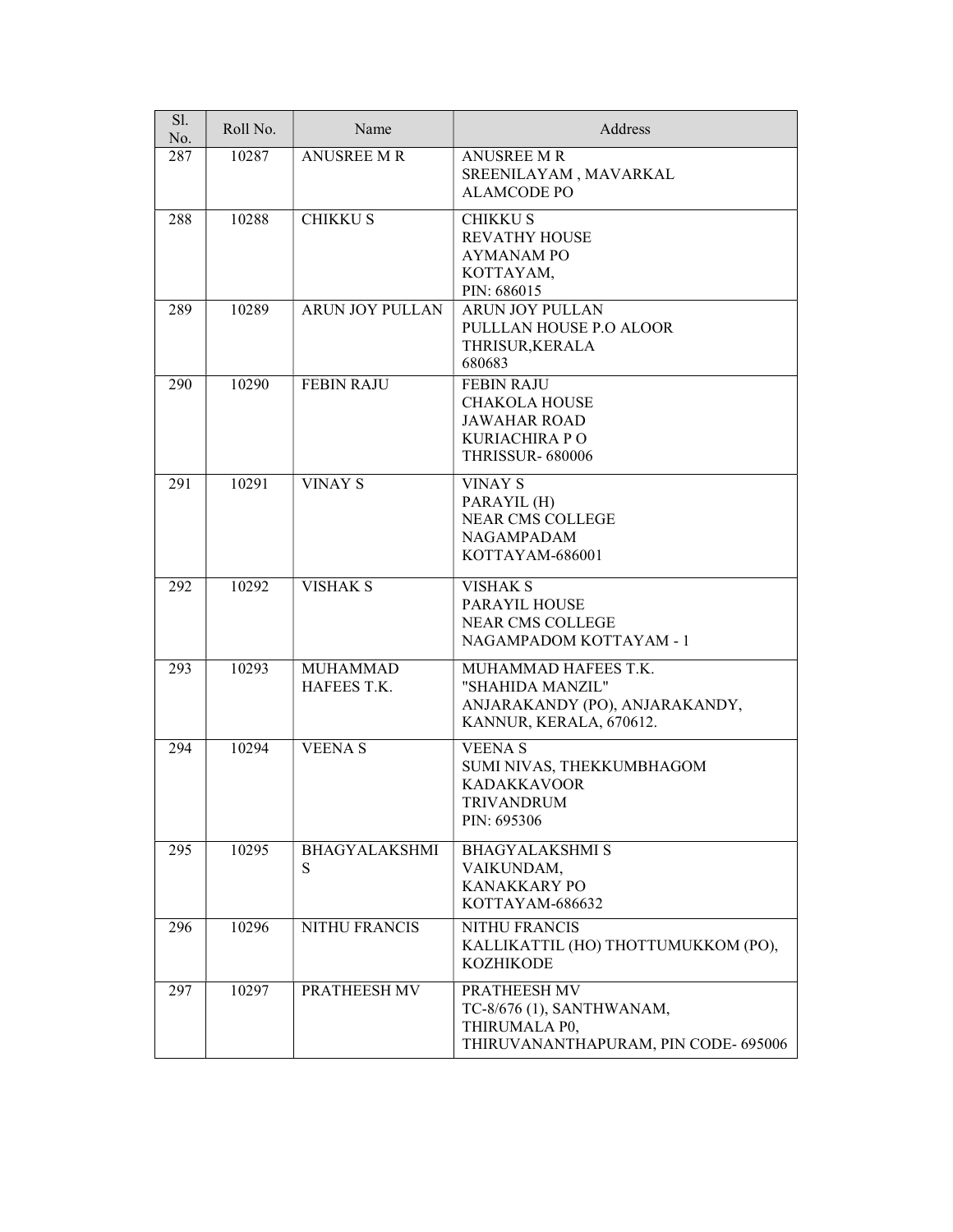| Sl.<br>No. | Roll No. | Name                                 | Address                                                                                                                                            |
|------------|----------|--------------------------------------|----------------------------------------------------------------------------------------------------------------------------------------------------|
| 298        | 10298    | <b>ASHA ANN</b><br><b>ABRAHAM</b>    | ASHA ANN ABRAHAM<br><b>CHAMBAPALLIL HOUSE</b><br>VADAVATHOOR PO<br><b>KOTTAYAM</b>                                                                 |
| 299        | 10299    | <b>ARUNK</b>                         | <b>ARUNK</b><br>KADAN(HOUSE)<br>SCIENCE AND TECHNOLOGY,<br><b>KOTTAKKAL</b><br>MALAPPURAM 676503                                                   |
| 300        | 10300    | <b>SUDHEESH.N</b>                    | <b>SUDHEESH.N</b><br>MAROORKULANGARA<br>KURUNGAPPALLY,<br>VAVVAKKAVU P.O<br><b>KARUNAGAPPALLY</b><br>KOLLAM, 690528                                |
| 301        | 10301    | <b>ATHULYA RAJ V.R</b>               | ATHULYA RAJ V.R<br><b>SUBASH BHAVAN</b><br>MELEKUNNARRAVILLA VEEDU<br><b>MUNDAIKONAM</b><br><b>MUTTADA P.O</b><br>THIRUVANANTHAPURAM<br>PIN-695025 |
| 302        | 10302    | <b>RINI S M</b>                      | <b>RINI S M</b><br>KAKKOTTUKONAM KIZHAKKANKARA<br>PUTHEN VEEDU PARASSALA P.O                                                                       |
| 303        | 10303    | ANEESH.V                             | <b>ANEESH.V</b><br>RATHEESHBHAVAN,<br>KALLELIBHAGOM P. O<br>KARUNAGAPPALLY<br>KOLLAM-690519                                                        |
| 304        | 10304    | <b>ASWANTH P</b>                     | <b>ASWANTH P</b><br>PAYYANAKAL HOUSE, KALATHINGAL<br>PARAMBU POST ARRAKINAR, CALICUT<br>PIN: 673028                                                |
| 305        | 10305    | <b>KEERTHI A.S</b>                   | <b>KEERTHI A.S</b><br>ARAKKAPARAMBIL (H) PANAMBUKAD<br><b>VALLARPADOM P.O</b><br>ERNAKULAM. 682504                                                 |
| 306        | 10306    | <b>KRISHNAPRIYA M</b><br>R           | KRISHNAPRIYA MR<br><b>MAYCKAL HOUSE VARAPPETTY P.O</b><br>KOTHAMANGALAM, 686691                                                                    |
| 307        | 10307    | <b>SREENATH S</b>                    | <b>SREENATH S</b><br>KOLLASSERIL HOUSE<br>AMBALATHUMBHAGAM PO<br>PORUVAZHY, KOLLAM - 690520                                                        |
| 308        | 10308    | <b>KRISHNA</b><br><b>SAMBATH B K</b> | KRISHNA SAMBATH B K<br>CHANDRALAYAM<br><b>TVRA-165,</b><br>KUDAPPANAKKUNNU PO,<br>TVM - 695043                                                     |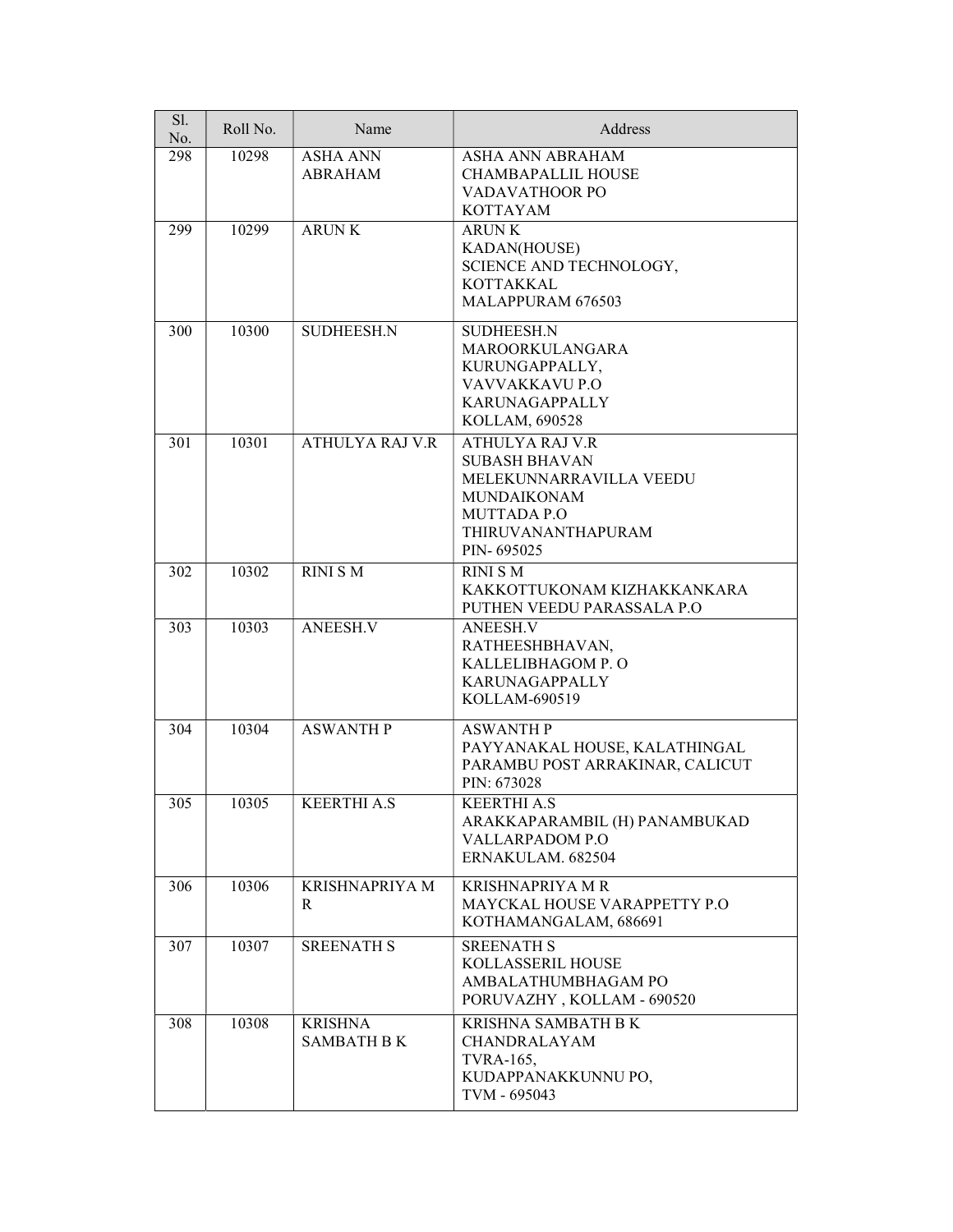| Sl.<br>No. | Roll No. | Name                                | Address                                                                                                                                   |
|------------|----------|-------------------------------------|-------------------------------------------------------------------------------------------------------------------------------------------|
| 309        | 10309    | <b>FELIX L</b>                      | <b>FELIX L</b><br>MUTHUKUZHI KIZHAKKINKARA HOUSE<br><b>KOVILLOOR</b><br>KUDAPPANAMOODU.P.O-695505,<br>TRIVANDRUM (DIST)<br>KERALA, INDIA. |
| 310        | 10310    | SOBEN S.L.                          | SOBEN S.L.<br>TC 11/1187<br><b>WATTS LANE, HOUSE NO:29</b><br><b>NANTHENCODE</b><br>THIRUVANANTHAPURAM<br>PIN:695003                      |
| 311        | 10311    | <b>JUBY FRANCIS K</b>               | <b>JUBY FRANCIS K</b><br>KATTUMPURATH FLOUSE JANATHA ROAD<br>SOUTH NALUVAZHI NORTH PARAVUR PIN:<br>683513 ENAKULAM 8606315812             |
| 312        | 10312    | <b>ASWATHY</b><br><b>CHANDRAN</b>   | <b>ASWATHY CHANDRAN</b><br>KARTHIKA ARATTUMUKKY<br>MURUKKUMPUZHA P<br>TRIVANDRUM 695302                                                   |
| 313        | 10313    | <b>NIYAS JACOB</b><br><b>MATHEW</b> | NIYAS JACOB MATHEW<br><b>VALAYIL HOUSE</b><br>KATAMPACK P.O., NJEEZHOOR,<br>KOTTAYAM,<br>KERALA - 686612,                                 |
| 314        | 10314    | <b>SHIBIN RAJ</b>                   | <b>SHIBIN RAJ</b><br>JYOTHIS, NJAKKANAL P.0<br>OACHIRA, KOLLAM<br><b>KERALA 690533</b>                                                    |
| 315        | 10315    | <b>GOKUL DAS.K</b>                  | <b>GOKUL DAS.K</b><br><b>NARAYANEEYAM</b><br>VALLUVAN THARA PARAMBA<br>P.O.KALLAI<br>KANNANCHERI, CALICUT - 673003                        |
| 316        | 10316    | AMRITHA.K.S                         | AMRITHA.K.S<br>THUNDUVILA VEEDU,<br>TC-54/3017, TRWA-131,<br>THALIYAL, KARAMANA, P.O<br>TRIVANDRUM-02                                     |
| 317        | 10317    | <b>SHINTU</b><br><b>VARGHESE</b>    | <b>SHINTU VARGHESE</b><br>CHANGAYIL HOUSE, THRIPPERUMTHURA<br>P.O,<br>CHENNITHALA, MAVELIKARA,<br>ALAPPUZHA, KERALA- 690105               |
| 318        | 10318    | <b>MAHATH C S</b>                   | <b>MAHATH CS</b><br>C.S.COTTAGE, ALUMOOTTUVILA,<br>MALAYAM.P.O<br>THIRUVANANTHAPURAM, KERALA, PIN:<br>695571                              |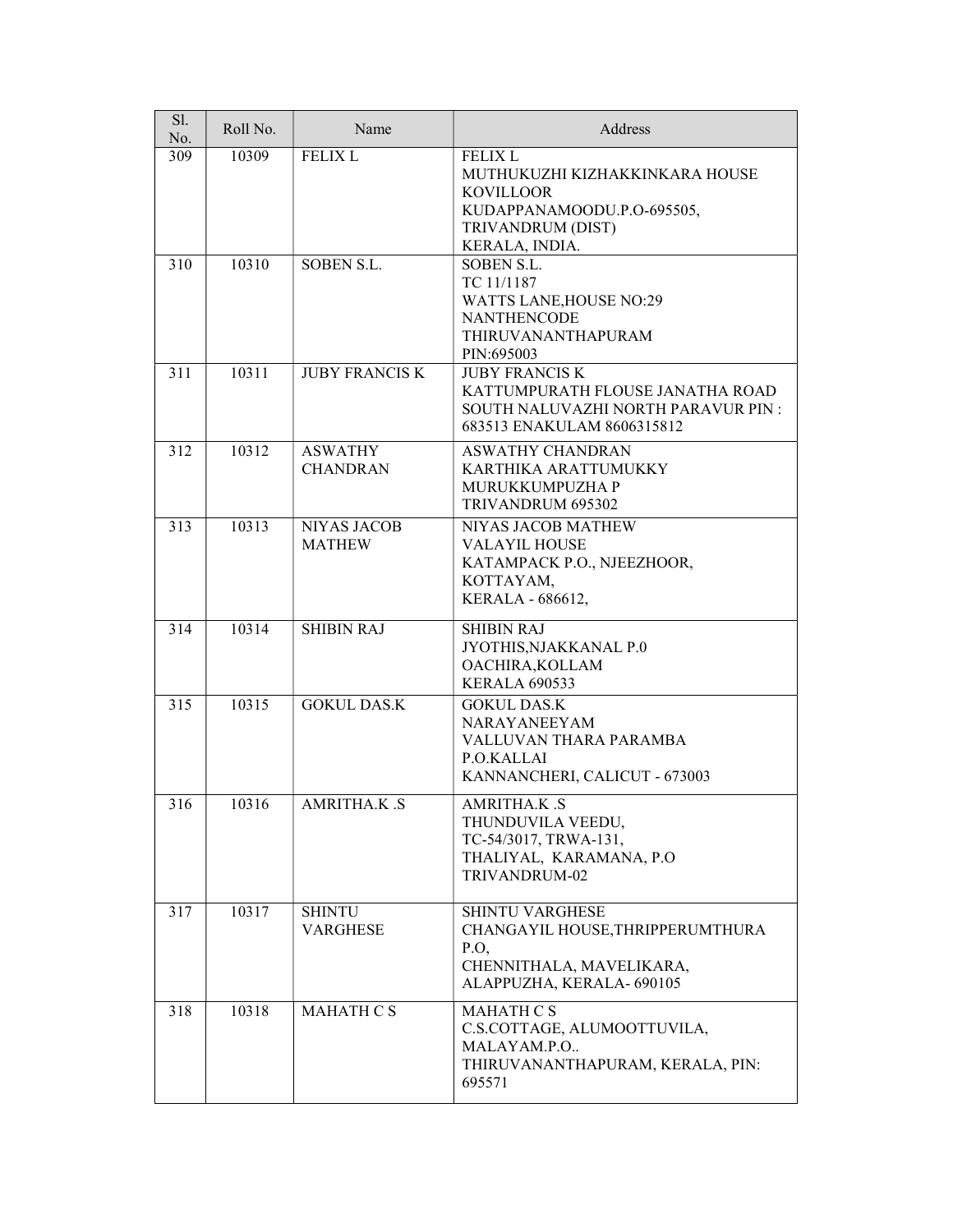| Sl.<br>No. | Roll No. | Name                                 | Address                                                                                                                                         |
|------------|----------|--------------------------------------|-------------------------------------------------------------------------------------------------------------------------------------------------|
| 319        | 10319    | <b>ANILEKHA</b><br><b>THAMPI V V</b> | ANILEKHA THAMPI V V<br>SWATHY TC 18/2108 (3) ABRA 261 B<br>ANNOOR MANGAD THIRUMALA P.0<br>TRIVANDRUM 695006                                     |
| 320        | 10320    | <b>KARTHIKA PS</b>                   | <b>KARTHIKA PS</b><br><b>MAMBALLY HOUSE</b><br>KEEZHANTHI MUKKU, MANJODI<br>THIRUVANGAD (PO), THALASSERY,<br><b>KANUUR</b><br>KERALA PIN-670103 |
| 321        | 10321    | <b>DEENA ANTONY A</b>                | <b>DEENA ANTONY A</b><br>W/O JINS ANTONY T<br>THOTTAN HOUSE,<br>PO PUDUKAD,<br>PIN-680301.                                                      |
| 322        | 10322    | MR. ARJUN DEV<br>KP.                 | MR. ARJUN DEV KP.<br>ARAYANMOOLA HOUSE, POZHUTHANA<br>POST, PINANGODE,<br><b>WAYANAD 673575</b>                                                 |
| 323        | 10323    | <b>REVATHY SS</b>                    | <b>REVATHY SS</b><br>KRISHNA VILASOM KARODE<br>VILAPPILSALA - 695573                                                                            |
| 324        | 10324    | <b>CHICHU PRASAD S</b>               | <b>CHICHU PRASAD S</b><br>VISHNU BHAVAN,<br>MADATHIKONAM,<br>VEERANAKAVU P.O KATTAKKADA,<br>TRIVANDRUM (DIST), -695572                          |
| 325        | 10325    | <b>SANKAR.R</b>                      | <b>SANKAR.R</b><br>INDEEVARAM',<br>KOTTONAM, THAIKKATTUKARA PO<br>ALUVA -683 106                                                                |
| 326        | 10326    | <b>RAKHEE VISAKH</b>                 | <b>RAKHEE VISAKH</b><br>SREESYLAM TC27/224,<br>THAMPURANMUKKU, VANCHIYOOR,<br>TRIVANDRUM                                                        |
| 327        | 10327    | <b>ALEN MATHEW</b>                   | <b>ALEN MATHEW</b><br>THOTTATHIMALIL (H)<br>KUTHUKUZHI P.O<br><b>SOBHANAPADY</b><br>KOTHAMANGALAM<br><b>ERNAKULAM</b><br>PIN 686691             |
| 328        | 10328    | MOBIN K.<br><b>MONICHEN</b>          | <b>MOBIN K. MONICHEN</b><br>KEERUVALLYPARAYIL HOUSE<br>KADAMANKULAM P.OO<br>KALLOOPPARA, PATHANAMTHITTA<br><b>KERALA 689 583</b>                |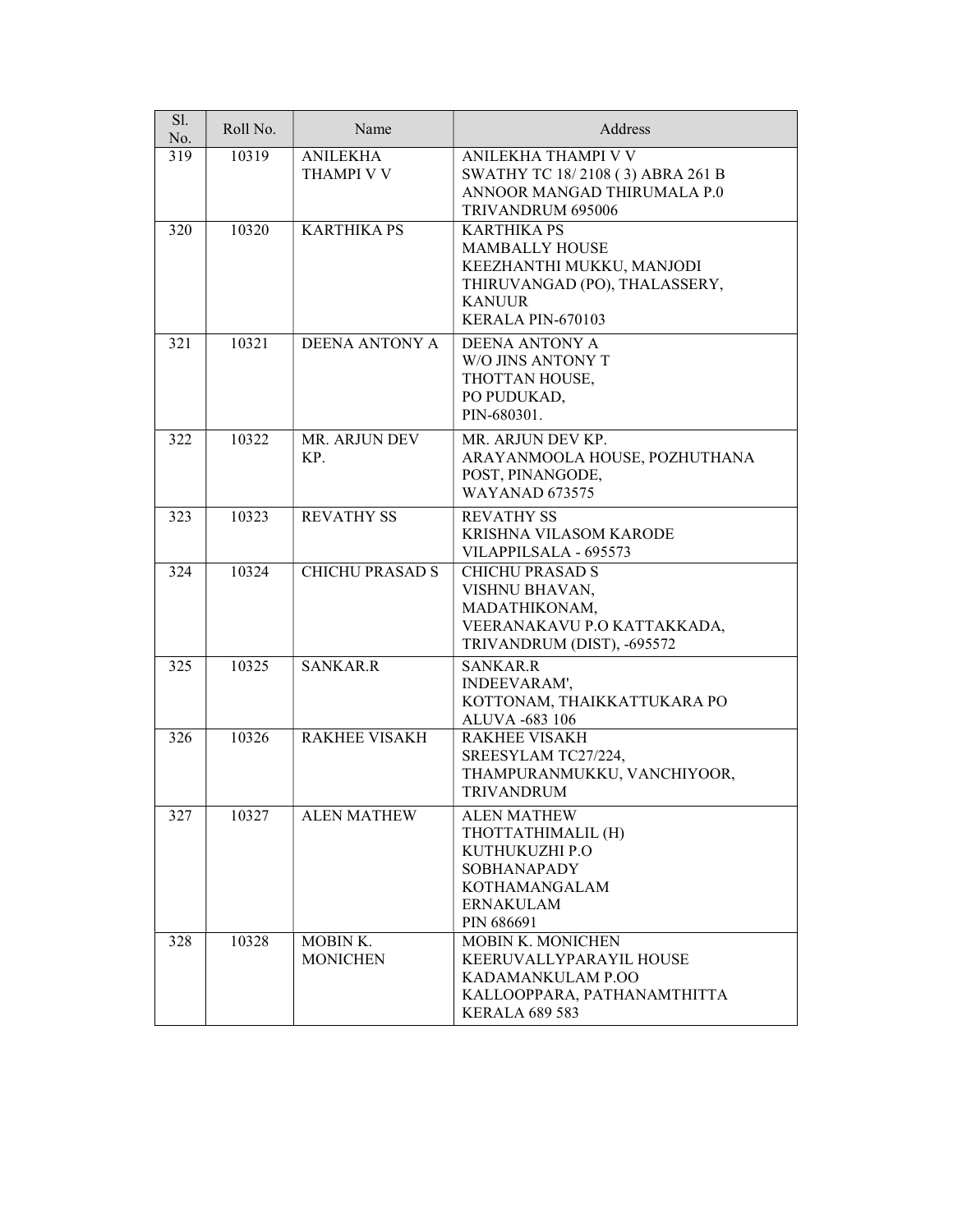| Sl.<br>No. | Roll No. | Name                              | Address                                                                                                                                   |
|------------|----------|-----------------------------------|-------------------------------------------------------------------------------------------------------------------------------------------|
| 329        | 10329    | <b>ANJUPS</b>                     | <b>ANJUPS</b><br><b>MAMBALLY HOUSE</b><br>KEEZHANTHI MUKKU, MANJODI<br>THIRUVANGAD(PO), THALASSERY,<br><b>KANUUR</b><br>KERALA PIN-670103 |
| 330        | 10330    | SANU.J                            | SANU.J<br><b>SANTHU BUILDING</b><br><b>KARUKONE P.O</b><br><b>ANCHAL</b><br>KOLLAM, KERALA<br><b>INDIA -691306</b>                        |
| 331        | 10331    | <b>ASHWANTH A B</b>               | <b>ASHWANTH A B</b><br><b>KARMEL VILLA</b><br><b>SANKHUMUGHAM</b><br>KANNATHURA. PO<br>695007 THIRUVANANTHAPURAM                          |
| 332        | 10332    | <b>VINEETH V V</b>                | <b>VINEETH V V</b><br>VELIYANGANATTU, KANICHUKULANGARA<br>P <sub>O</sub><br>CHERTHALA.ALAPPUZHA-DIST,KERALA.<br>PIN-688582,               |
| 333        | 10333    | NUJUMA MAJEED                     | NUJUMA MAJEED<br>PUTHUPURAYIL<br><b>KUNDAYAM</b><br>PATHANAPURAM-689695                                                                   |
| 334        | 10334    | <b>JEEVITHA PRASAD</b>            | <b>JEEVITHA PRASAD</b><br>TRIVENITC-8/554(1),<br>OODANKUZY LANE,<br>THIRUMALA P.O, TVM                                                    |
| 335        | 10335    | <b>ARYA ANAND A</b>               | <b>ARYA ANAND A</b><br><b>NANDANAM</b><br>V.T PACHA,<br>KALLARA P.O., THIRUVANANTHAPURAM<br><b>PIN CODE: 695608</b>                       |
| 336        | 10336    | NIDHIN G                          | NIDHIN G<br>PADMA BHAVAN, KOTTAMUKKU,<br>CUTCHERRY WARD,<br>KOLLAM - 691013,<br>KERALA.                                                   |
| 337        | 10337    | <b>NIMISHA</b><br><b>MOHAMMED</b> | NIMISHA MOHAMMED<br><b>VILAYIL VEEDU</b><br>KALLAMBALAM PO<br>KALLAMBALAM - 695605                                                        |
| 338        | 10338    | <b>FIBU BABU</b>                  | <b>FIBU BABU</b><br><b>MALIYEKKAL HOUSE</b><br>THAIKKATTUSERY P.0<br>THRISSUR(DIST.)<br>PIN-680306                                        |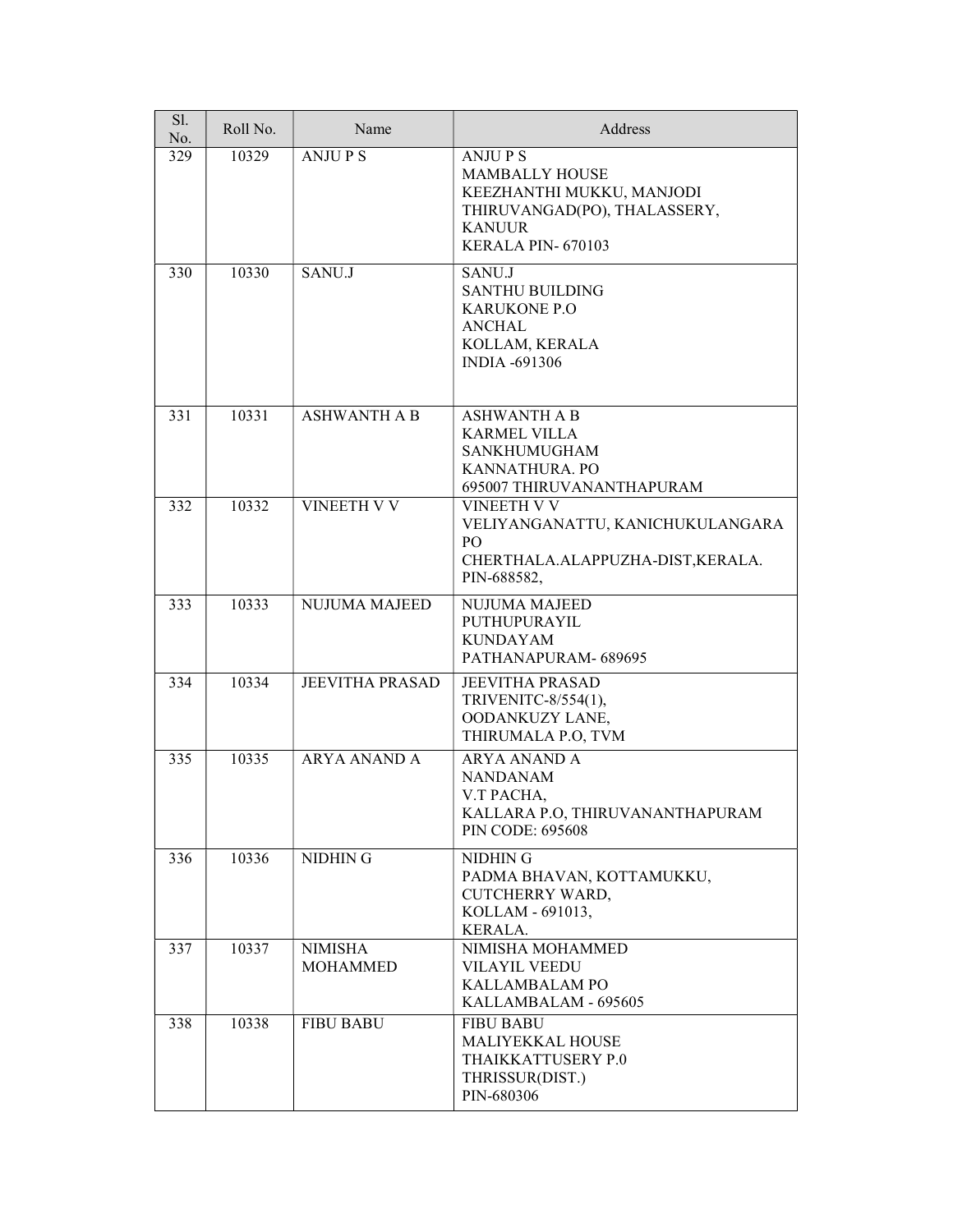| Sl.<br>No. | Roll No. | Name                                | Address                                                                                                                           |
|------------|----------|-------------------------------------|-----------------------------------------------------------------------------------------------------------------------------------|
| 339        | 10339    | <b>SALY SIMSON</b>                  | <b>SALY SIMSON</b><br>KUTTIKATTU HOUSE<br><b>VELUR P.0</b><br><b>THRISSUR- 680601</b>                                             |
| 340        | 10340    | <b>VISHNUK</b><br><b>PRAKASH</b>    | VISHNU K PRAKASH<br><b>ANUGRAHAM</b><br><b>KIZHAKKENCHERY</b><br>KIZHAKKENCHERYPO<br>PALAKKAD - 678684                            |
| 341        | 10341    | <b>ANITHAL</b>                      | <b>ANITHAL</b><br>LEKSHMI NIVAS, BNRA - 98,<br>NCC ROAD, AMBALAMUKKU,<br>PEROORKKADA PO, TVM- 695005                              |
| 342        | 10342    | <b>ARJUN J S</b>                    | <b>ARJUN J S</b><br>USRA 64 UDHARASHIROMANI ROAD<br><b>VAZUTHACAD</b><br>SASTHAMANGALAM PO, TVM<br><b>PIN CODE.695010</b>         |
| 343        | 10343    | <b>KLINCE SEBIN</b><br><b>PIOUS</b> | <b>KLINCE SEBIN PIOUS</b><br>PAKALOMATTOM THOZHUTHUMKAL<br>KURICHITHANAM P.O<br>KOTTAYAM DIST.<br><b>KERALA: 686634</b>           |
| 344        | 10344    | DEEPIKA R A                         | <b>DEEPIKARA</b><br>SREE SAKTHI BHAVAN ARAVILAKOM<br><b>VANDITHADAM</b><br>KUNNTHUKAL KARAKONAM PO<br>THIRUVANANTHAPURAM - 695504 |
| 345        | 10345    | <b>AJIT VARGHESE</b>                | <b>AJIT VARGHESE</b><br>KURISSERY HOUSE, MELOOR PO,<br>CHALAKUDY, THRISSUR, KERALA 680311                                         |
| 346        | 10346    | PRAVEEN KUMAR<br><b>KR</b>          | PRAVEEN KUMAR KR<br><b>KANGAPARAMBIL HOUSE</b><br>VILLADAM, PORAMAVARMAPURAM<br>THRISSUR, KERALA - 680631                         |
| 347        | 10347    | <b>BINAST</b>                       | <b>BINAST</b><br>PATHEKKARIL TAS VILLA,<br>PUNNODU, VETTIYARA P.O,<br>NAVAIKULAM, TVM 695603                                      |
| 348        | 10348    | <b>TINDU LOUIS</b>                  | <b>TINDU LOUIS</b><br>MELEDATHU THADATHIL<br><b>JAWAHAR NAGAR</b><br>MG ROAD, ADOOR PO<br>PATHANAMTHITTA                          |
| 349        | 10349    | ASWATHY R.U.                        | ASWATHY R.U.<br>THIRUVATHIRA, PLACODE, MITHIRMALA<br>P.O., TVM                                                                    |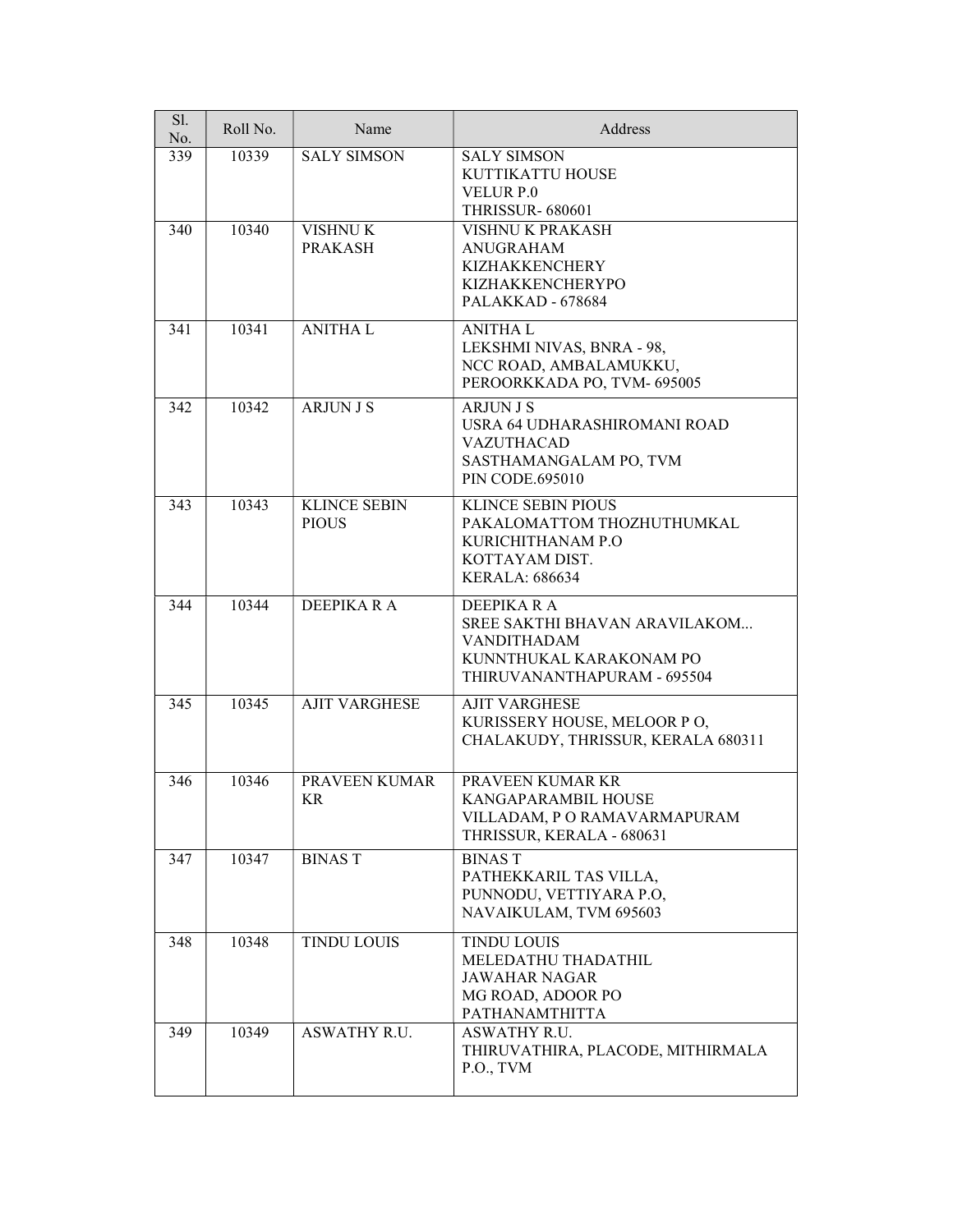| Sl.<br>No. | Roll No. | Name                                 | Address                                                                                                        |
|------------|----------|--------------------------------------|----------------------------------------------------------------------------------------------------------------|
| 350        | 10350    | <b>VARSHA VIVEK</b>                  | <b>VARSHA VIVEK</b><br><b>DEEPAM</b><br><b>SRE BHADRA NAGAR</b><br>149 A, ULAYAKOVIL PO<br>KOLLAM 691019       |
| 351        | 10351    | <b>RISHIKESH P NAIR</b>              | <b>RISHIKESH P NAIR</b><br><b>INDIARA BHAVAN</b><br><b>NADUKUNNU</b><br>PATHANAPURAM PO<br>KOLLAM - 689695     |
| 352        | 10352    | <b>BIJEESH B</b>                     | <b>BIJEESH B</b><br><b>VILAYIL VEEDU</b><br><b>CHALUVILA ROAD</b><br>KANNAMBA, VARKALA 695141                  |
| 353        | 10353    | <b>SUNIL</b><br>THEKKANATTU          | SUNIL THEKKANATTU, THEKKANATTU<br>HOUSE, ERATTAYAR PO, IDUKKI-685514,                                          |
| 354        | 10354    | <b>ABDUL SHIJI P A</b>               | ABDUL SHIJI P A, PUTHENPARAMBIL<br>HOUSE, AZAD ROAD, IRINJALAKUDA<br>NORTH P O, THRISSUR-680125,               |
| 355        | 10355    | <b>DEVIKA S</b>                      | DEVIKA S, DEVASREE, PIRAVANTHOOR PO,<br>PIRAVANTHOOR, PATHANAPURAM,<br>KOLLAM-689696,                          |
| 356        | 10356    | <b>LAKSHMI G</b>                     | LAKSHMI G, ILLICKAL HOUSE, MANARCAD<br>P O, KOTTAYAM -686019,                                                  |
| 357        | 10357    | <b>DEEPA NAIR V</b>                  | DEEPA NAIR V, LAKSHMI, DERA 32,<br>TC29/1159, EAST ROAD OF PALKULANGARA<br>DEVI TEMPLE, PALKULANGARA - 695024, |
| 358        | 10358    | <b>ALPHONCE MARIA</b><br><b>JOSE</b> | ALPHONCE MARIA JOSE, MUTTATHU<br>HOUSE, VIZHIKKITHODE PO,<br>KANJIRAPPILLY, KOTTAYAM -686527,                  |
| 359        | 10359    | <b>ANILA S</b>                       | ANILA S, VARAYATHU HOUSE,<br>IRUMPAYAM P O, THALAYOLAPARAMBU,<br>KOTTAYAM-686605,                              |
| 360        | 10360    | <b>HEMA MAHESH</b>                   | HEMA MAHESH, KRISHNAKRIPA,<br>KARTHIKAPPALLY P O, ALAPUZHA- 690516,                                            |
| 361        | 10361    | <b>ANJALY P RAJAN</b>                | ANJALY P RAJAN, PUTHICHETTU HOUSE,<br>PONADU, KAROOR P O, PALA, KOTTAYAM-<br>686574,                           |
| 362        | 10362    | <b>BINOY THOMAS</b>                  | BINOY THOMAS, THEKKEKKARA HOUSE,<br>THAVALAM PO, MANNARKAD, PALAKKAD-<br>678582,                               |
| 363        | 10363    | VIDYA U V                            | VIDYA U V, VIDYA NIVAS, AYANIKKADU,<br>NIRAPPIL, KARAKULAM PO, 695564,                                         |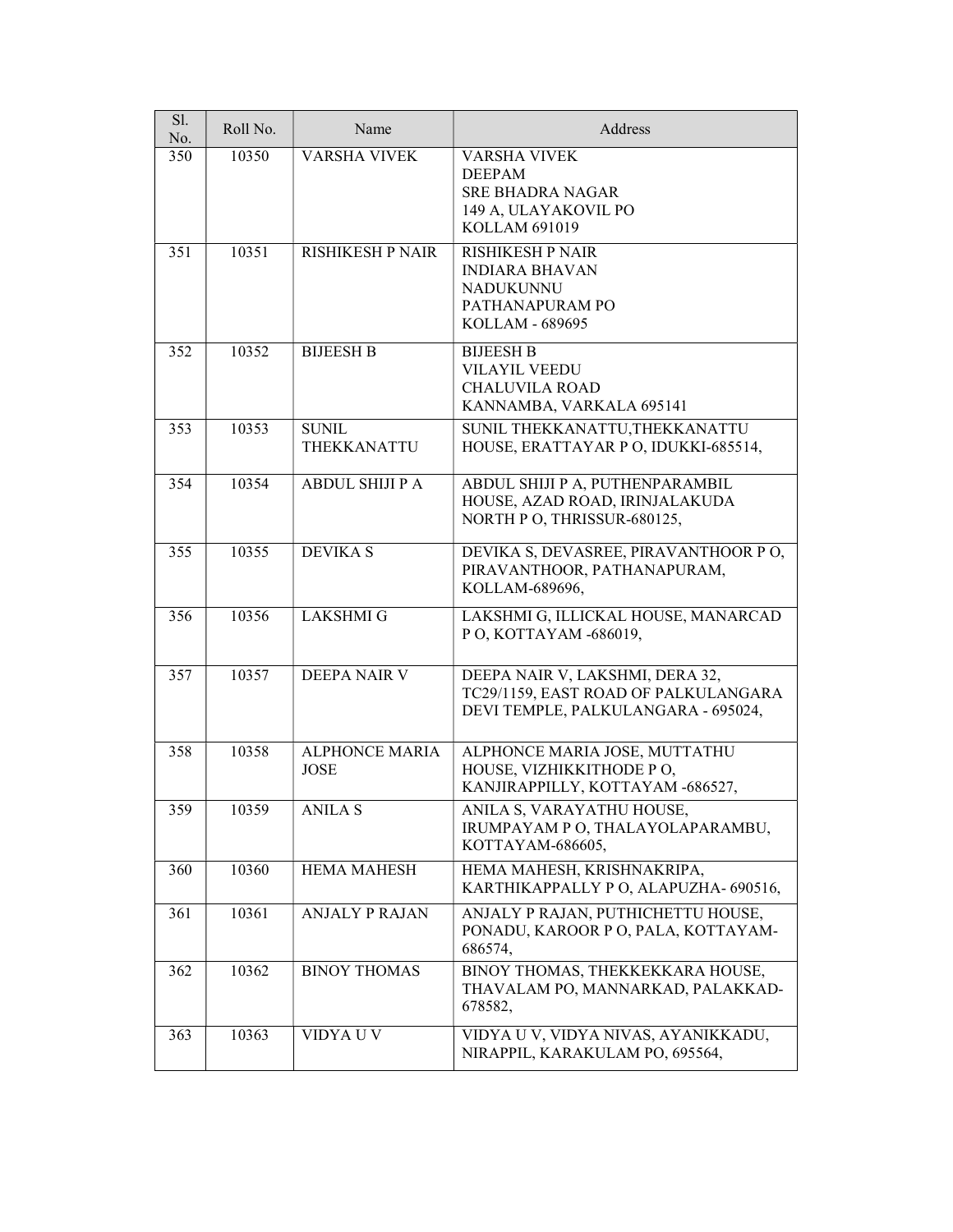| Sl.<br>No. | Roll No. | Name                             | Address                                                                                            |
|------------|----------|----------------------------------|----------------------------------------------------------------------------------------------------|
| 364        | 10364    | <b>NIRMAL</b><br><b>SUDARSAN</b> | NIRMAL SUDARSAN, INDEEVARAM,<br>VANCHIYOOR PO, ALANCODE,<br>TRIVANDRUM-695102,                     |
| 365        | 10365    | <b>GEETHUM</b>                   | GEETHU M, GF1-MYS MAYFLOWER<br>APPARTMENT, UNICHIRA THAIKKAVU<br>ROAD, EDAPALLY ERNAKULAM - 682033 |
| 366        | 10366    | <b>SHEFIN JOSEPH</b>             | SHEFIN JOSEPH, NADUPPARAMBIL HOUSE,<br>KANAKKARY PO, KOTTAYAM- 686632                              |
| 367        | 10367    | <b>JINCY EMMANUEL</b>            | JINCY EMMANUEL, ERALATHUMKOLLY<br>HOUSE, PALLIKUNNU PO, WAYANAD-673122                             |
| 368        | 10368    | <b>ATHIRA SAJEEV B</b>           | ATHIRA SAJEEV B, THINAVILAVEEDU,<br>PATHIRIPALLY, KUDAPPANAKUNNU PO,<br>TRIVANDRUM-695043          |
| 369        | 10369    | <b>GEO JAMES</b>                 | GEO JAMES, CHOWALLOR HOUSE, NENMINI<br>PO, THIKKAD VIA, GURUVAYOOR,<br><b>THRISSUR-680104</b>      |
| 370        | 10370    | <b>DIVYALR</b>                   | DIVYA L R, DHANAYA PANAVILA,<br>PARAVILA, PACHALLOOR PO,<br>TRIVANDRUM-695027                      |
| 371        | 10371    | <b>ARYA KRISHNAN B</b>           | ARYA KRISHNAN B, PRANAVAM, DN-227,<br>DARSAN NAGAR, KUDAPPANAKUNNU PO,<br>TRIVANDRUM-695043        |
| 372        | 10372    | <b>AJAY J KADAVAN</b>            | AJAY J KADAVAN, KADAVIL HOUSE,<br>PALLIPPURAM PO, CHETHALA, ALAPUZHA-<br>688541                    |
| 373        | 10373    | <b>SHAFNA S DEEN</b>             | SHAFNA S DEEN, AL AHILIYA,<br>ANDOORKONAM PO, TRIVANDRUM-685584                                    |
| 374        | 10374    | <b>ARYANS</b>                    | ARYAN S, SATHEE SADANAM, NADVATH<br>NAGAR, CHERTHALA PO, ALAPUZHA -<br>688526,                     |
| 375        | 10375    | <b>SNIGDHAK</b>                  | SNIGDHA K, SASEENDRA HOUSE,<br>KURINHOLLY PARAMA, BHUT ROAD, WEST<br>HILL PO, CALICUT-673005       |
| 376        | 10376    | <b>NIMA THOMAS</b>               | NIMA THOMAS, PARANGANATTU HOUSE,<br>PERUMPANACHY PO, CHANGANASSERY,<br>KOTTAYAM-686536             |
| 377        | 10377    | <b>SIBIN FRANCIS</b>             | SIBIN FRANCIS, FRANCIS VILLA, MANGAD<br>PO, KOLLAM-691015                                          |
| 378        | 10378    | <b>VISHNU B</b>                  | VISHNU B, VAISHNAVAM, TC-41/1186(4)<br>ARW-16, KURIYATHI, MANACAUD PO,<br>TRIVANDRUM -695009       |
| 379        | 10379    | <b>JUSTIN B</b>                  | JUSTIN B, BETHLAHEM, KANNIMEL NAGAR,<br>IRAVIPURAM PO, KOLLAM- 691011                              |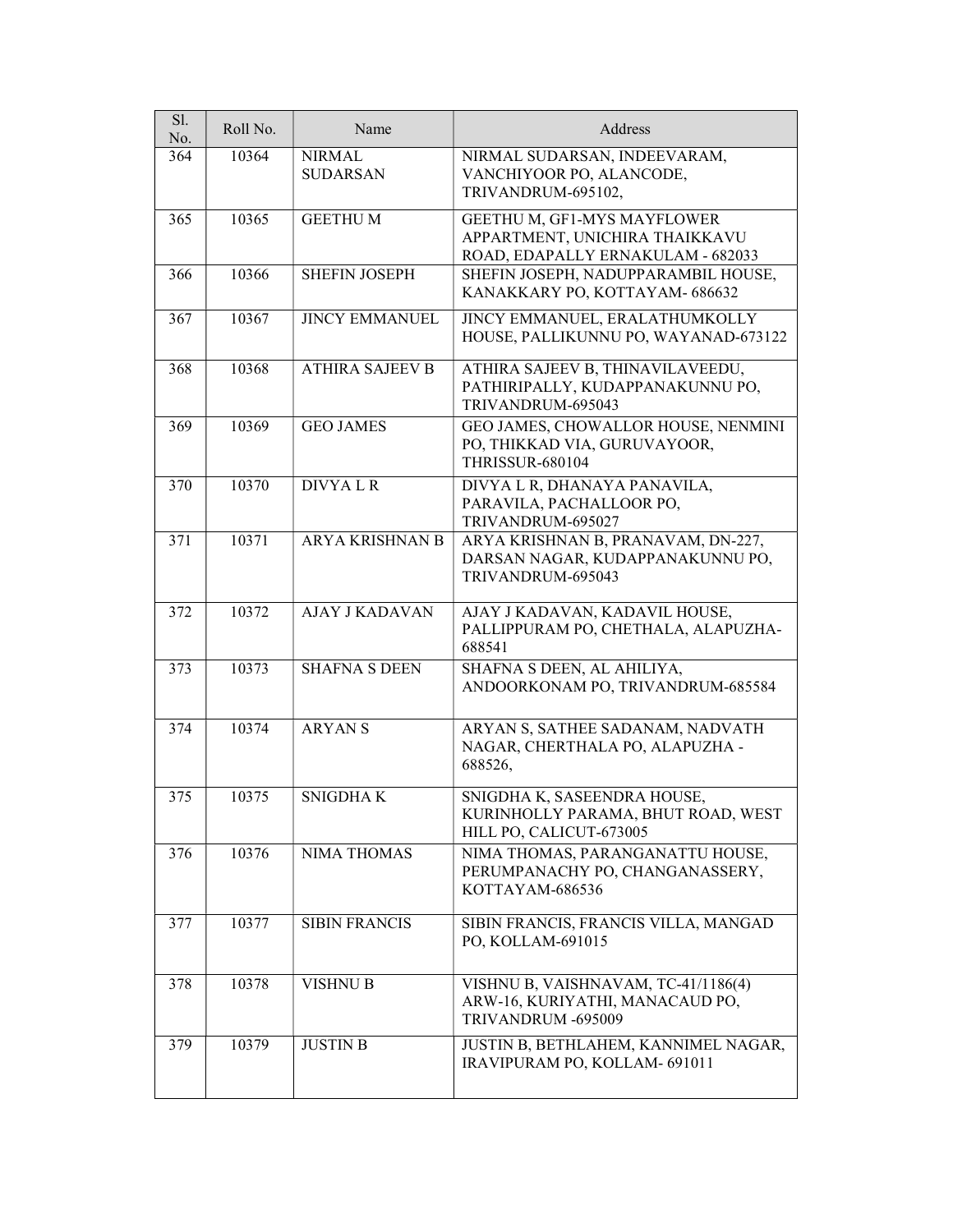| Sl.<br>No. | Roll No. | Name                                | Address                                                                                                 |
|------------|----------|-------------------------------------|---------------------------------------------------------------------------------------------------------|
| 380        | 10380    | <b>ASWATHY</b><br><b>UNNIRAJAN</b>  | ASWATHY UNNIRAJAN, CHANDRI NIVAS,<br>ICE PLANT ROAD, ALUMVEETTUVAZHI,<br>CHIYYRAM, THRISSUR-680026      |
| 381        | 10381    | <b>ANN CHRISTY</b><br><b>JOHN</b>   | ANN CHRISTY JOHN, VALIYA PARAMBIL<br>GARDEN, POOMALA PO, THRISSUR- 680581                               |
| 382        | 10382    | NIDHI MARTIN                        | NIDHI MARTIN, KOTTAPPURATHU VEEDU,<br>MANAKKARA, SASTHAMCOTTA PO,<br>KOLLAM-690521                      |
| 383        | 10383    | <b>VIMAL RAJ R</b>                  | VIMAL RAJ R, CHATHANPARA VEEDU,<br>ULLOOR, MEDICAL COLLEGE PO,<br>TRIVANDRUM-695011                     |
| 384        | 10384    | <b>AFSANA</b><br><b>MUBARAK</b>     | AFSANA MUBARAK, FLAT NO. DE8/325,<br>PANDITH COLONY, KOWDIAR PO,<br>TRIVANDRUM-695003                   |
| 385        | 10385    | <b>JINO MATHEW</b>                  | JINO MATHEW, MOZHOOR HOUSE,<br>KOTTODIMUKKU, MANJUMMEL PO,<br>ERNAKULAM-683501                          |
| 386        | 10386    | <b>GAYATHRI</b><br><b>KRISHNA S</b> | GAYATHRI KRISHNA S,<br>KRISHNANANDHANAM,<br>PURAVOORKONAM, PRA-76A, KARAKULAM<br>PO, TRIVANDRUM-695564  |
| 387        | 10387    | <b>NAMITHA P NAIR</b>               | NAMITHA P NAIR, POOLOTH HOUSE,<br>KEERAMKULANGARA, EASTFORT PO,<br><b>THRISSUR - 680005</b>             |
| 388        | 10388    | <b>SRUTHI MOHAN J</b>               | SRUTHI MOHAN J, NENMANASSERY, PRA-9,<br>TC 28/898(1), KAITHAMUKKU, PETTAH PO,<br>TRIVANDRUM -695024     |
| 389        | 10389    | NIHAL M A                           | NIHAL M A, MANGATTAYIL HOUSE,<br>AKKIKAVU PO, THRISSUR-680519                                           |
| 390        | 10390    | <b>BINOY BERNARD</b>                | BINOY BERNARD, BERNARD MATER LANE,<br>HOUSE NO. 1/927A, FORTHCOCHIN,<br>FORTHKOCHI PO, ERNAKULAM-682001 |
| 391        | 10391    | <b>AASHIQUE P A</b>                 | AASHIQUE P A, WHITE HOUSE,<br>OATTAKALINGU, CHIRAYAINKEEZHU PO,<br>TRIVANDRUM-695304                    |
| 392        | 10392    | <b>SACHIN GEORGE</b><br>VARGHESE    | SACHIN GEORGE VARGHESE, PLAMOOTTIL<br>HOUSE, THAZHAKARA PO, MAVALIKKARA,<br>ALAPPUZHA- 690102           |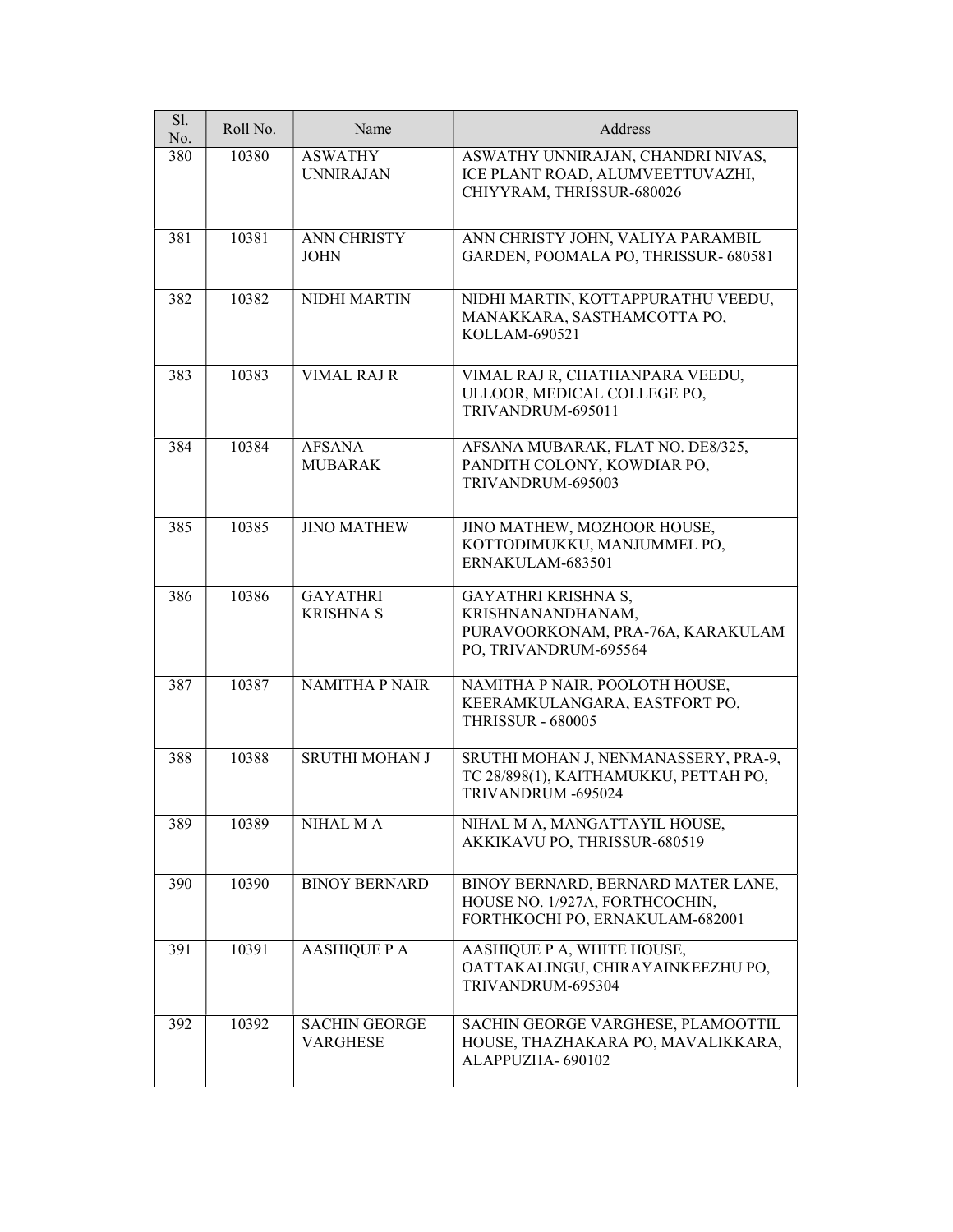| Sl.<br>No. | Roll No. | Name                               | Address                                                                                                 |
|------------|----------|------------------------------------|---------------------------------------------------------------------------------------------------------|
| 393        | 10393    | <b>JEBY JAMES</b>                  | JEBY JAMES, PERUMPILLIL HOUSE,<br>THYKOODAM, MES ROAD, VYTTILA PO,<br>ERNAKULAM-682019                  |
| 394        | 10394    | <b>ARCHA PRASAD</b>                | ARCHA PRASAD, ERATTATHENGIL<br>KIZHAKKATHIL, MATHILIL PO, PERINAD,<br>KOLLAM-691601                     |
| 395        | 10395    | <b>ANISHA ANTONY</b>               | ANISHA ANTONY, IREL (INDIA) LTD., RARE<br>EARTHS DIVISION, UDYOGAMANDAL PO,<br>ERNAKULAM-683501         |
| 396        | 10396    | <b>JEEVESH</b><br><b>VARUGHESE</b> | JEEVESH VARUGHESE,<br>PUTHENKAYYALACKAL HOUSE,<br>ERAVIPEROOR PO, THIRUVALLA,<br>PATHANATHITTA - 689542 |
| 397        | 10397    | <b>JEEN MON JOHNY</b>              | JEEN MON JOHNY, AYLADATHU,<br>KARIMKUNNAM PO, IDUKKI - 685586                                           |
| 398        | 10398    | <b>S AKHIL RAJ</b>                 | S AKHIL RAJ, SURESH BHAVAN, MSRA-173,<br>CHOOZHATTUKOTTA, MALAYAM PO,<br>TRIVANDRUM-695571              |
| 399        | 10399    | <b>KIRANBABU M T</b>               | KIRANBABU M T,<br>MOONNUTHENGULLATHIL HOUSE,<br>CHERAPURAM PO, KAKKATT VIA, CALICUT-<br>673507          |
| 400        | 10400    | <b>SEENA S DAS</b>                 | SEENA S DAS, NEDIYAVILA VEEDU,<br>PARANIYAM, POOVAR PO, TRIVANDRUM-<br>695925                           |
| 401        | 10401    | <b>KARTHIKA V S</b>                | KARTHIKA V S, VAIKUNDAM, THONALLOR,<br>MEVELLOR PO, KOTTAYAM 686609,                                    |
| 402        | 10402    | ABHJITH<br><b>CHANDRAN</b>         | ABHJITH CHANDRAN, VISAKH HOUSE,<br>EDAPPARIYARAM PO, ELANTHOOR,<br>PATHANAMTHITTA 689643                |
| 403        | 10403    | <b>BADSHA P ANAND</b>              | <b>BADSHA P ANAND, SHAS</b><br>PERINGATUTHODY HOUSE, VALANCHERY<br>PO, MALAPPURAM, 676552               |
| 404        | 10404    | SANDHYA RAJPS                      | SANDHYA RAJ P S, SWAPNALAYAM,<br>KOTTAVATTOM PO, KOLLAM, 691322                                         |
| 405        | 10405    | <b>BINOJ E K</b>                   | BINOJ E K, VYSHNAVAM HOUSE, VALERY<br>PO, MANANTHAVADY, VAYANADU 670645                                 |
| 406        | 10406    | <b>GOPIKAP</b>                     | GOPIKA P, AYODHYA VIHAR, CHOOTTAYIL,<br>KILIMANOOR-695601                                               |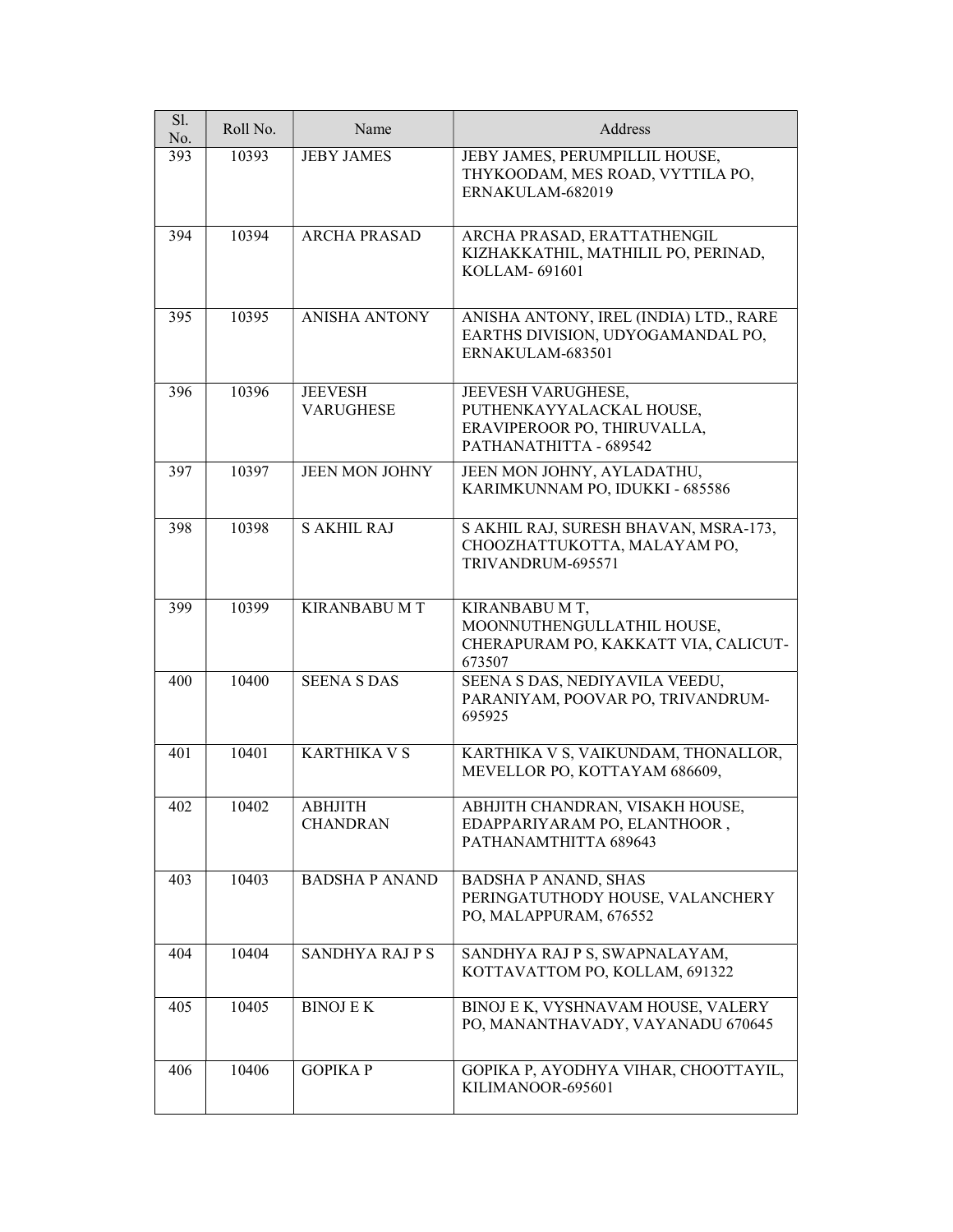| Sl.<br>No. | Roll No. | Name                              | Address                                                                                                                 |
|------------|----------|-----------------------------------|-------------------------------------------------------------------------------------------------------------------------|
| 407        | 10407    | <b>AJITH E A</b>                  | AJITH E A, ENCHAKKAL HOUSE,<br>VELAPPAYA, MEDICAL COLLEGE PO,<br>THRISSUR 680596                                        |
| 408        | 10408    | <b>ASHILY</b><br><b>SEBASTIAN</b> | ASHILY SEBASTIAN, PLAMOOTTIL HOUSE,<br>ETTUMANOOR PO, KOTTAYAM 686631                                                   |
| 409        | 10409    | <b>JERRY MATHEW</b>               | JERRY MATHEW, KIZHAKKECHARUVILA<br>VEEDU, CHITTAZHA, VATTAPPARA PO,<br>TRIVANDRUM 695028                                |
| 410        | 10410    | <b>M DEVADATHAN</b>               | M DEVADATHAN, MANIMANGALAM<br>HOUSE, KUREEKADU PO, THIRUVANKULAM<br>VIA, ERNAKULAM 682305                               |
| 411        | 10411    | <b>SYAM MOHAN. M</b>              | SYAM MOHAN. M, SARATH BHAVAN,<br>AYRAVON PO, KONNI, PATHANAMTHITTA<br>689691                                            |
| 412        | 10412    | <b>SHYAMA REJI</b>                | SHYAMA REJI, PANACKAL HOUSE,<br>KATHIPARATHADAM, CHELACHUVADU PO,<br><b>IDUKKI, 685606</b>                              |
| 413        | 10413    | <b>CHITHUS</b>                    | CHITHU S, THRUKKETTAYIL, PAYYAPADI,<br>PUTHUPPALLY, KOTTAYAM-686011.                                                    |
| 414        | 10414    | NAYAN KRISHNA T<br>S              | NAYAN KRISHNA T S, THEKKUDAN HOUSE,<br>NEAR GOVT HOSPITAL, PALACE ROAD,<br>CHALAKKUDY PO-680307                         |
| 415        | 10415    | <b>ROHITH M</b>                   | ROHITH M, TC11/1171(4), PAVITHRAM<br>WATTS LANE, NANTHENCODE, KAWDIAR<br>PO, 695003                                     |
| 416        | 10416    | <b>SRUTHI.S</b>                   | SRUTHI. S, TC39/2020, SREECHITHRA<br>NAGAR, C-110, PANGODE, THIRUMALA PO,<br>TRIVANDRUM 695006                          |
| 417        | 10417    | <b>ASWANI ASOKAN</b>              | ASWANI ASOKAN, CHITHRAKOODAM,<br>TC37/933, AERA-132, ARAYALLOOR,<br>ELLUVILA ROAD, THIRUMALA PO,<br>TRIVANDRUM -6950006 |
| 418        | 10418    | <b>ASWATHY</b><br><b>GEORGE</b>   | ASWATHY GEORGE, PARAECATTIL HOUSE,<br>THUMPOLY PO, ALAPPUZHA 688008                                                     |
| 419        | 10419    | <b>CHRISTO THOMAS</b>             | CHRISTO THOMAS, KOZHIPOOVANANICKEL,<br>EZHUKUMVAYAL PO, EZHUKUMVAYAL,<br>685553                                         |